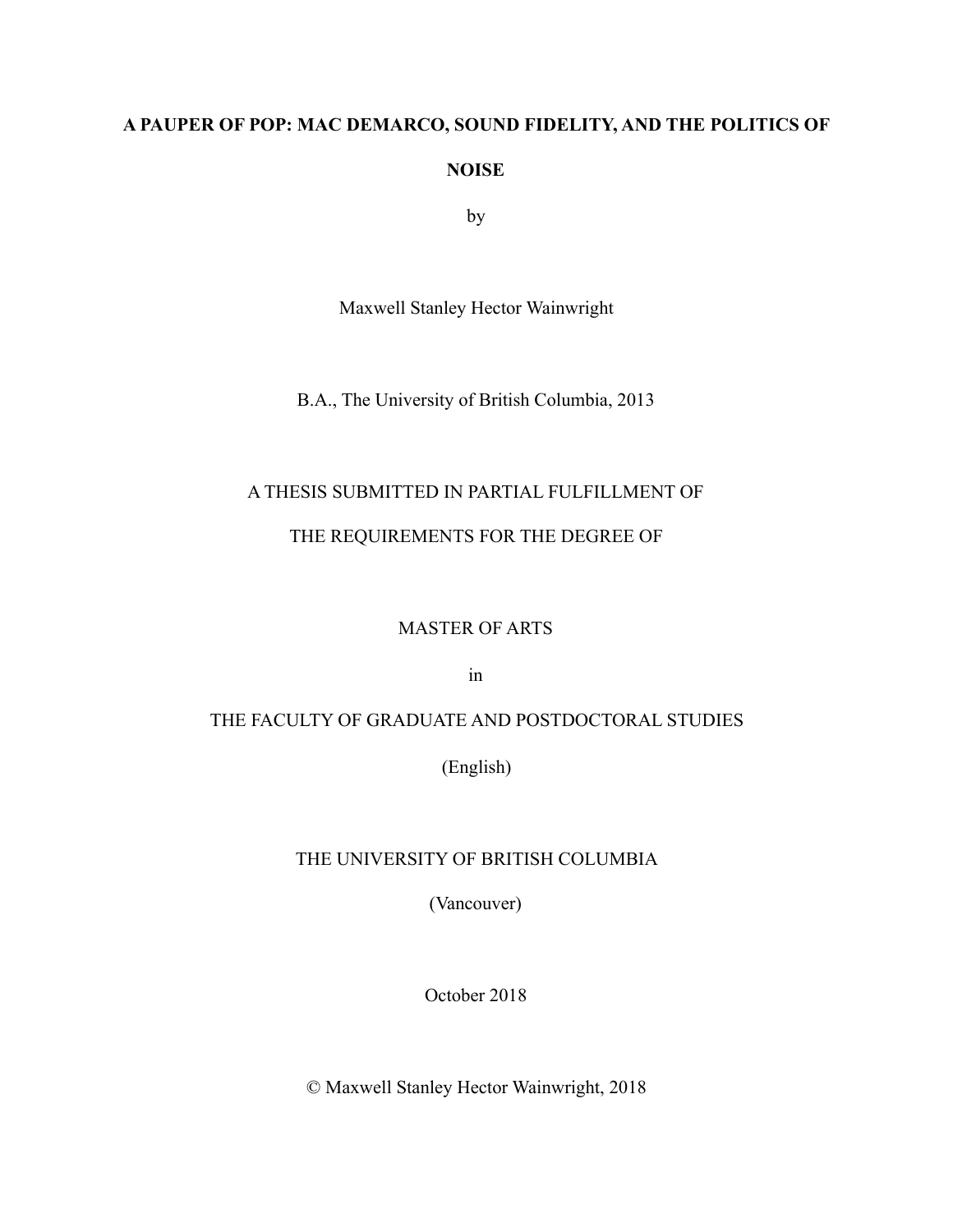The following individuals certify that they have read, and recommend to the Faculty of Graduate and Postdoctoral Studies for acceptance, a thesis/dissertation entitled:

| submitted by                        | Maxwell S. H. Wainwright | in partial fulfillment of the requirements for |
|-------------------------------------|--------------------------|------------------------------------------------|
| the degree of                       | Master of Arts           |                                                |
| 1n                                  | English                  |                                                |
| <b>Examining Committee:</b>         |                          |                                                |
| Dr. Kevin McNeilly                  |                          |                                                |
| Supervisor                          |                          |                                                |
| Dr. Ian Hill                        |                          |                                                |
| <b>Supervisory Committee Member</b> |                          |                                                |
|                                     |                          |                                                |
| Dr. Judith Paltin                   |                          |                                                |
| <b>Supervisory Committee Member</b> |                          |                                                |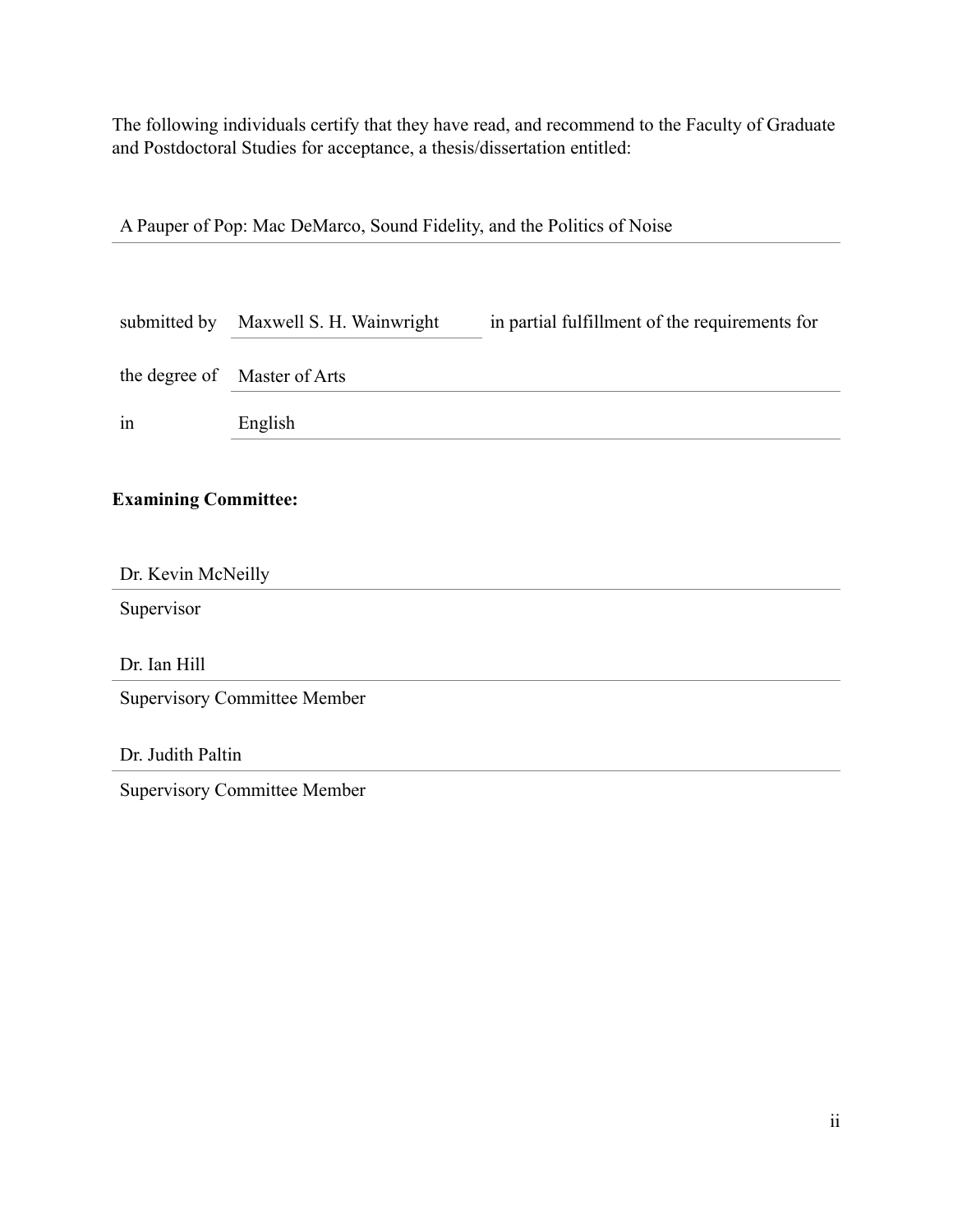### <span id="page-2-0"></span>**Abstract**

This thesis is a subcultural reading of Canadian singer-songwriter Mac DeMarco's recording style. I examine how acoustic noise, crude production values, and do-it-yourself ethics exact symbolic and practical resistances to pop music hegemonies that privilege hi-fi sound and elite studio technologies. As an expression of what Dick Hebdige calls a "spectacular subculture," I argue DeMarco's self-taught recording style challenges technical standards in the recording arts, tastes underpinning the economy of popular music, and codes of masculinity in popular rock music. Borrowing from the work of Jacques Attali and Tony Grajeda, I explain how DeMarco's "lo-fi" Makeout Videotape recordings use noise and distortion to symbolize and enact ruptures in procedural and aesthetic scripts that denounce non-professional music production.

 However, many of DeMarco's other recordings are not decidedly lo-fi. Focusing on songs from *Rock and Roll Nightclub* and *2*, I argue DeMarco also challenges lo-fi mythology as a form of resistance, using its crude DIY production technologies to instead create a more refined aesthetic, downplaying noise and distortion. Drawing from ideological and material histories of sound fidelity in the work of Friedrich Kittler and Jonathan Sterne, I argue DeMarco exposes what Sterne calls *decompositionism*, "a plurality of relationships to noise for engineers, for listeners, and for many others through the total disassembly of sound" (*MP3* 126). While privileging music production rooted in the quotidian, DeMarco maintains an ironic distance, often disavowing the importances of his work. Borrowing from Susan Sontag, I analyze how DeMarco engages "camp" style through sound reproduction, turning his sociopolitical disruptions into cultural satires that he is himself also implicated in. My overall aim is to examine, through DeMarco's sound reproduction processes, how subcultural music styles can express and manifest their own alternative social codes and economies within pop music's aesthetic and technological hegemonies.

iii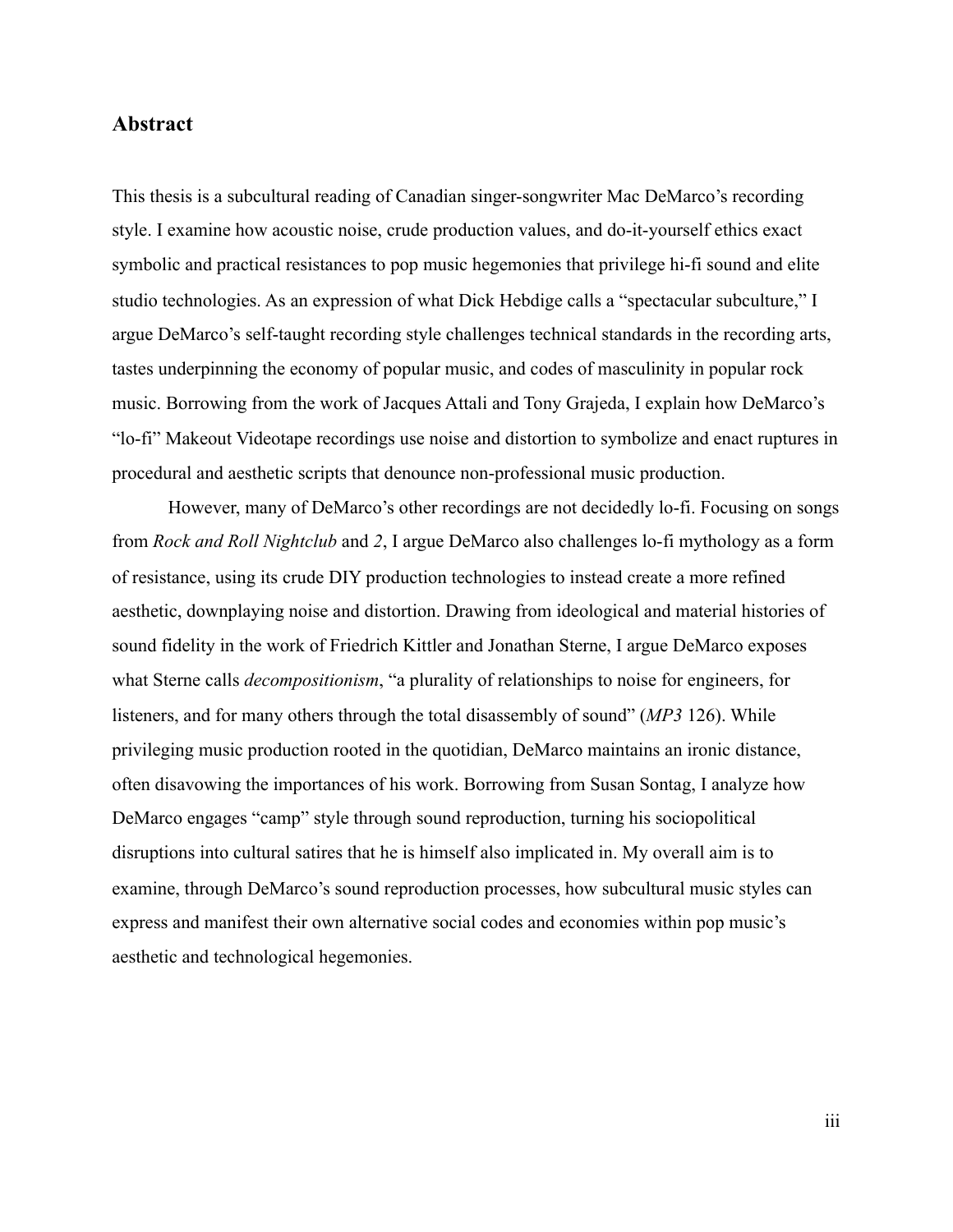## <span id="page-3-0"></span>**Lay Summary**

Mac DeMarco's recordings demonstrate a productive approach to sound reproduction with rudimentary tools. As such, DeMarco models a way for musicians to self-record at the margins of professional studio networks by breaking down standard procedural and aesthetic scripts that often serve as barriers to artists. Drawing from DeMarco's own explanations in existing press materials, this thesis analyzes how his production style invokes and challenges definitions of sound fidelity, technical standards in the recording arts, and codes of masculinity in popular rock music. However, DeMarco also maintains an ironic posture, often disparaging himself and his own work. I argue DeMarco's recordings simply expose cultural discourses underpinning popular music rather than promoting a specific alternative.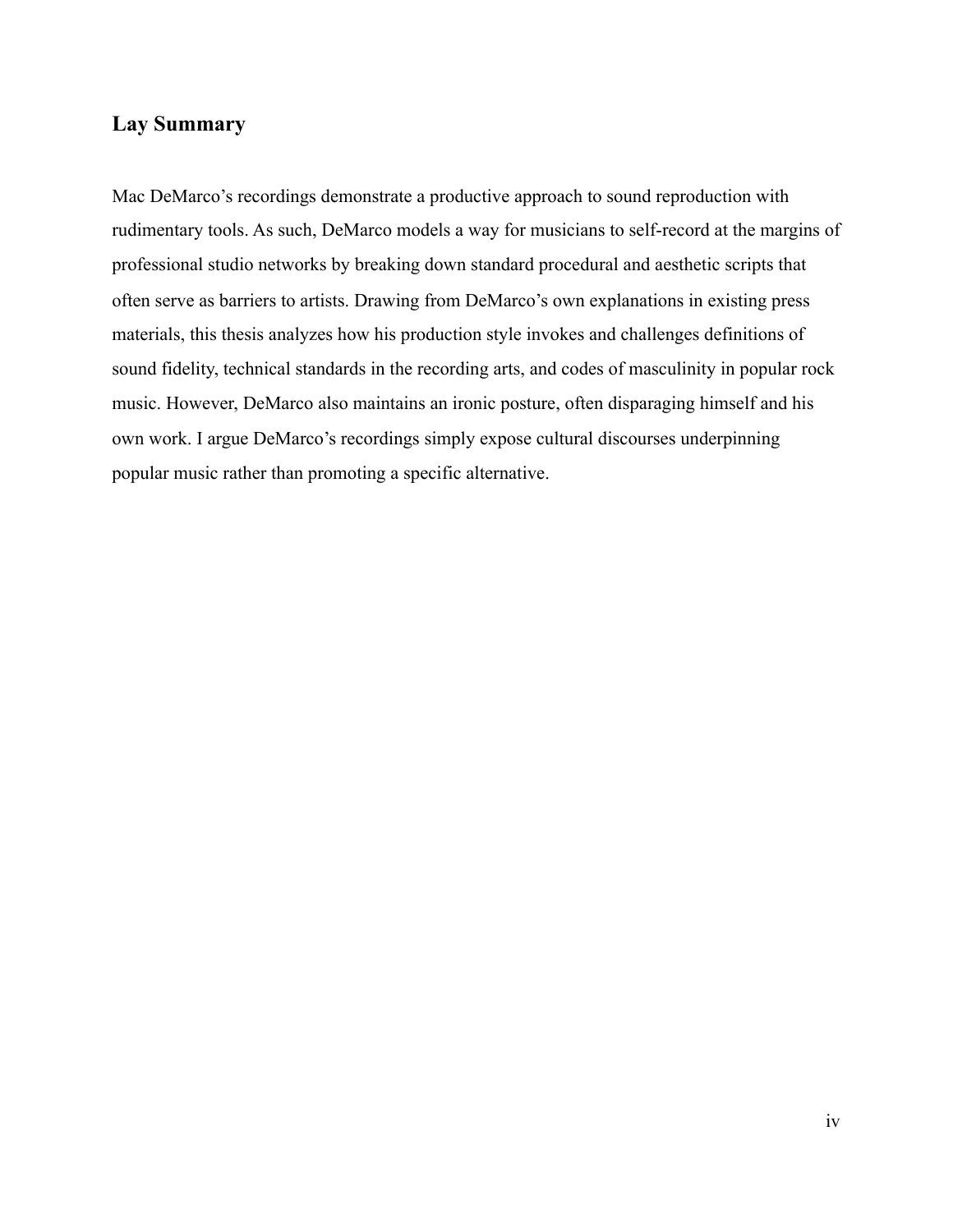# <span id="page-4-0"></span>**Preface**

This thesis is original, unpublished, independent work by the author, Maxwell Stanley Hector Wainwright. It was completed under the supervision of Dr. Kevin McNeilly.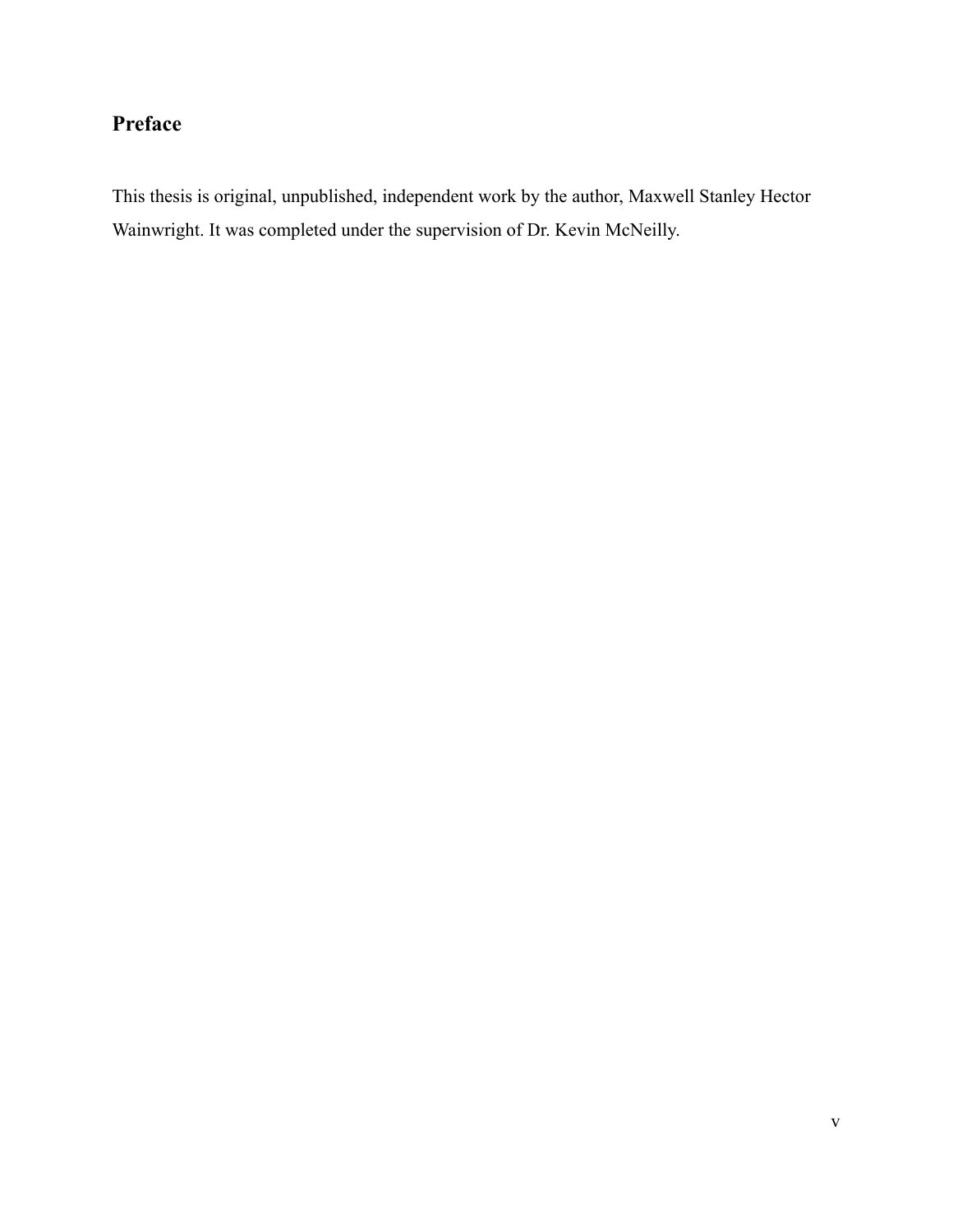## <span id="page-5-0"></span>**Table of Contents**

| 2. Technology of Styles: Hi-Fi sound as Hegemony and Lo-Fi Music as Subculture  9         |
|-------------------------------------------------------------------------------------------|
|                                                                                           |
| 4. "Tryin' to keep it clean": Varispeed, Signature Sound, and Rock and Roll Night Club 46 |
|                                                                                           |
|                                                                                           |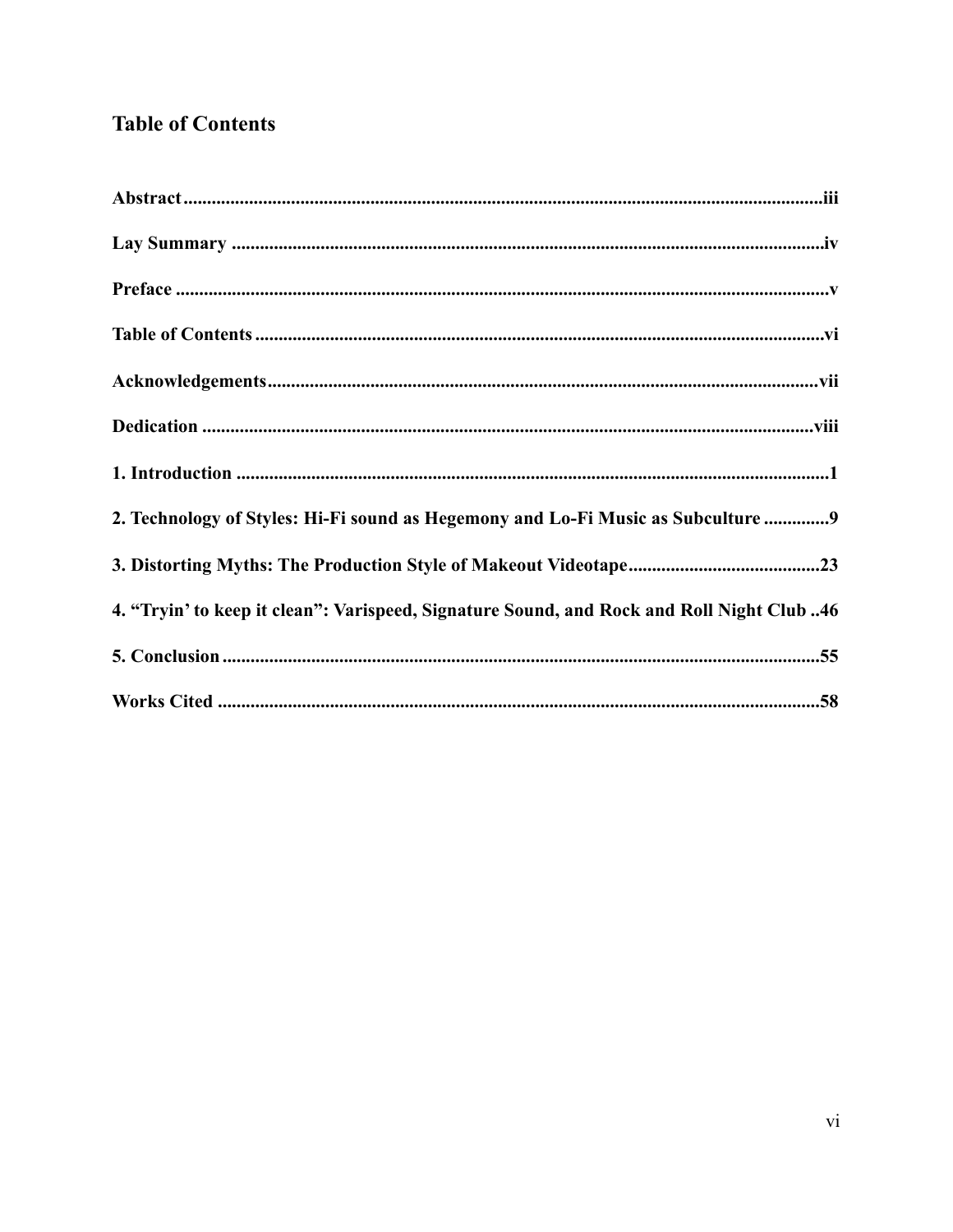## <span id="page-6-0"></span>**Acknowledgements**

I offer my lasting gratitude to the UBC department of English for providing me with this incredible opportunity. In particular, I thank Dr. Kevin McNeilly for helping me explore and develop reaches of my musical fandom I would not have otherwise imagined. I thank Dr. Judith Paltin and Dr. Ian Hill for providing me with invaluable feedback and academic support for this project and beyond. I owe enduring thanks to my family, my brother Eric, my mum Catherine, and my dad Dave, for supporting me in countless ways. Special thanks are owed to my grandparents Stanley and Lillian Wainwright for believing in my education from the very start. I would like to thank my classmates Alex and Cory for their friendship and Michelle for staying by my side and telling me when it's time to work and time for a break. Finally, I would like to respectfully acknowledge that I am a settler who wrote this thesis on the unceded traditional territories of the Coast Salish peoples, including the territories of the xʷməθkwəy̓əm (Musqueam), Skwxwú7mesh (Squamish), and Səl ílwətaʔ/Selilwitulh (Tsleil-Waututh) Nations. ̓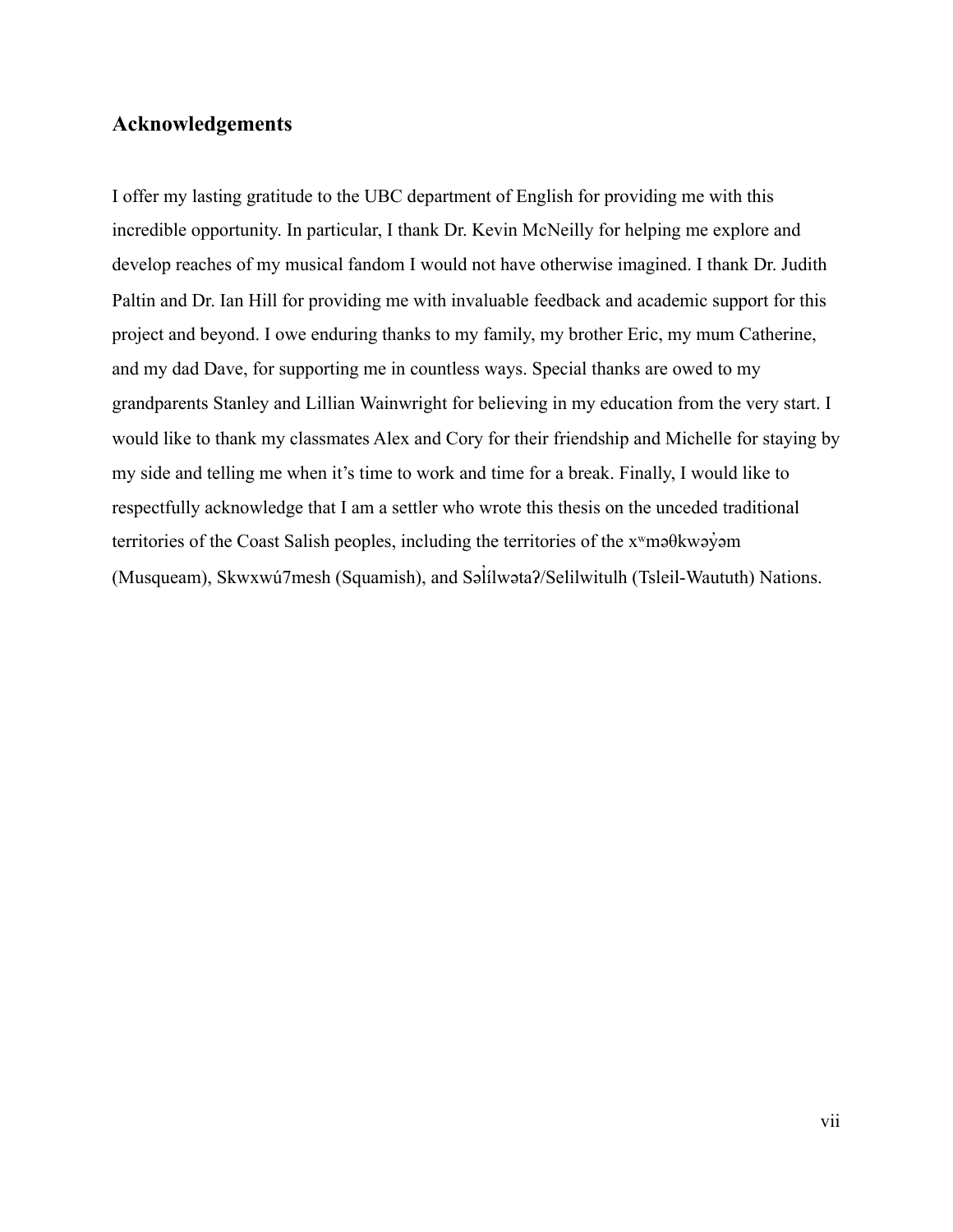<span id="page-7-0"></span>For Michelle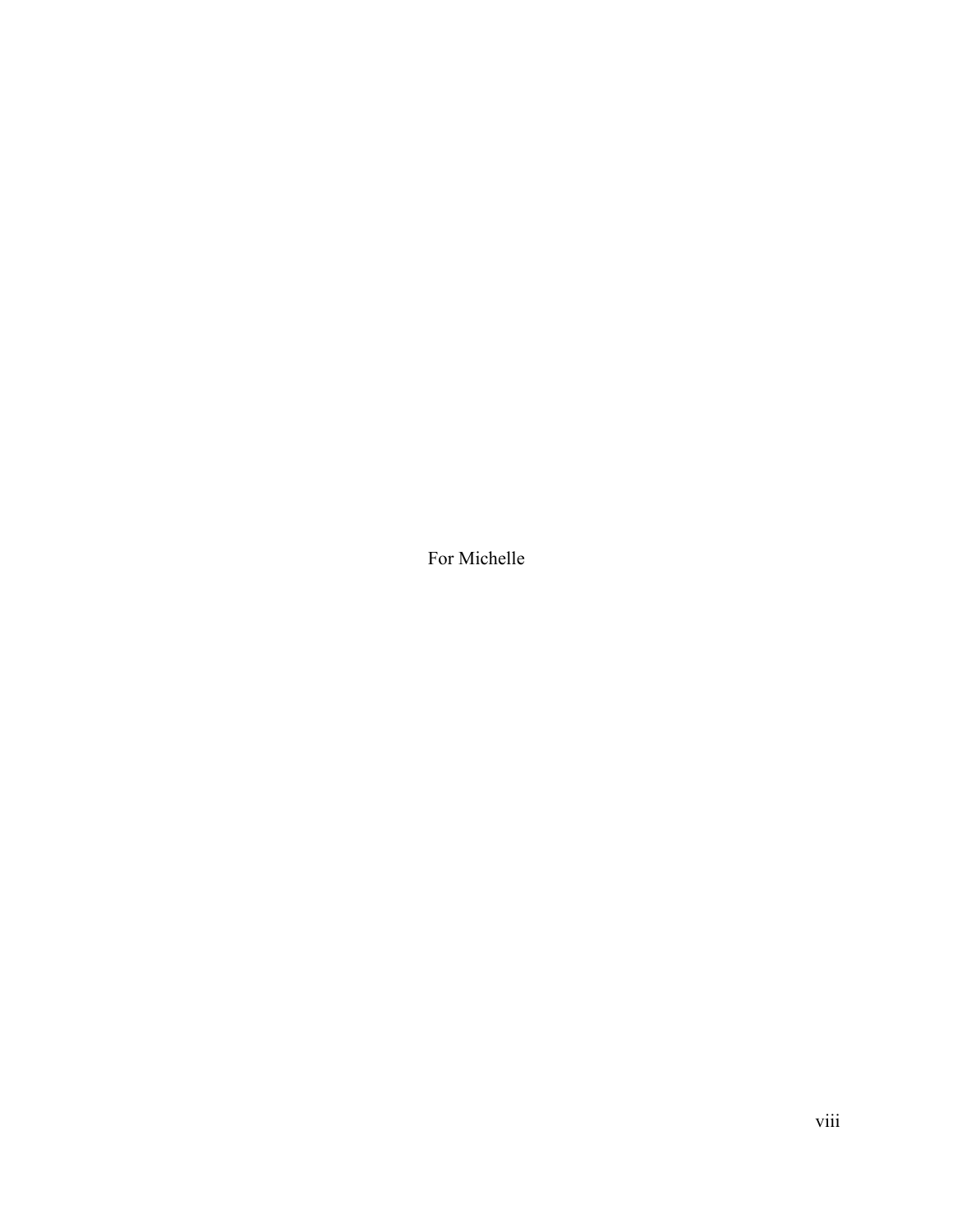### <span id="page-8-0"></span>**1. Introduction**

<span id="page-8-4"></span><span id="page-8-3"></span>If you know of Mac DeMarco you probably know he's infamous for inserting a drumstick into his rectum during a naked performance of U2's ["](#page-8-1)Beautiful Day."<sup>[1](#page-8-1)</sup> If you didn't already know that, well, now you do and this piece of history aptly sums up the kinds of provocations DeMarco is known for. Years after the performance in a 2014 interview, it is still a starting point for CiTR's radio personality, Nardwuar the Human Serviette. Nardwuar leads in—as if already knowing where it will lead—by asking DeMarco, "You've only put drumsticks up your ass once, right?["2](#page-8-2) During the early stages of DeMarco's career, when he was based in Vancouver, these sorts of shock-rock antics were par for the course, clearly generating much of the initial buzz. Playing right into Nardwuar's hand, but nonetheless unfazed, DeMarco admits, "That's true, but I put something else up my butt in Vancouver a while ago at Ochi in Chinatown, which was my thumb." It's when Nardwuar then surprises DeMarco with a very explicit photo of the event, that finally a sheepish, gap-toothed grin emerges across the face of the latter, if only but for a moment. With his memory returning, DeMarco then, shameless and straight-faced, explains the photo in all its detail: "It's kind of a shock factor-style thing. The show'd gone a little bit weird. At this time we weren't the tightest band ever, so, you know, you've got to wow the crowd somehow … Some people were probably offended but maybe others enjoyed it. I dunno." These sorts of playful boundary transgressions define much of DeMarco's career and, as Nardwuar's interview demonstrates, remain a focal point for the music press and his fans alike.

 DeMarco, originally from Edmonton and whose actual name is Vernor Winfield MacBriare Smith IV, also makes recordings that provoke and satirize pop culture by assembling tropes and signifiers from incongruous music discourses. This thesis deconstructs and examines how DeMarco's recordings and recording procedures challenge taste trends in popular music and, specifically, the material and technological networks giving them form. I begin by describing and analyzing "Ode to Viceroy," one of DeMarco's most popular songs, to introduce

<span id="page-8-1"></span>Explicit content. If the reader dares, see "MAC DEMARCO - Beautiful Day - U2," [https://www.youtube.com/](https://www.youtube.com/watch?v=5GMGia5B-mU) [1](#page-8-3) [watch?v=5GMGia5B-mU](https://www.youtube.com/watch?v=5GMGia5B-mU).

<span id="page-8-2"></span><sup>&</sup>lt;sup>2</sup> See "Nardwuar vs. Mac DeMarco," [https://www.youtube.com/watch?v=rM6\\_ezyfyV4&t=52s.](https://www.youtube.com/watch?v=rM6_ezyfyV4&t=52s)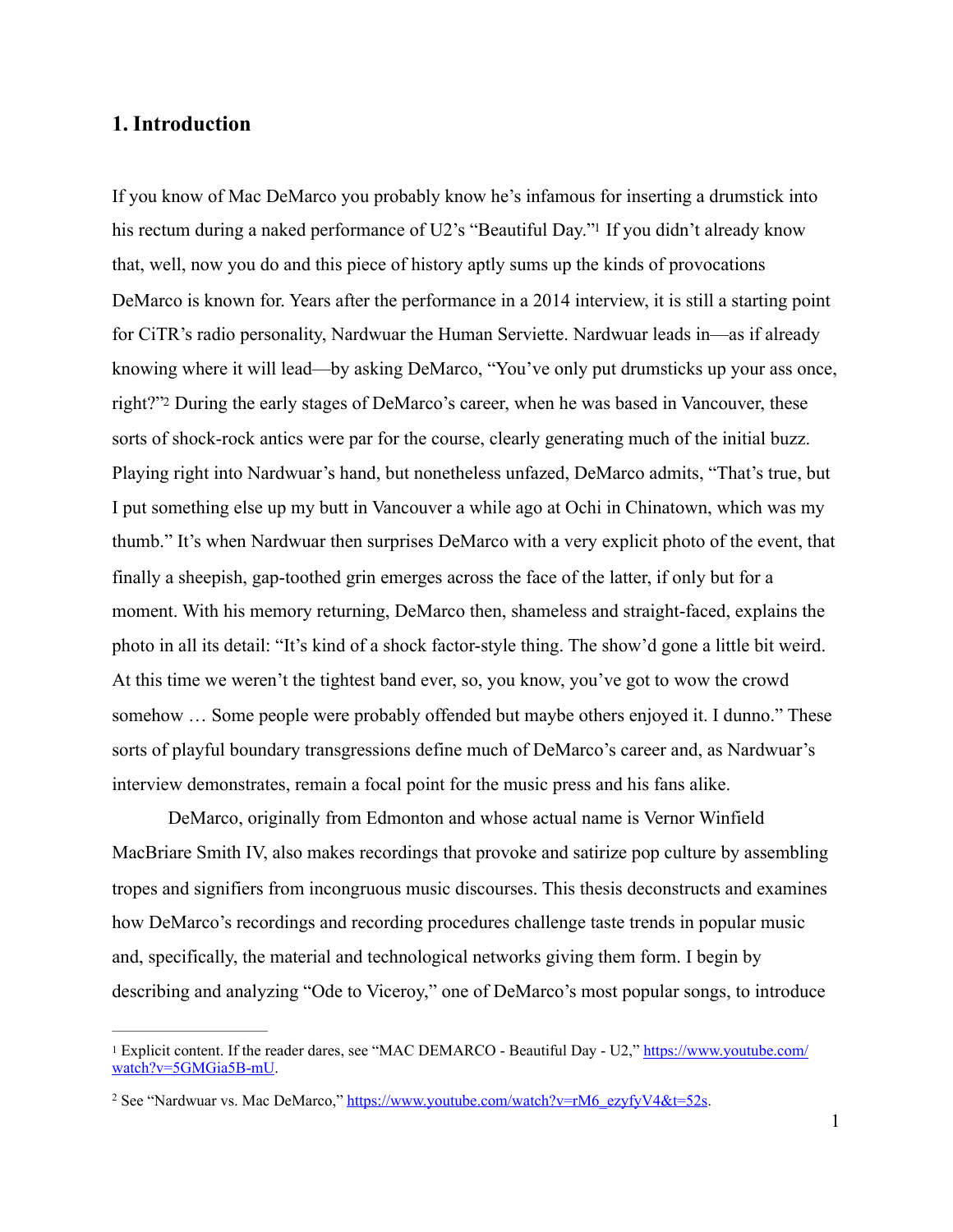how his recordings often remind us simultaneously of music's unavoidable constructedness in spite of imparting a realistic, live-sounding listening experience. Expanding this discussion through theories and histories of sound fidelity, I argue "Viceroy" also exposes the technological and economic politics underpinning claims of what constitutes a desirable-sounding pop record. Second, merging subcultural theory and practical sound reproduction discourses, I argue DeMarco's first project under the moniker Makeout Videotape uses noise and distortion to symbolize a resistance against the standard yet elite technologies of professional studios. Though noise and distortion are aesthetic features, they are also rooted in DeMarco's own self-taught and crude production methods, affirming an alternative, working-class mode for making pop music. Finally, using his breakout 2012 album *Rock and Roll Nightclub* as an example, I explore how DeMarco also eschews noise and distortion, instead refining his homespun recording procedures into tools of cultural critique and satire. Overall, DeMarco often maintains an ironic distance from his work, refusing to disclose a critical agenda; however, taken together, his recordings model a productive balance of work and play while affirming that popular music is a practice available in the quotidian.

<span id="page-9-2"></span> After eight years and five hit indie rock records, DeMarco has toned his live act down somewhat, favouring a marginally more mature attitude. He nonetheless remains carefree and flippant,making him a "cult leader for a new generation of slackers."<sup>[3](#page-9-0)</sup> It's not entirely easy though to cast DeMarco off as some kind of miscreant imp who happened to make it because, in the past, he liked grossing us out and returning a sense of irreverence to punk and indie rock. As well as slacker hero, he is somehow "one of the hardest working guys in indie rock" (Berke and Mamana). Those five releases under the Mac DeMarco moniker are largely acclaimed, with two of them earning the coveted "Best New Music" tag from popular trend-setting website, Pitchfork.<sup>4</sup>DeMarco's recordings strike a balance, critiquing dominant aesthetics through parody and satire while simultaneously paying homage to features that make them appealing. All the more impressive is that DeMarco recorded and mixed most of them by himself at home with no professional training and with rudimentary equipment.

<span id="page-9-3"></span><span id="page-9-0"></span><sup>&</sup>lt;sup>3</sup> See Bassett, [http://www.nme.com/features/mac-demarco-canadians-eight-commandts-living-better-life-2135175.](http://www.nme.com/features/mac-demarco-canadians-eight-commandts-living-better-life-2135175)

<span id="page-9-1"></span>See "Mac DeMarco" at *Pitchfork*,<https://pitchfork.com/artists/30159-mac-demarco/>. [4](#page-9-3)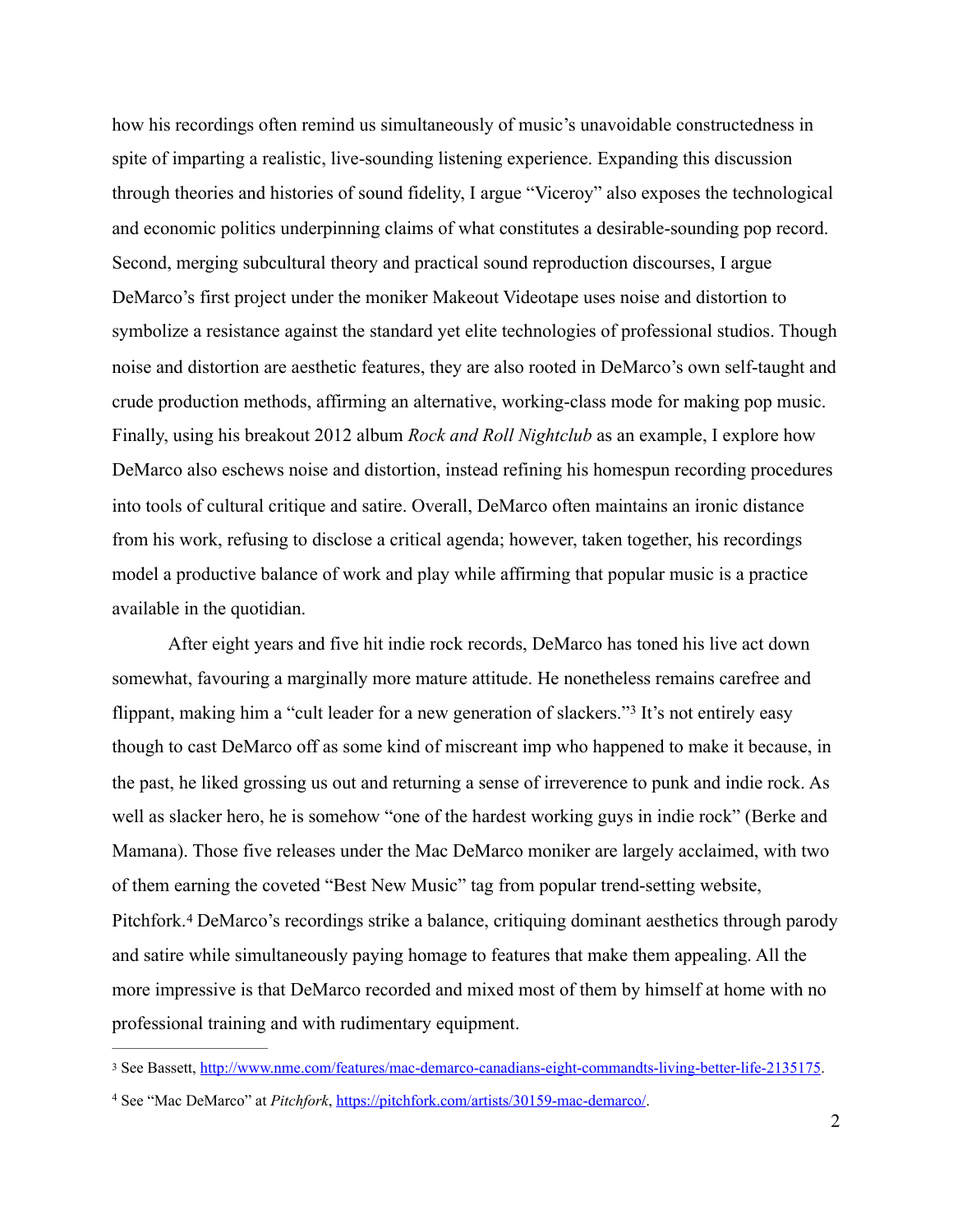My project focuses on DeMarco's recording style which developed from Makeout Videotape. His signature recording sound is indebted to what is called "lo-fi," or low fidelity—a style of popular music rooted in low-budget, low-expertise, amateur recording. Lo-fi is at once an aesthetic, characterized by a rough, noisy sound, but also a practice emerging from a do-ityourself (DIY) work ethic that embraces the accidental, the casual, and the contingent. Because we expect amateur recording efforts to yield a poor sound, lo-fi discourses establish a connection between aesthetics, DIY politics, and ideologies of realism in sound reproduction. To call an artist "lo-fi" is to refer to the materiality of their recordings and recording procedures—not their live performances. While it is possible to think of lo-fi in terms of live performance (amplifier distortion may be pop music's original lo-fi sound) the lo-fi style primarily refers to recorded sound. Referencing pop music press articles in "The 'Feminization' of Rock," Tony Grajeda provides my project with lo-fi's cultural history. Furthermore, I borrow his definition of lo-fi as

> a kind of technical shorthand for 'home recordings,' those small-scale efforts made on such (relatively) inexpensive equipment as four-track tape machines. Unlike stateof-the-art recording techniques, low-fidelity equipment produces an utterly coarse sound, often failing to mask hum, static tape hiss, and other noises endemic to the very process of recording. Not simply a case of technology but also of technique, lofi has been used further to describe those musical performances marked by amateurish playing (often on minimal instrumentation), off-key singing, and certain casualness in delivery. This dual aspect of amateurism (in terms of performance) and primitivism or minimalism (in terms of equipment and recording processes) initially set the tone for what constitutes lo-fi. (233-4)

Here, Grajeda explains the duality in lo-fi discourse for which "an utterly coarse sound" is "endemic to the very process of recording" with "low-fidelity equipment." Those without access to professional equipment must make do with obsolete or low-grade materials like old stereo decks, reel-to-reel machines, and 4-tracks. But, poor sound can also come from a lack of experience. The common denominator here is an amateurism or, rather, non-professionalism that forms what lo-fi often takes as a causal link between production and aesthetics.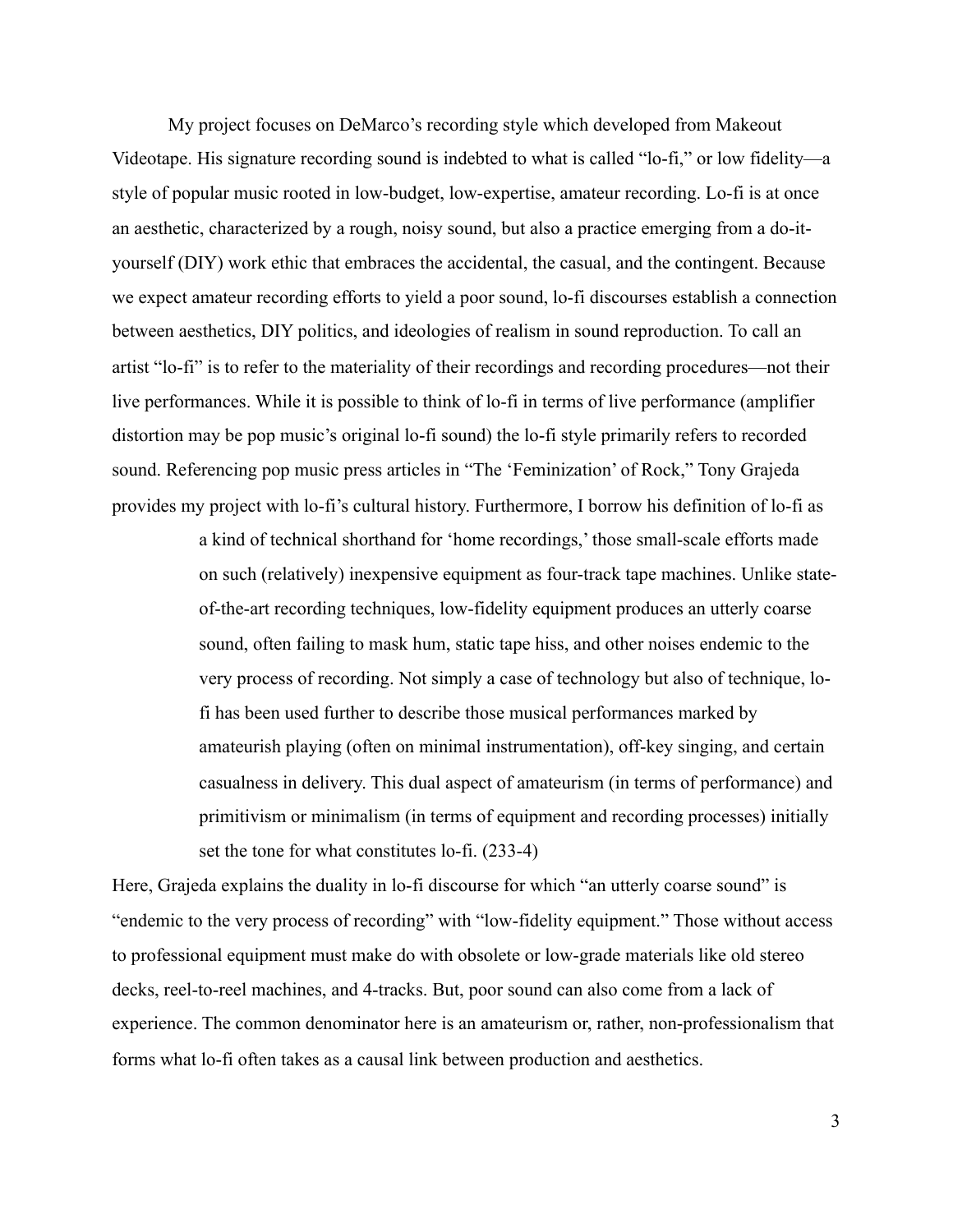Lo-fi expresses its politics primarily through sound. Noise in a lo-fi recording signifies a refusal of standard ways of producing and hearing popular music recordings, an assertion of the amateur. In Jacques Attali's *Noise: The Political Economy of Music,* aesthetic noise meshes "the codes of life, the relations among men. Clamour, Melody, Dissonance, Harmony; when it is fashioned by man with specific tools, when it invades man's time, when it becomes sound, noise is the source of purpose and power" (6). Through music, noise mediates symbolic expressions and material relations offering up a rhetorical tool to marginal resistances. In *Subculture: The Meaning of Style*, Dick Hebdige is also concerned with the traffic amongst materials and their significances, what becomes "the construction of a style, in gesture of defence or contempt, in a smile or a sneer. It signals a Refusal," one with "subversive value" (3). Because of this, I will rely on Hebdige to theorize lo-fi as a "spectacular subculture" reacting to standardized sound aesthetics and hegemonic tastes in popular music. By forcing listeners to hear amateurism in practice, lo-fi artists assert the importance of being unimportant—a supposedly more 'authentic' form of expression celebrating music made at the working-class margins of professional and popular sound.

 DeMarco's music is indebted to lo-fi but we can't exactly call all of it lo-fi. Across the development of his career, his recordings, though still relying on lo-fi's crude DIY technologies, take on a more polished, hi-fi sound that challenges lo-fi as a cohesive expressive mode. Like DeMarco's crude on-stage antics, we still hear a sullying that challenges pop music's threshold of entertainment; but, we also hear a refinement gesturing towards populist aesthetics at odds with lo-fi's recalcitrant politics. Additionally, DeMarco's polish via lo-fi technology challenges hi-fi and engineering discourses that lay claim to what tools are necessary and what music sounds "good," claims that both appear as predicates for popularity and profit. Through recording stylistics, DeMarco deconstructs categories underpinning how we hear, talk about, consume, and produce popular music, undermining aesthetic standards that organize what Attali calls the "political economy of music." Providing my project with a theoretical frame, Attali hears in music's noisier aesthetics a potential to subvert material relations. "Music, the organization of noise," he writes, "reflects the manufacture of society; it constitutes the audible waveband of the vibration and signs that make up society" (4). Music is meaningful, but when examined closely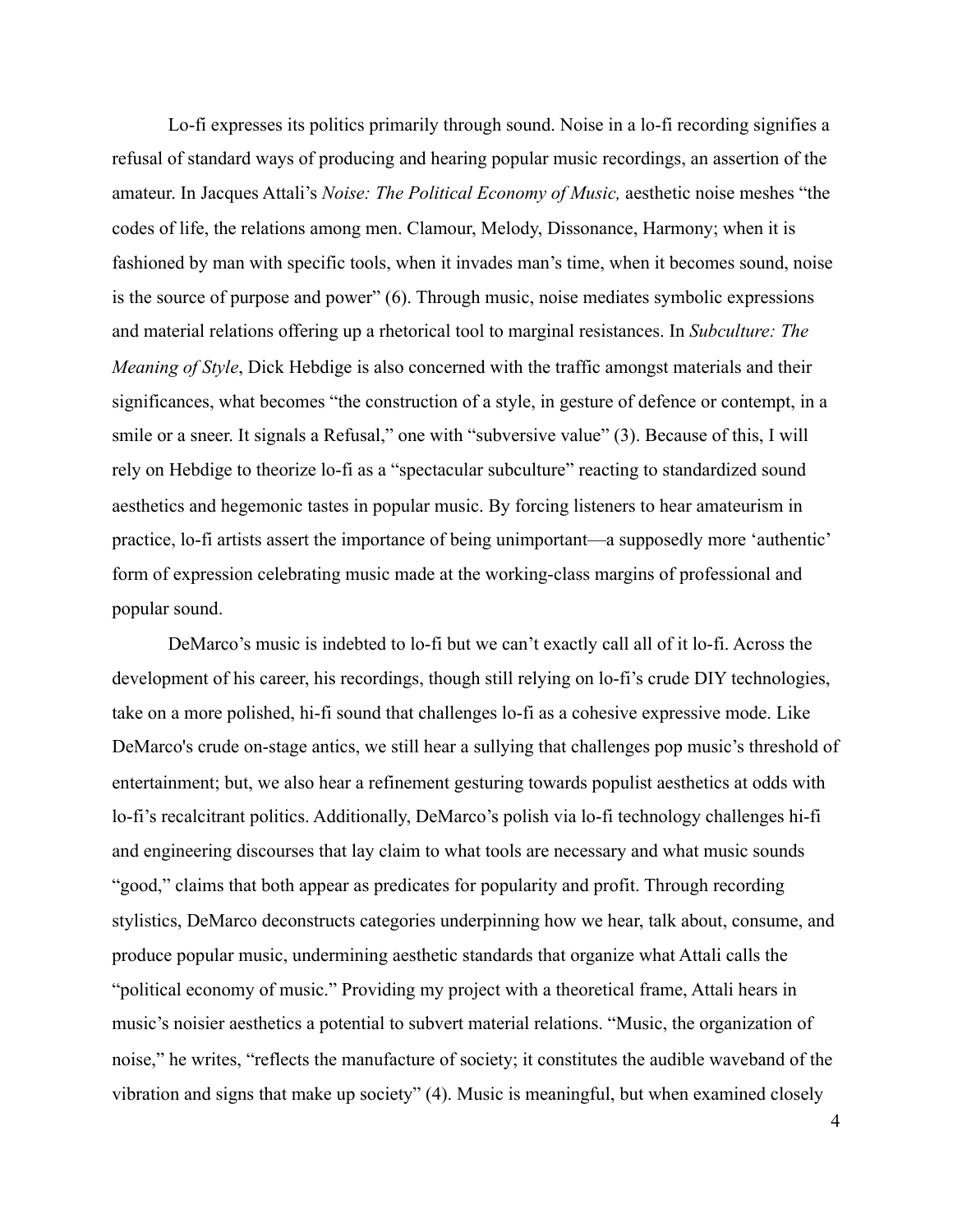across its cultural, technological, and historical contexts, its meanings fray at the edges. Because music listening and production are so thoroughly enmeshed in technologies, Attali helps theorize lo-fi's aesthetic noise as an indicator of structural disruption in the music industry. By working between lo-fi and hi-fi, DeMarco challenges popular music's aesthetic standards while also calling into question the political capacities of his own supposedly disruptive practices.

 DeMarco undermines basic distinctions that hegemonic and subcultural discourses use to organize popular musics. His recordings force together realism and artificiality, sincerity and irony, popularity and esotericism, attraction and repulsion, work and play, and importance and frivolity. It is thus tempting to hear in DeMarco the emergence of a new political economy of music which Attali calls composition, a rupture of codes that acknowledges "the constant presence of the potential for revolution, music and death" (147). "Truly revolutionary music" he continues, "is not music which expresses the revolution in words, but speaks of it as a lack" (147). By offering us paradoxes, DeMarco refuses to speak of resistance directly, but resists nonetheless by refusing coherent organization. He is a slacker but also a success story navigating and criticizing popular music's technological, industrial, and cultural hierarchies while exposing the spaces in-between as expressive opportunities; however, he is not outside them either, often acknowledging through satire his own complicity. As his career gains momentum though, DeMarco's recordings become decidedly less noisy. For his latest record, 2017's *This Old Dog*, his recording rig featured some of the highest end gear and, usurpingly, yielded a hi-fi-sounding album. Reacting to Attali, Jonathan Sterne questions composition, a political economy of music scripted by noise, conceptualizing instead what he calls *decompositionism*, simply "a plurality of relationships to noise for engineers, for listeners, and for many others through the total disassembly of sound" (*MP3* 126). I argue DeMarco's recordings aspire towards a state akin to Attali's composition, breaking down the lattices of taste and procedure, and opening expressive spaces for all musicians; however, they also challenge the capacity of noise as a revolutionary tool itself. As a whole, DeMarco's recordings more accurately enact decompositionism, exposing pop music's irreconcilable features, simply laying them out and letting them be.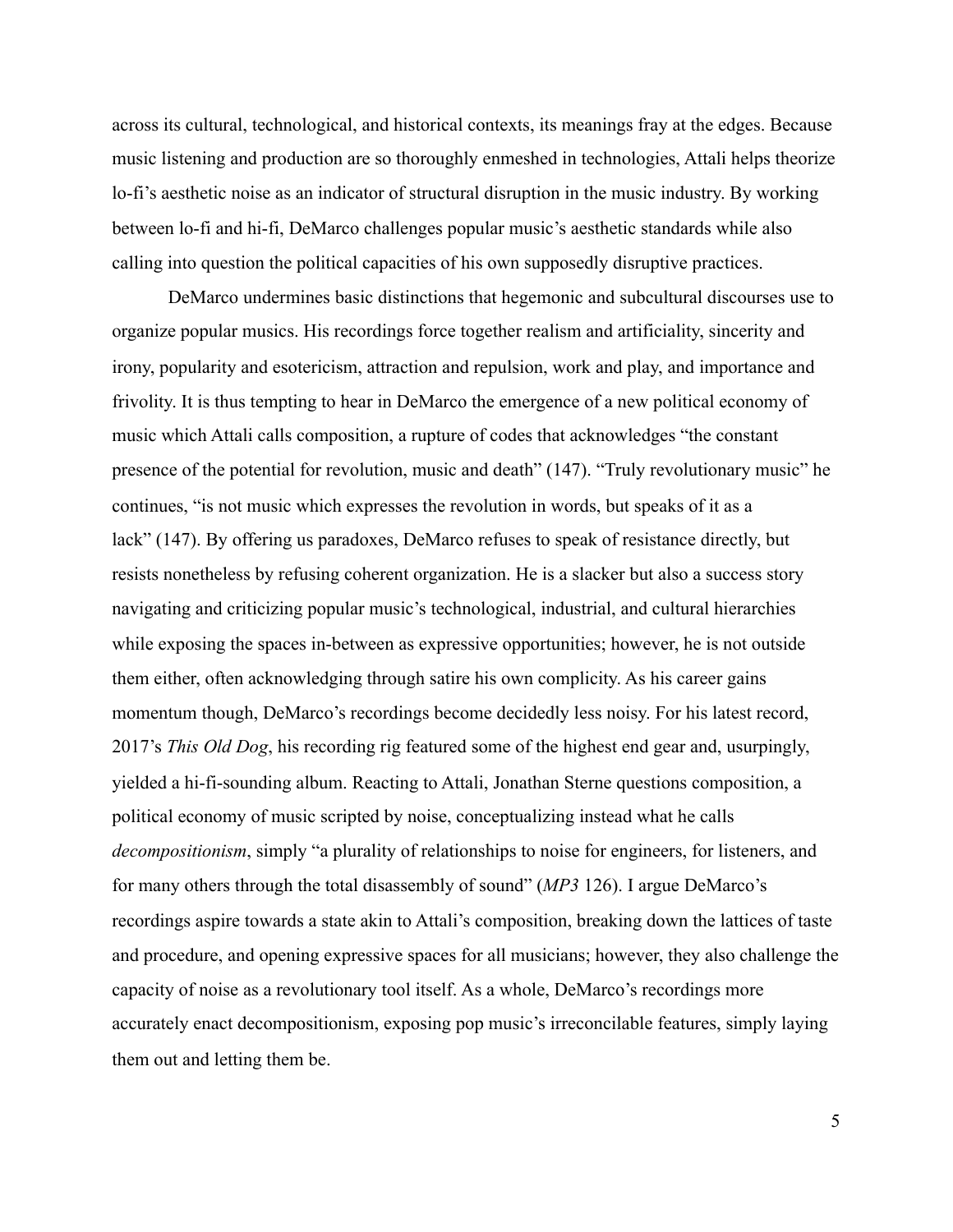"Ode to Viceroy," one of DeMarco's most popular songs, exemplifies how his often contradictory modes of expression challenge sub/cultural codes and discourses underpinning pop music. Constructed through musical composition, production values, and popular music tropes, "Viceroy" is at once sincere expression, pop-cultural parody, and self-satire. At the song's centre is both a popular love ballad and DeMarco's candid devotion to his favourite cigarette brand. The song's lyrics present no apparent duplicity themselves. With an unadorned croon, bereft of mockery, DeMarco sings, "Viceroy / As it's getting later / Heading for the corner / Already running dry / And oh, don't let me see you crying / 'Cause oh, honey, I'll smoke you 'till I'm dying." The lyrics express little more than DeMarco's absurd celebration of his cigarettes, personifying them as a femme fatale. Satirizing popular love ballads and his own devotion to Viceroys, DeMarco also shows how much he sincerely loves both. Describing his inspiration for the song in a 2014 interview, he explains how, while on tour, he was temporarily cut off from his beloved Viceroys and forced to smoke the Sheriff brand[.](#page-13-0)<sup>[5](#page-13-0)</sup> After arriving home, he was united with his favourites—a lesser brand he elsewhere describes as "way too sketchy"—but admits, "it was kind of like I'd been cheating on my girlfriend … I went back and was like 'I'm sorry, why'd I ever do that?' So I wrote a stupid love song about cigarettes. The lyrics came pretty quick."Here, despite "Viceroy"'s subcultural popularity, DeMarco instead disavows the song's importance, describing it as "a stupid love song." Like much of his work, he approaches "Viceroy" with self-effacement, though sincere-spirited love songs and cigarettes are clearly amongst DeMarco's favourite things. He still smokes Viceroys and dedicates much of his career to writing other love songs about his real-life girlfriend, Keira McNally.

<span id="page-13-3"></span><span id="page-13-2"></span>The sonic characteristics of "Viceroy" straddle such boundaries as well, fetishizing the cheap and the crude alongside the refined. "Viceroy" revels in a mood Laura Snapes describes, perhaps with DeMarco's live performance history in mind, as "downright greasy; his unpredictable, louche guitar melodies rise above the warped production and showboat with a

<span id="page-13-0"></span>[<sup>5</sup>](#page-13-2) See "Interview: Mac Demarco — songwriting as ripoff and bad habits," [https://www.youtube.com/watch?](https://www.youtube.com/watch?v=Ftj08_lCb34) [v=Ftj08\\_lCb34](https://www.youtube.com/watch?v=Ftj08_lCb34).

<span id="page-13-1"></span><sup>&</sup>lt;sup>6</sup> See "Mac DeMarco answering my questions," <https://www.youtube.com/watch?v=qk76m46MCG4&t=56s>.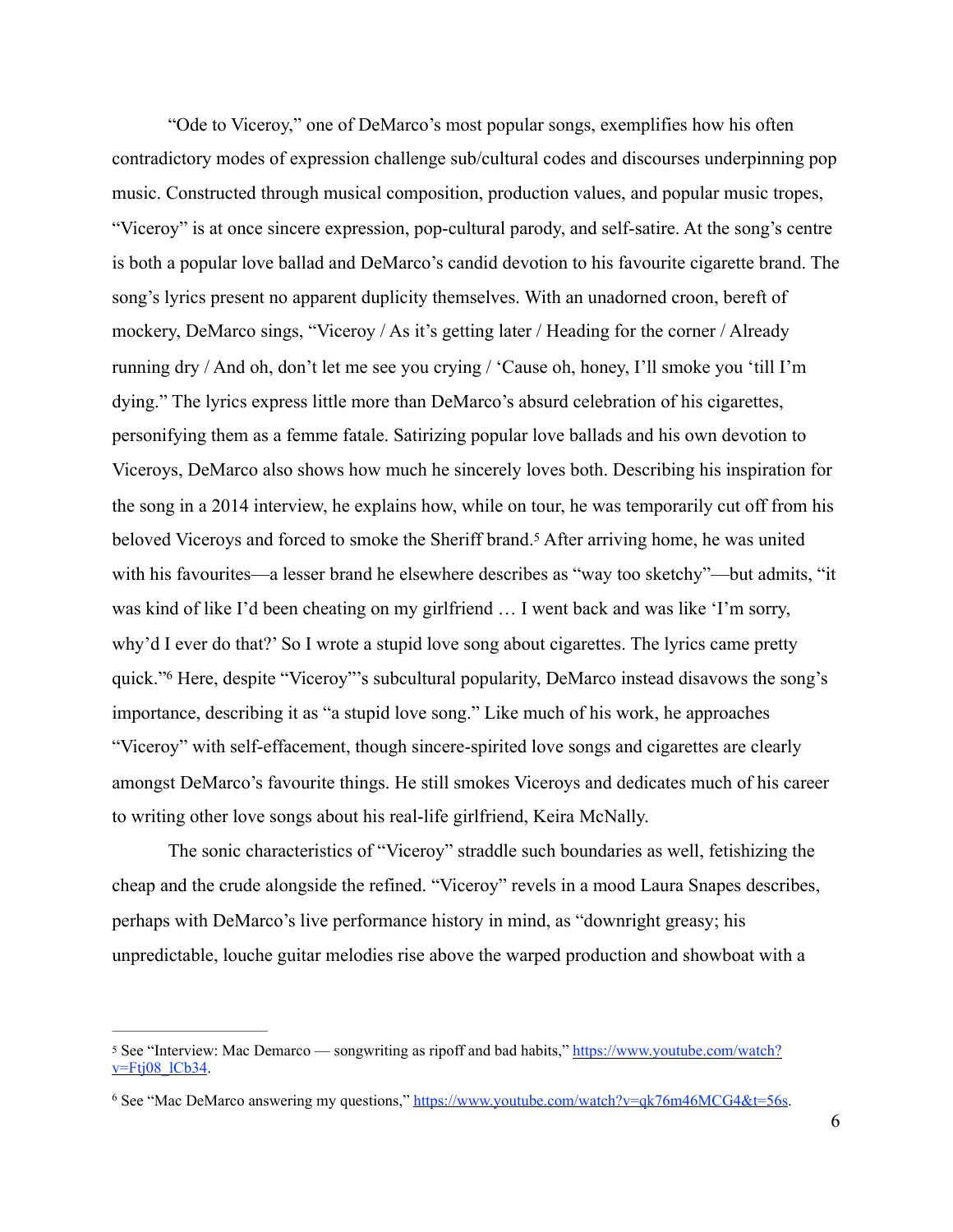<span id="page-14-2"></span>laid-back, lubricated clarity that's more 'Sultan's of Swing' than slovenly slacker.["](#page-14-0) Relying on contradictory descriptors to describe DeMarco's aesthetic, Snapes can't quite categorize DeMarco's style. He is a "showboat," but also "laid-back;" his guitar melodies are "louche," yet "rise above" the otherwise "warped" production. Snapes's adjective, "greasy," invokes the opaque and slippery matrix of cheap, unhealthy foods; or, the aesthetically displeasing but functionally essential apparatus of machinery concealed from view. "Viceroy" sounds cheap and unhealthy; yet, these qualities lubricate its musicality. The same slippery opaqueness also paradoxically yields a "clarity" Snapes compares to the Dire Straits, a band lauded for their professional sound. She concludes that DeMarco puts "effort into playing the provocateur—and without dumbing his music down as part of the act."

<span id="page-14-3"></span>What DeMarco provokes are the production distinctions that structure popular music. Though "Viceroy" may sound rather professional, DeMarco's amateur production also makes it sound slightly off. In Even Minsker's Pitchfork feature, we learn DeMarco used an old massmarket "Fostex reel-to-reel tape machine [which was] down from eight working channels to six, and he's also discovered a side effect of chain smoking right next to it: The tape is warped. 'The guitars sound so fucked up,["](#page-14-1) [DeMarco] says. 'It's amazing."<sup>[8](#page-14-1)</sup> He makes it sound like "Viceroy" is about smoking and made by smoking, drawing our attention to the recording's materiality and situatedness. It's something to consider in noticing that the recording's tonal centre rests awkwardly between A and B flat major at approximately 112Hz. Since most popular music conforms to the Western twelve-tone grid, "Viceroy" offers listeners a palette of frequencies that is ever-so slightly skewed from the one they expect. This contributes to the lazy, off-kilter sound Snapes describes as "louche," "laid-back," and "warped." The song's tonal centre, between two semi-tones, is both a symbolic and material disruption of pop music's standards. In order to perform "Viceroy" on the guitar as it sounds in the recording, one has to tune the instrument approximately one-third of a half-step up, or two-thirds of a half-step down from standard

<span id="page-14-0"></span>[<sup>7</sup>](#page-14-2) See *Pitchfork*'s *The Top 50 Albums of 2012*, [http://pitchfork.com/features/lists-and-guides/9017-the-top-50-albums](http://pitchfork.com/features/lists-and-guides/9017-the-top-50-albums-of-2012/) [of-2012/](http://pitchfork.com/features/lists-and-guides/9017-the-top-50-albums-of-2012/).

<span id="page-14-1"></span>Taken together, Minsker and Sharp reveal DeMarco using a Fostex machine for *2* as well as *Salad Days*. See their [8](#page-14-3) pieces respectively at <http://pitchfork.com/features/cover-story/reader/mac-demarco/> and [https://www.redbull.com/](https://www.redbull.com/us-en/2-sketchy-days-with-mac-demarco) [us-en/2-sketchy-days-with-mac-demarco.](https://www.redbull.com/us-en/2-sketchy-days-with-mac-demarco)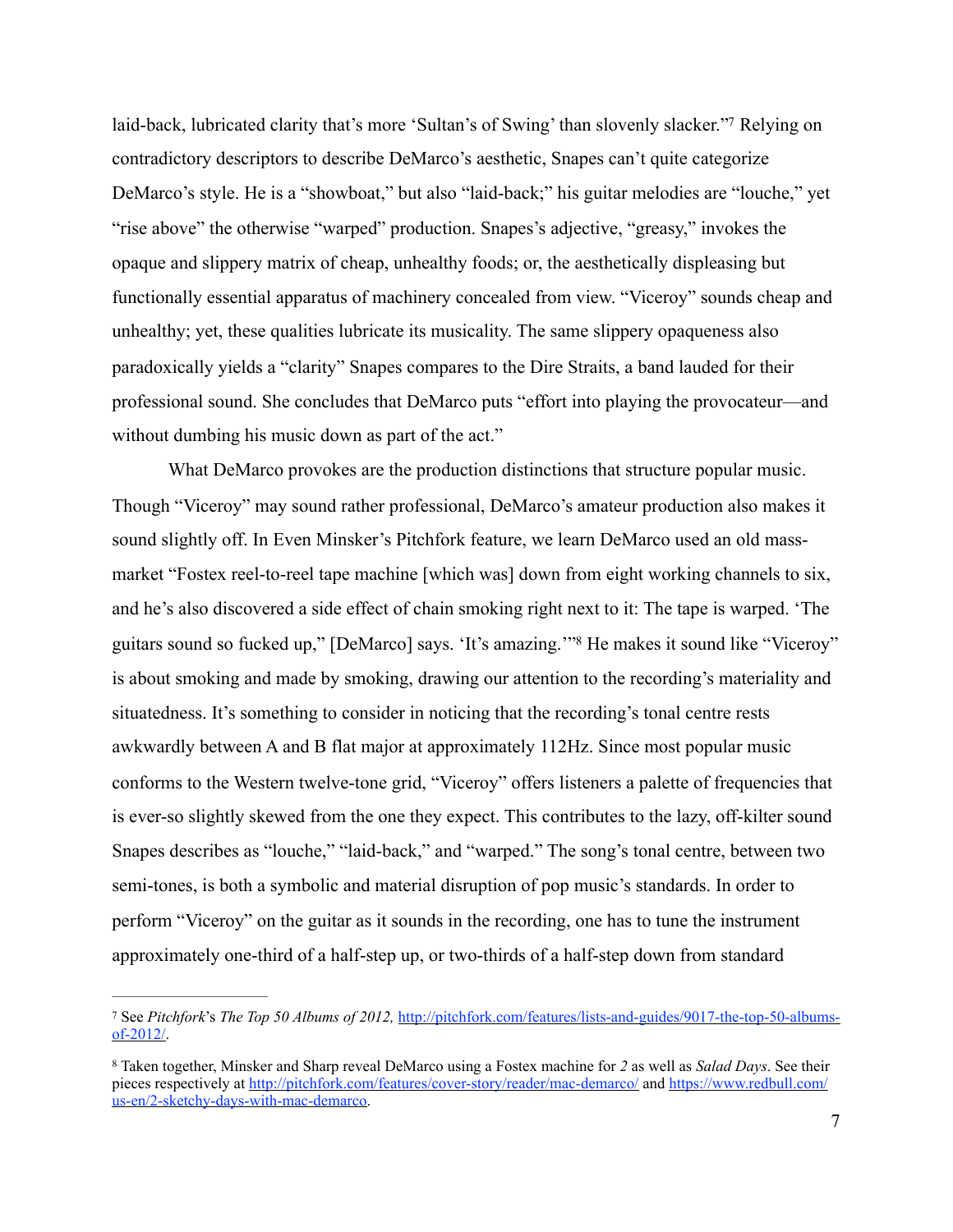tuning. DeMarco however achieves this effect using varispeed, the modulation of recorded frequencies caused by altering playback speed. Most tuners do not accommodate such specific tonal centres outside the twelve-tone Western system, so, analyzing and understanding the recording returns us to the materiality of its production. Just to learn the song, we have to retune instruments, venturing ourselves between the lattices of schematized sound. If we are to take creative inspiration from "Viceroy," and participate in warped music-making with DeMarco, we have to throw out the rule books along with him.

DeMarco's music is often characterized by such distortions and is itself a symbolic disruption or reorganization of codes in the political economy of music; however, taking Attali's cue, reactionary music like DeMarco's "does not exist in itself, but only in relation to the system within which it is inscribed" (26). Because DeMarco draws from many codes and discourses, this project takes an interdisciplinary approach to deconstruct and analyze some of those most relevant. In addition to Grajeda, Hebdige, and Attali, Friedrich Kittler's *Gramophone, Film, Typewriter* along with Sterne's *MP3* and *The Audible Past* provide this project with material and ideological histories of sound fidelity that underpin modern pop music. From them, we observe hi-fi as an evolving narrative of realist expressions, technological progress, and desire for the latest sounds. Hi- and lo-fi may initially appear as opposite ends of a continuum, but DeMarco's recording style often assembles features from both at once, breaking down their distinctions altogether. Additionally, DeMarco shows how lo-fi stylistics are not discretely limited to sound cultures. Susan Sontag's "Notes On Camp" helps explain DeMarco's own lo-fi style, showing it as an expression of camp that erodes distinctions amongst irony, sincerity, satire, and celebration. Snapes has already demonstrated—if only briefly—how DeMarco's music pulls us in many directions at once. Continuing the discussion with an originary point of DeMarco's music thus seems fitting: the lo-fi record.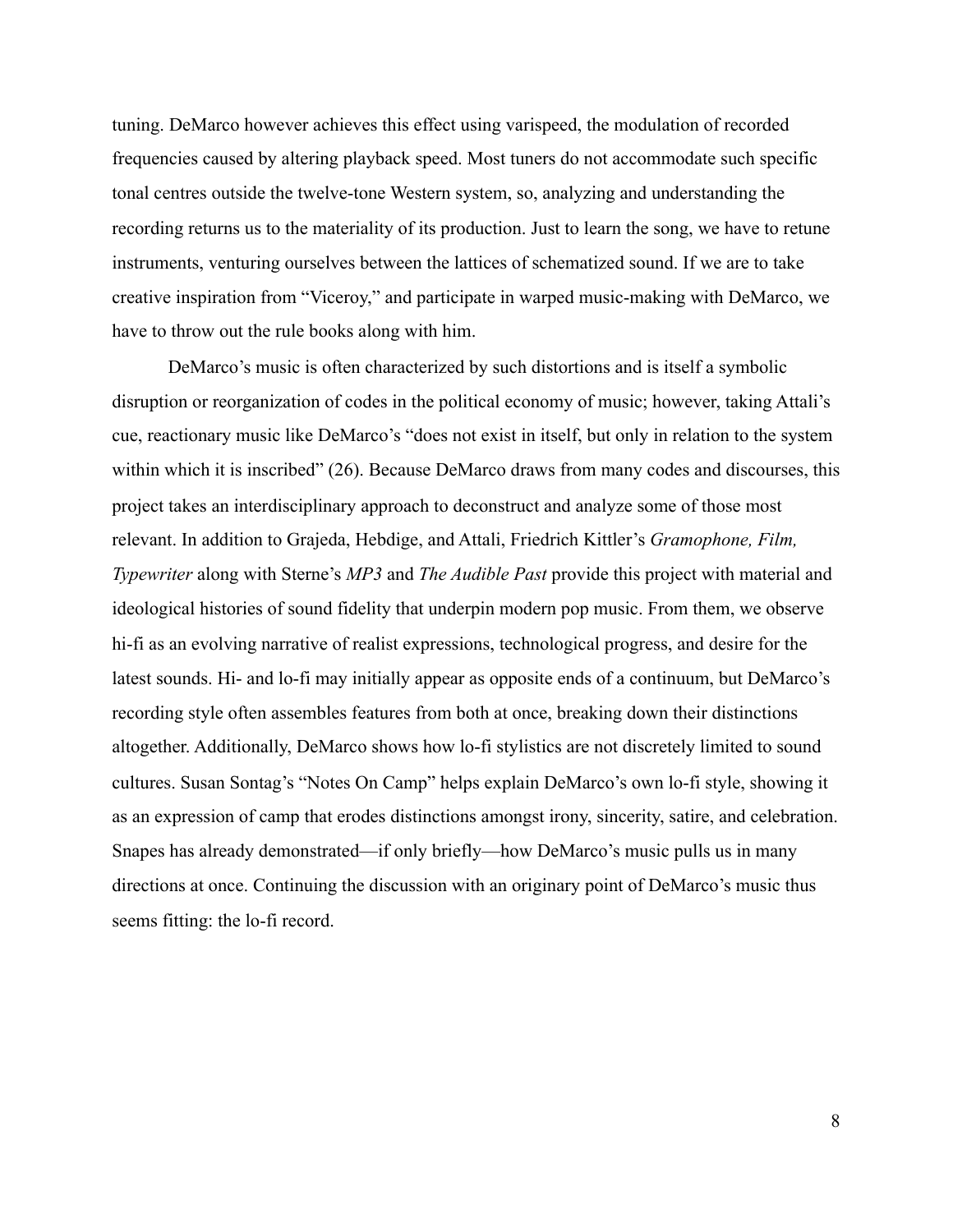# <span id="page-16-0"></span>**2. Technology of Styles: Hi-Fi sound as Hegemony and Lo-Fi Music as Subculture**

Lo-fi is a stylistic reaction against mainstream music and sound reproduction that both capitalize on what are concurrently deemed the best sounding technologies. Calling something lo-fi at once describes what it sounds like, and—maybe most importantly—describes what it *does not* sound like. Because lo-fi's DIY politics emerge through a reaction to hi-fi sounds and technologies that have become standard, it is helpful to describe hi-fi first. In *MP3: The Meaning of A Format* Jonathan Sterne summarizes a typical attitude of sound culture defining desirable reproduced sound:

> the general historical trend of progress in communication technology is toward evergreater definition and therefore greater verisimilitude. Within that proposition hide a few other common assumptions: (1) that greater definition is the same thing as greater verisimilitude; (2) that increases in definition necessarily enhance end-users' experiences; (3) that increases in bandwidth and storage capacity necessarily lead to higher-definition media for end users. The account of communication history implied by these propositions outlines a quest for definition, immersion, and richness of experience. Call it the dream of verisimilitude. (4)

By unpacking communication technology's progress narrative, Sterne immediately emphasizes the exact assumptions lo-fi style calls into question—assumptions that are commonplace amongst most engineers, artists, and listeners. At first blush, the relationship between verisimilitude and "definition, immersion, and richness of experience" may seem self-evident. A wider frequency response in a recording, for example, reproduces a greater spectrum of unmediated sound's tonal content and thus promotes more nuanced definition. This assumption however collapses verisimilitude and the upper threshold of sound-reproduction technologies' specifications, casting the best representation of reality as the most technically proficient one. This aestheticization of reality focuses on pure sound, eliding cultural contexts beyond the techno-aesthetics of sound-reproduction networks.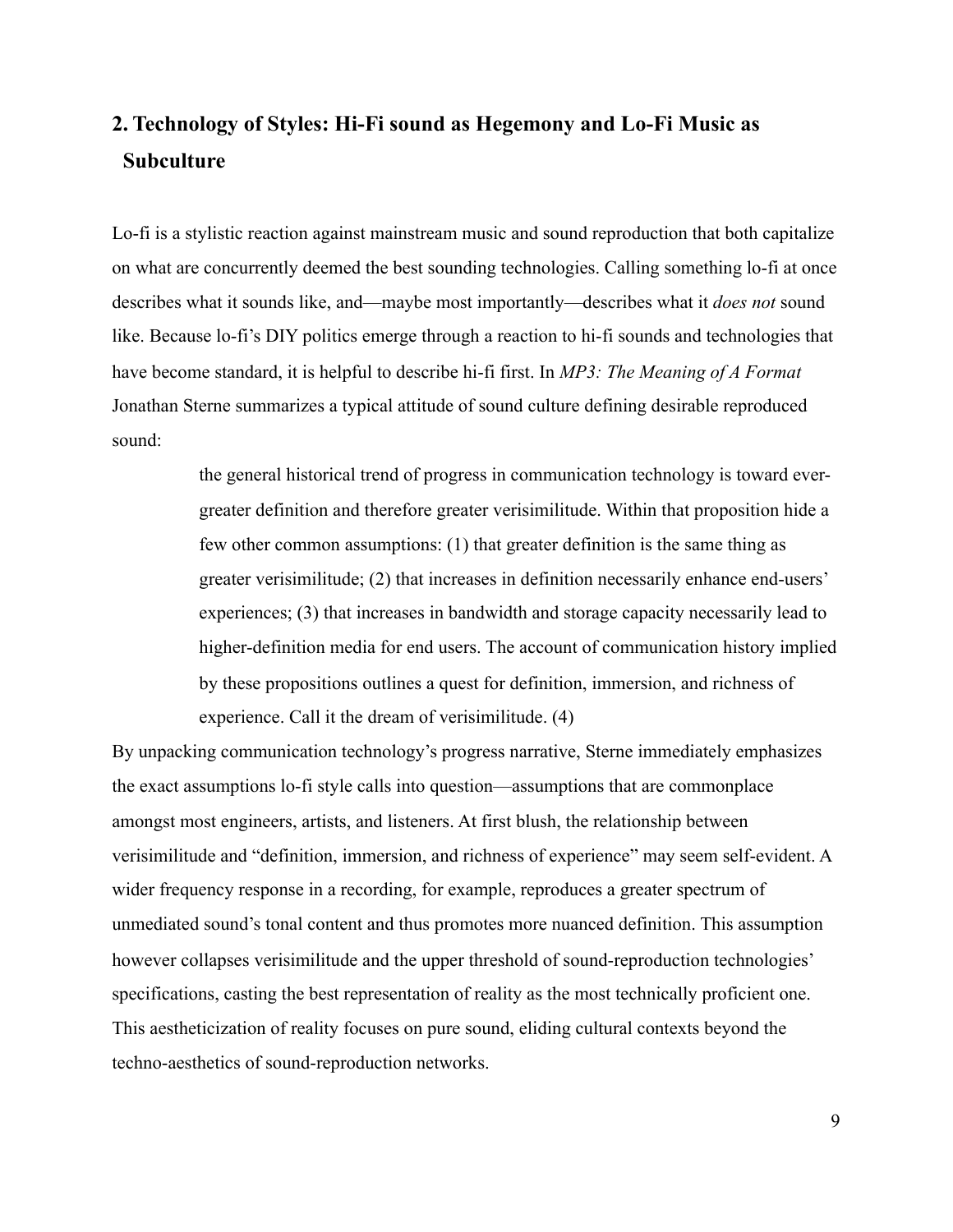Despite engineers' efforts to quantify and schematize desirable listening experiences, the question of preference is unavoidable. There is no axiomatic reference point for reality. In *The Audible Past*, Sterne argues "[s]ound fidelity is a story that we tell ourselves space separate pieces of sonic reality together" (219). The reality of sound reproduction is itself just as valid as the reality of unmeditated sound. In the context of making rock records, the reality of recording can even precede corresponding live performances, like it often does in DeMarco's process[.9](#page-17-0) Sterne's socio-historical account of sound fidelity explains how, in recording studios,

> <span id="page-17-1"></span>[p]eople performed for the machines; machines did not simply 'capture' sounds that already existed in the world. While the modern recording studio is largely an invention of the mid-twentieth century, recording has always been a studio art. Making sounds for the machines was always different than performing for a live audience. (235)

Clearly the reality of reproduction is a big part of pop music's various sounds. Calling recording "a studio art" as Sterne does reminds us that recording—though often involving different technologies—is also just as much a performance as live music. Furthermore, since live musical performances can be altered by a reproduction performance, claims of what sounds are more "realistic" fall open to scrutiny. Depending on one's perspective, a recording appealing to the reality of mediation could be deemed just as "realistic" as one appealing to the reality of a live performance. Instead of taking a coherent stance, "Viceroy," for instance, simply reminds us that, when it comes to the appeal of recorded sounds, material realities underpin their representations, but also that different ones can be likeable.

 As indicated by its name, sound poor fidelity is lo-fi's central stylistic criterion. Like verisimilitude, the concept of sound fidelity is also a question of technology, representation, and reality. Elsewhere in *The Audible Past*, Sterne explains how, "[w]ithin a philosophy of mediation, sound fidelity offers a kind of gold standard: it is the measure of sound-reproduction technologies' product against a fictitious external reality" (218). Sound fidelity and verisimilitude relate insofar as they both strive to represent reality through technology; however,

<span id="page-17-0"></span>See Berke and Mamana. Makeout Videotape's releases as well as *Rock and Roll Nightclub* were recorded even [9](#page-17-1) prior to DeMarco organizing a band.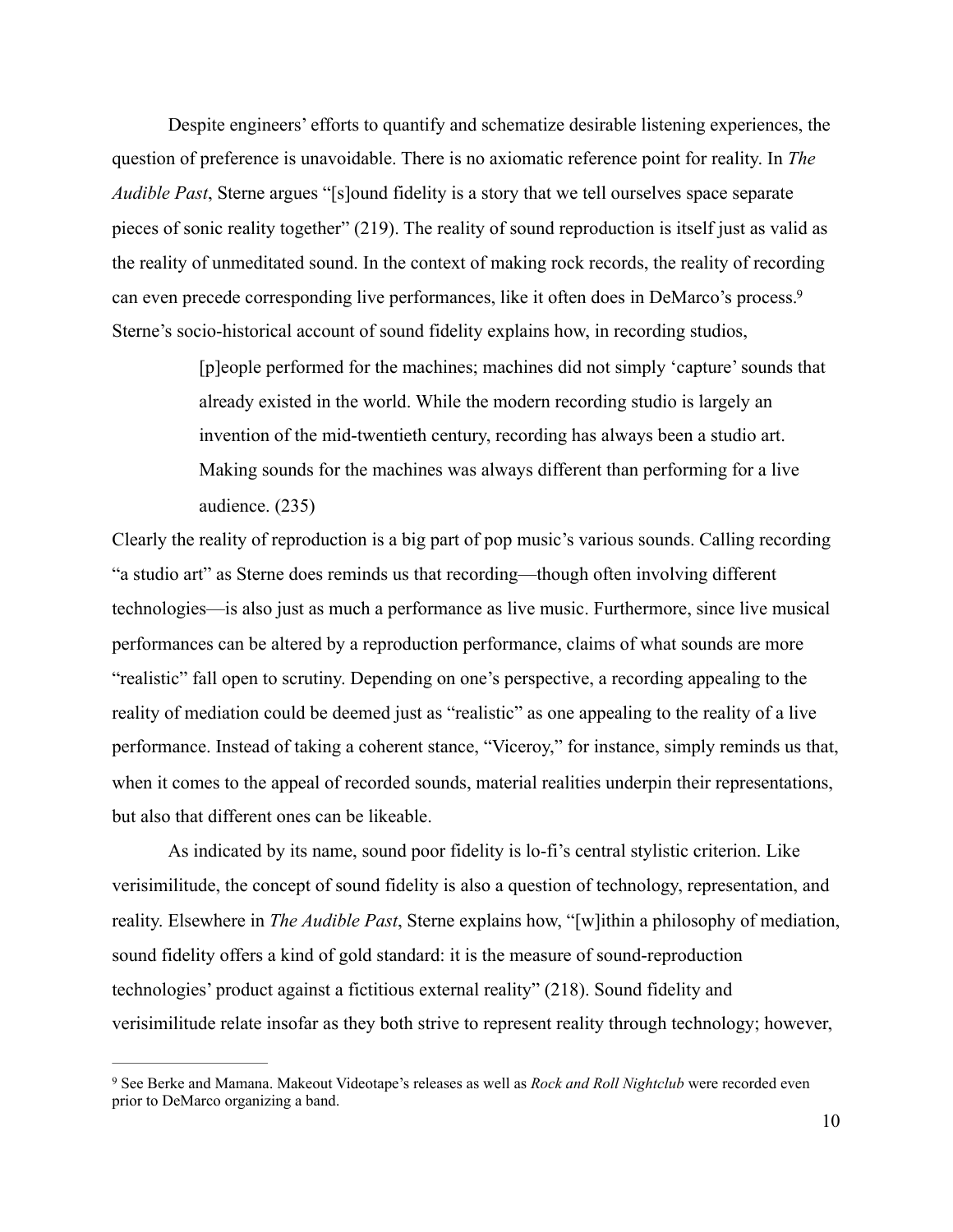verisimilitude and fidelity are not the same things. Though both may be measured, albeit vaguely, by "definition, immersion, and richness of experience," the main distinction is that verisimilitude suggests attempted mimesis whereas fidelity simply indicates "a belief that media and sounds themselves could hold *faithfully* to the agreement that two sounds are the same sound" (*AP* 222). Theoretically speaking, fidelity may be mimetic but it does not necessarily have to be[.](#page-18-0)<sup>[10](#page-18-0)</sup> The quality of a given recording's fidelity is not a question of whether or not it sounds more or less like reproduced or non-reproduced sound.

<span id="page-18-1"></span> The history of sound fidelity is so intricately intertwined with those of sound reproduction technologies themselves, that it demonstrates how fidelity is really more a question of perspectives on reality than a technology's ability to archive it. As with DeMarco's first and most easily distinguishable lo-fi recording efforts, mimesis was a distant goal for the earliest sound-reproduction technologies, but they were nonetheless considered hi-fi. Through mediation, reality was not yet a canvas to be reformed into something fictitious; instead, it was simply something to be reached. Sound fidelity, then, was faith in the possibility of mediation itself, "whether sound-reproduction technologies could effectively reproduce sound at all" (*AP* 246). Sound fidelity was not so much a concern of two sounds *sounding* the same but rather a concern of two sounds simply *being of* the same thing. For the earliest devices, the issue of fidelity was thus more of functionality than aesthetics. Take for example the phonograph, which Attali tells us, Thomas Edison developed "as a stenographic machine for the reproduction of speech, for recording discourse, the purpose of which was to stabilize representation rather than multiply it

… The first phonographs functioned as recorders used on a very localized basis to preserve and transmit exemplary messages" (91). Initially, Edison's phonograph had a very specific telos: reproducing human speech "as an archival apparatus for exemplary words" (92). For the phonograph, successful archiving of discernible human speech clearly took precedence over capturing aesthetic nuances, such as those required for the representation of complex music. For nearly three decades, this was the phonograph's primary function as "speech was the only sound [that] was technically feasible to record before 1910" (92). Aesthetic quality mattered mostly for

<span id="page-18-0"></span> $10$ Later, I argue that lo-fi purports to be more realistic than its hi-fi counterparts. Therefore, representing reality becomes less a question of definition and more a question of style.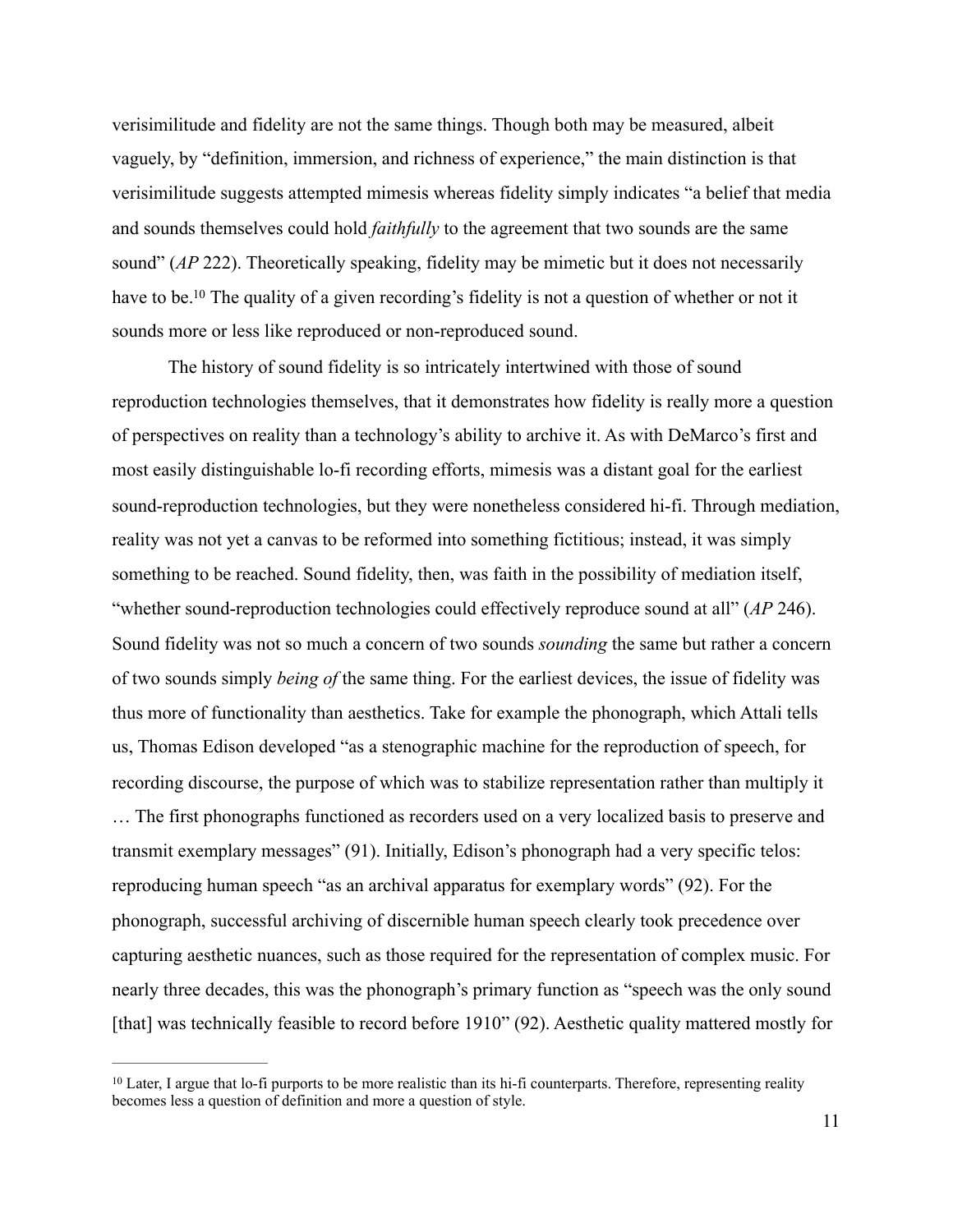<span id="page-19-1"></span>making intelligible, discernible reproductions of basic human speech.<sup>[11](#page-19-0)</sup> Therefore, for the phonograph, sound fidelity did not so much describe the quality of recording aesthetics themselves, but more so the instrumentality of aesthetics. Faith was held by people and located in machines. If the phonograph could reliably supplant the stenographer, it had a high degree of fidelity because users could have faith in the utility of its reproduced sounds. Kittler reveals peoples' faith in machines when he tells us that eventually "Edison saw his phonograph 'pressed into the detective service and used as an unimpeachable witness' " (83). By today's standards, the phonograph would not have sounded faithful to reality, but listeners certainly had faith that its sounds were at least of unmediated reality. It was a hi-fi machine if only because sound reproduction was itself only just a new feature of reality.

 Sound fidelity however evolved along with reproduction technologies and faith was no longer simply held by people and placed in machines. With increasing sophistication and new functional discoveries, sound-reproduction "technology literally makes the unheard-of possible" (36). The reproductions themselves impart whole new sonic experiences for which expressions of faith could only be tied back to the reality of mediation itself. Fidelity could then become a question of how much a reproduction represents unmediated sound *and* how much it represents the reproduction process. For example, Kittler explains how the phonograph introduced the ability to change "the time axis of acoustic events by increasing playback speed or indulging in time axis manipulation (TAM)" (34). TAM created not only new expressive opportunities, but also a new aspect of reality to represent:

> standardization is always upper management's escape from technological possibilities. In serious matters such as test procedures or mass entertainment, TAM remains triumphant. The Edison Speaking Phonograph Company, founded two months after Edison's primitive prototype of December 1877, did its first business with time axis manipulation: with his own hand the inventor turned the handle faster than he had during the recording in order to treat New York to the sensational pleasure of frequency-modulated musical pieces. (34-5)

<span id="page-19-0"></span><sup>&</sup>lt;sup>[11](#page-19-1)</sup> See *The Audible Past* as well, pages 246-256—particularly page 250—for Sterne's discussion of early phonograph tests.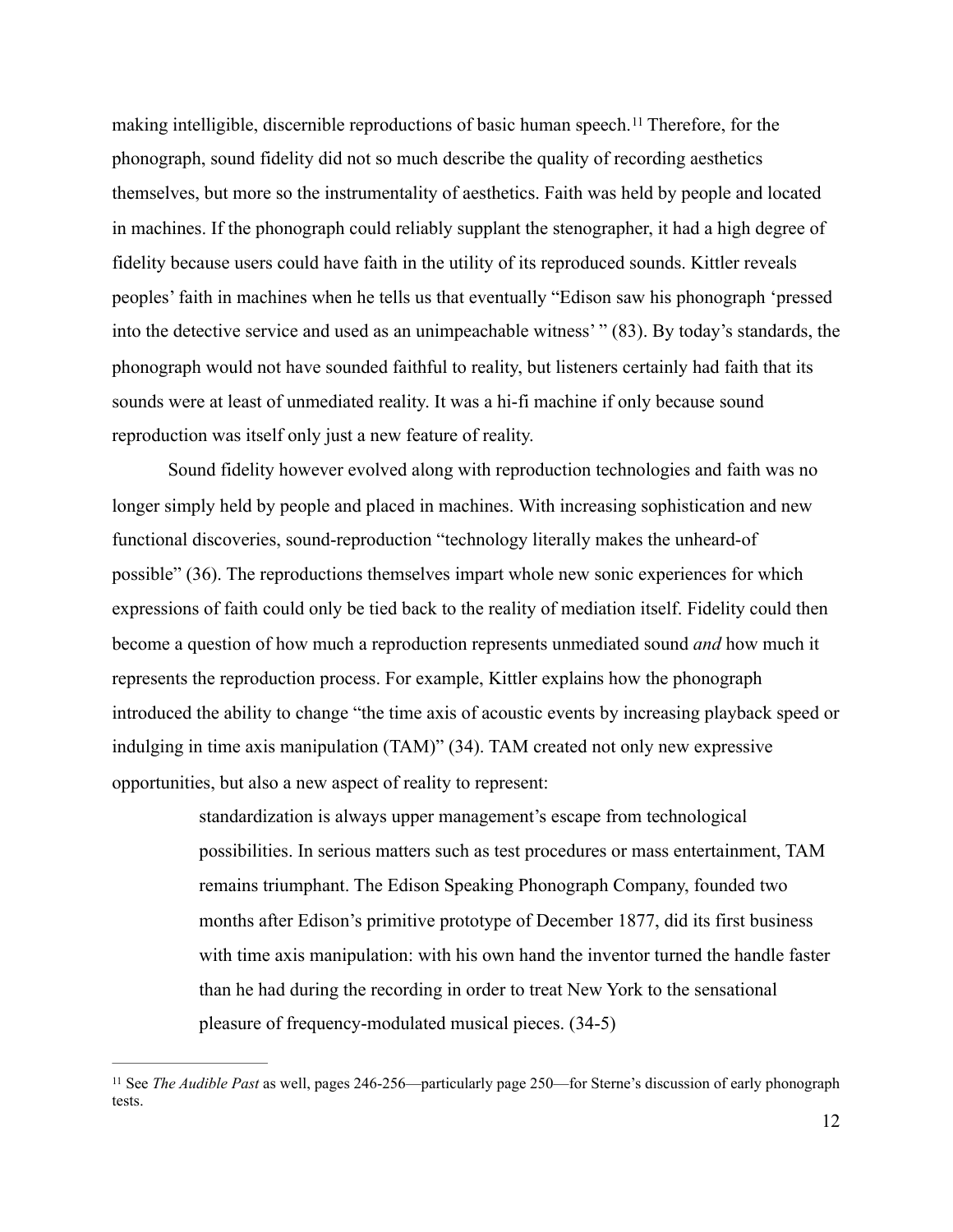The reality Edison reveals here is the network comprised of sound-reproduction technologies, the people who use them, their interactions amongst each other, and even the reproductions as signs of the network itself. Sound-reproduction technologies henceforth no longer just provide access to reality, but also are a part of it and help create it. Those "frequency-modulated musical pieces" New York heard signify the developing reality of sound-reproduction technology. They do not just reproduce the sound of Edison's voice, but also the sound of Edison manipulating it through the gramophone—a sound otherwise impossible without the reality of the gramophone itself.

 By these early standards of "high" sound fidelity, we would have to call DeMarco's marginally-polished recordings hi-fi. His warped production on "Viceroy," for instance, may not be an accurate representation of his unmediated musical instrument performances, but it clearly proves the basic functionality of the recording equipment. Like Edison's TAM,"Viceroy"'s warped sound is due to varispeed, a tape-specific form of TAM, that bends the frequency palate during playback. If Edison's 1877 New York performance demonstrates a high fidelity to the reality of sound reproduction, so does DeMarco's. Of course, we are well beyond the primitive iteration of sound fidelity for which hi-fi simply denotes faith in the reality and functionality of sound reproduction technologies. Wide frequency and stereophony spectra give "Viceroy"'s sound a polish; however, its basic yet warped production doesn't quite hold up to the more refined tones of *This Old Dog*, DeMarco's latest offering, or any concurrent top forty hit for that matter. We need more recent histories of fidelity to more accurately contextualize DeMarco's recordings.

 As well as changing the texture of sonic reality, new sound-reproduction technologies in the 20th century also achieved more transparent forms of representation, forms that were more faithful to unmediated sonic experiences. In particular, vacuum tubes and stereophony narrow the discrepancies between mediated and unmediated sound and are generally considered positive aesthetic contributions to sound fidelity. Sterne tells us that in the 1920s

> [b]y all accounts, audiences preferred [over acoustic machines like the phonograph] the sound of radio—which used vacuum tubes and electricity to receive, transmit, and reproduce sound across space. Electric recording grafted radio's electric reproduction technology onto sound recording's hitherto acoustic mechanism: it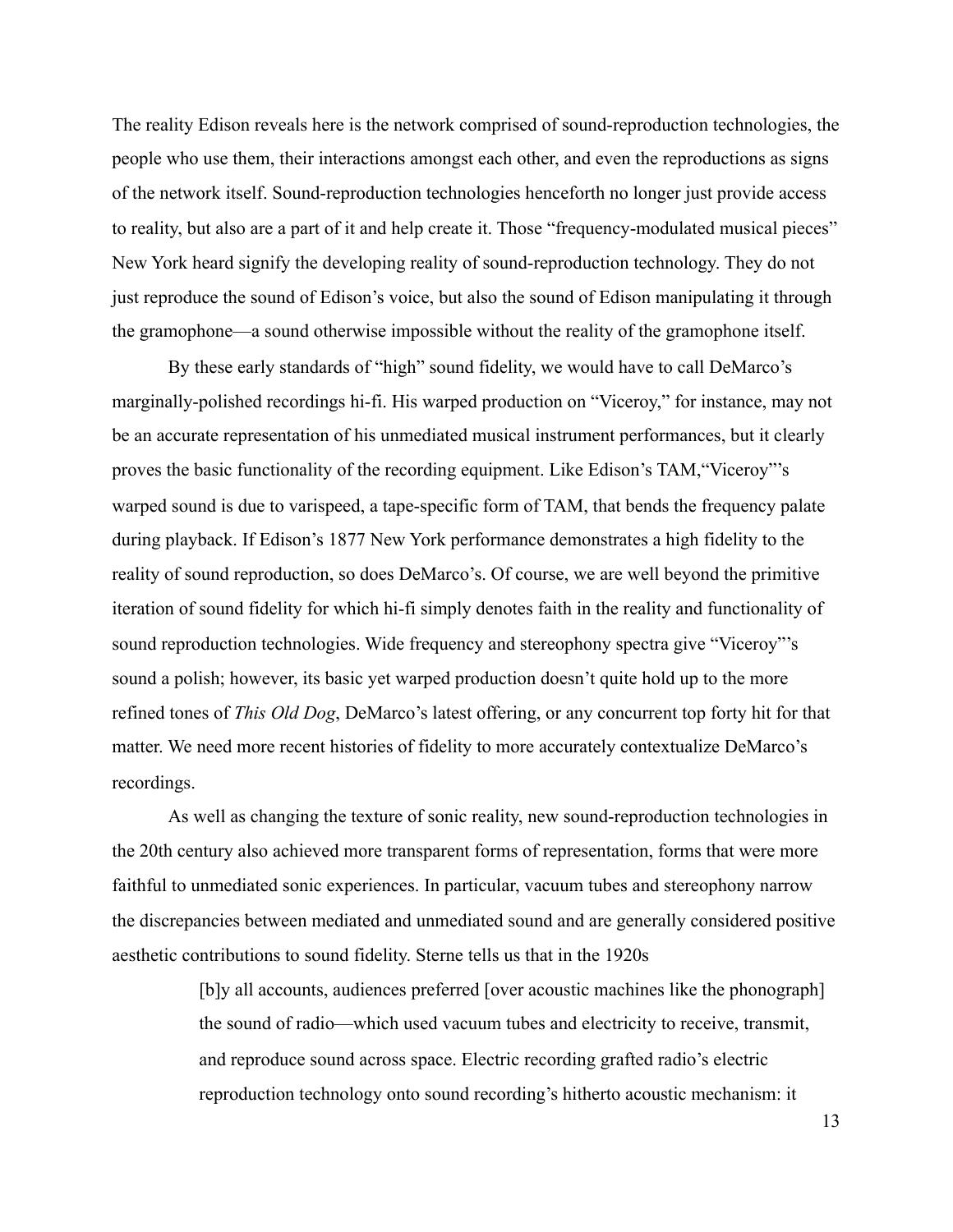<span id="page-21-1"></span>allowed for a wider frequency spectrum to be heard and also for a greater degree of amplification than acoustic recording … Electric recordings had more treble and bass and could be played at a considerably higher volume. (*AP* 276).

Through electricity, mediated sounds began to closer resemble their unmediated counterparts. Now capable of delivering very low and very high frequencies at higher volumes, reproduced sound could—in impossibly exaggerated terms—begin to create "a musical experience equaled only by the personal performance of the musicians" (*AP* 275).[12](#page-21-0) Greatly improved by during the mid-twentieth century, electric sound reproductions became not only closer in volume to unmediated sound, but also started to include more sonic data audible to the human ear that earlier acoustic machines could not. Linking together an improved frequency spectrum and realism, Kittler defines modern hi-fi: "[t]oday realism is in any event strategic. An unparalleled surge of innovations … finally provided us (beyond Bell Labs) with records whose frequency range approached both limits of the audibility range; that is, with high fidelity" (99). Hi-fi sound is, in part, the biggest, loudest frequency spectrum "from infra- to ultrasound … not art but an expression of life" (100). Hi-fi is the largest slice of audible reality. Electric tubes helped shift the focus of faith away from the ability to simply reproduce and toward the reproduction's aesthetics themselves. The reality of sound reproduction began to retreat from the aesthetic of listening to reproduced sounds, bringing us closer to a more common contemporary understanding of hi-fi.

 More robust frequency palates and the introduction of stereophony are two aesthetic developments that established the bare minimum for what constitutes "hi-fi" in the mid-twentieth century until present. First, an expanded and amplified frequency spectrum can better mimic audible reality, but it can also go further, making audible for the human ears what was not possible before. Kittler explains how sound reproduction technologies of WWI and II simulated through loudspeakers sounds of war that were realistic enough to fool the enemy (100). But, other "sound location devices with huge bell-mouths [had] superhuman audibility ranges" which created a "new age of soundspace … Ever since, human ears have no longer been a whim of

<span id="page-21-0"></span><sup>&</sup>lt;sup>[12](#page-21-1)</sup> An advertisement for the Orthophonic Victrola, quoted by Sterne.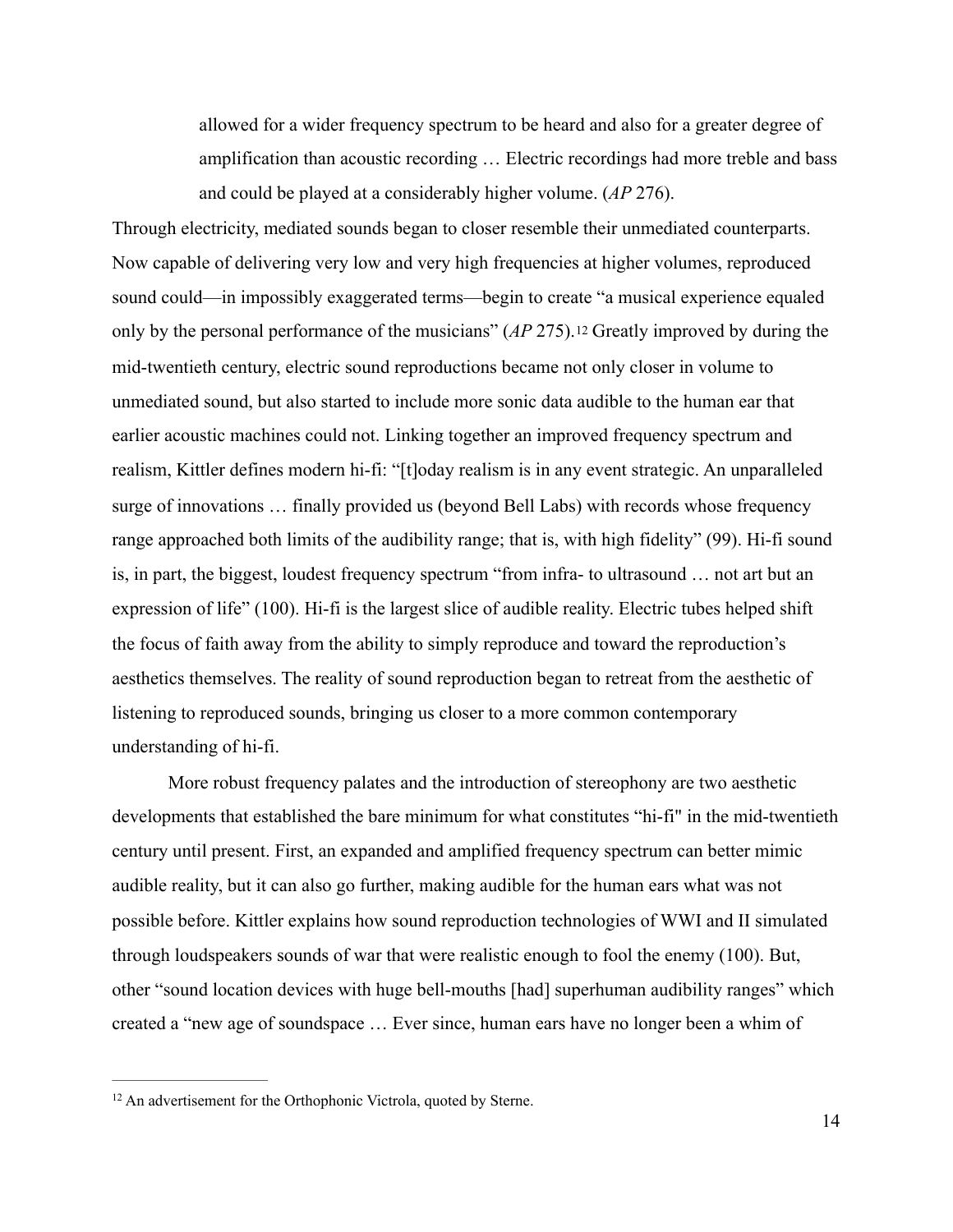nature" (100). These developments show how—though the material reality of reproduction may have sonically retreated from its reproduced sounds—the reproduced sounds themselves added new material to the reality of listening. If sound reproduction technologies are both accurately representing unmediated sounds and creating new ones endemic only to the reality of sound reproduction itself, then sound fidelity cannot be exclusively tied either to representations of unmediated or mediated sounds. High fidelity discourses thus do not belong to any one aesthetic schema and appeals to auditory realism therein are more expressions of preference or, rather, perspective on reality. Hi-fi is as much about sonic realism as it is about sonic abstraction.

 Similarly, stereophony exemplifies how hi-fi sound can enhance audible realism and/or imagined, abstract sonic experiences. Introduced by EMI in 1957, stereophonic records begun to make sound reproductions more resemble unmediated sound by providing them with an extra dimension (Kittler 103). Stereophony, according Albin Zak,

> <span id="page-22-1"></span>is a system of sound recording and reproduction that takes advantage of the psychoacoustics of sound localization. Using two loudspeakers separated in space, a sound can be assigned to one or the other or any proportional combination of the two and thus appear to emanate from any place along a horizontal plane. (145[\)13](#page-22-0)

No longer bound by monophony's single, width-less perspective, sound reproductions began to better represent not just sound, but sound in material space: an unprecedented new field of sonic detail. Stereophony is a fundamental feature of representing unmediated sound. With monophony, width is non-existent. Mono can provide depth through varying the volumes and reverberation characteristics of mix elements, but it lines them all up in a row, on top of each other. A lead vocal could appear closer to the listener, but always in front, never beside. Stereophonic width can more accurately represent unmediated sound because it provides a left and a right. Simulation is rendered back as material space when two distinct speakers, separated by distance, give reproduced sound the ability to locate a sound in space. Reproduction of width in part defines sound fidelity because, in Kittler's words, "[h]i-fi stereophony can simulate any acoustic space, from the real space inside a submarine to the psychedelic space inside the brain

<span id="page-22-0"></span><sup>&</sup>lt;sup>[13](#page-22-1)</sup> For Zak's more detailed definition, see *The Poetics of Rock: Cutting Tracks, Making Records*, pp. 145-153.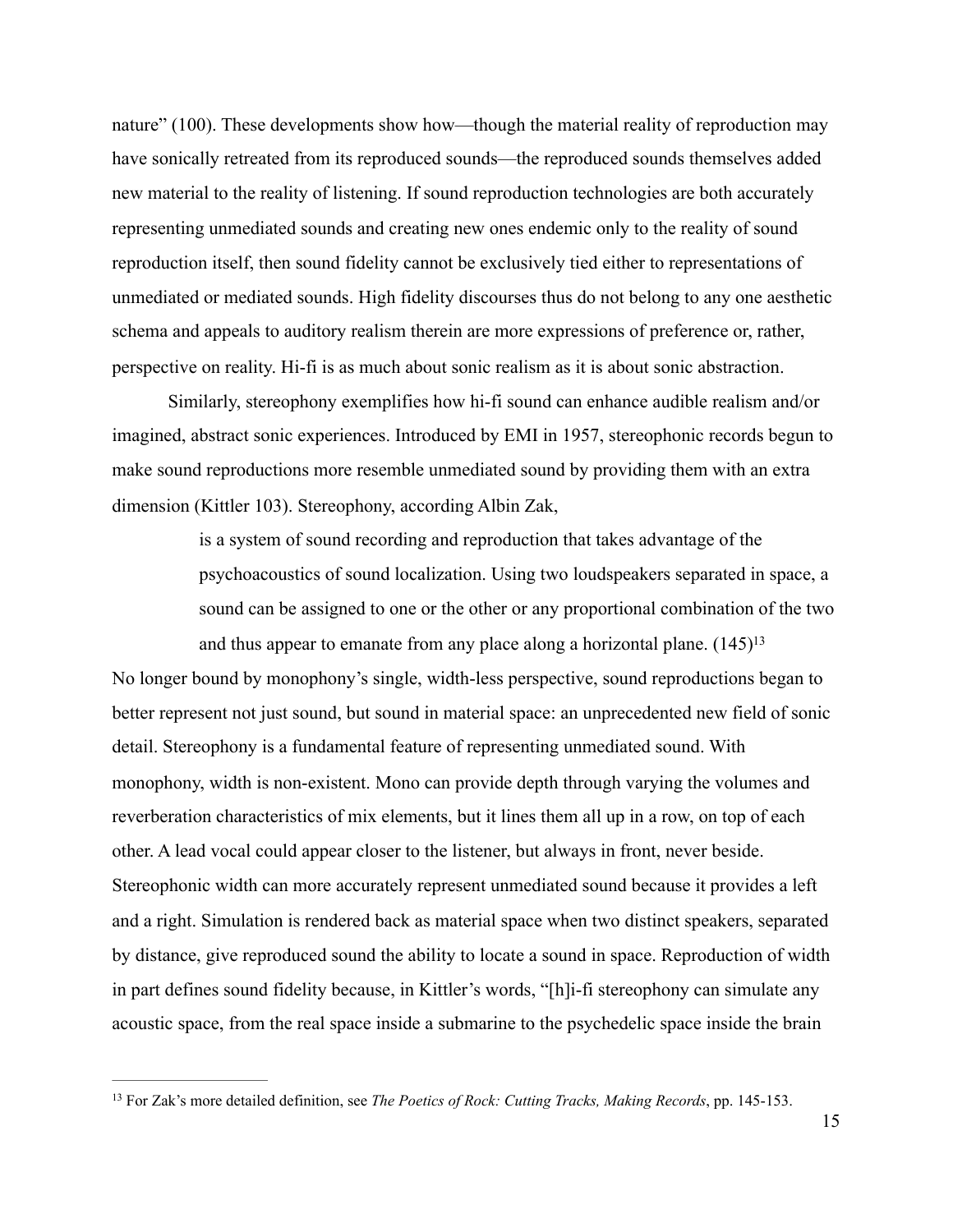itself" (103). Like enhanced frequency spectrum, stereophony is an effective tool in the realist's arsenal; however, it is also a prerequisite for representing abstract spaces and creating sounds outside the parameters of typical human audition. An improved frequency spectrum and stereophony demonstrate how hi-fi is not simply described by sonic realism, but begs for further aesthetic description.

 "Viceroy" hovers nebulously between what sounds realistic and what sounds abstract. The recording itself has a fairly rich frequency spectrum, though there is a roll-off of sub-bass; the lowest frequencies peak rather low around 60 Hz while the highest frequency band extends to the end of my analyzer's measurable limit. What we hear in the recording, in terms of frequency content, is pretty close to what we would hear in a live performance. The recording also has a wide stereo image with good phase coherence. Instruments are spread out across the stereo spectrum, mimicking a live band setup. In the context of rock music, these features contribute to a refined sense of realism; but, with the slightly warped production, it's one that appeals to realities of both unmediated sound and those imagined through the process of mediation. By these descriptions, "Viceroy" fits the profile of a basic, modern hi-fi recording.

Rich frequency content and stereophony are basic assumptions of modern hi-fi, but the question of degrees is what sets "Viceroy" apart from many of its peers. Measured against the dream of verisimilitude, sound fidelity seems to be more about technical aestheticism than any particular mimeticism. One of Sterne's main points is that "every age has its own perfect fidelity" and today,

> the term *sound fidelity* has become a kind of technicistic shorthand for addressing the problems of sound's reproducibility—a gold standard for originals and copies, an imagined basis for currency in sounds. Today, the term *sound fidelity* connotes a measurable correspondence between different sounds—implying finely graded electronic or digital measurements of frequency response and amplitude. (*AP* 222)

In a more modern context, sound fidelity discourses promise measurable, standardized aesthetic results, a promise that a recording or technology has at least as wide a frequency spectrum and at least as much dynamic range as its average peer. As engineers refine and market new products and recordings, they sustain "narratives of technological change and the transformation of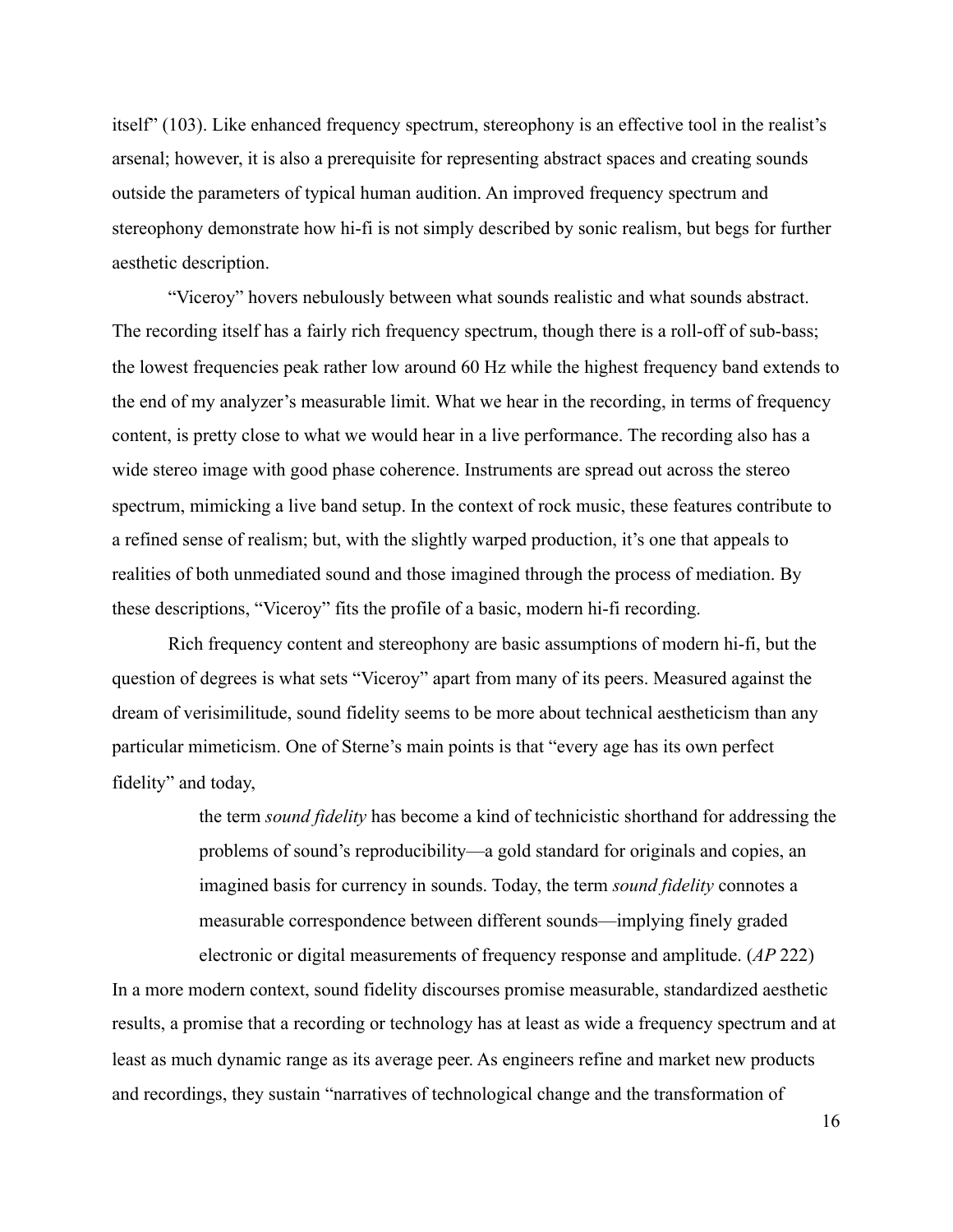technical specifications [which] are folded back into an aesthetic and technological telos: the latest technological innovation equals the 'best-sounding' or 'perfect' sound reproduction" (*AP*  222). Theoretically, perfect fidelity defers faith back in its original premise, that two sounds are the same sound. It is what Sterne calls a "vanishing mediator" yielding "no loss being between an original sound and its copy" in its best effort representing reality (*AP* 218). Rendering quality into quantity and annexed from a particular realist agenda, perfect fidelity today is largely faith in achieving the "gold standard" set of numbers—an excellent copy, one not of reality per se, but instead, of its best representations. In purely technicistic terms, sound fidelity is a continuum for which aesthetic quality is measured by specifications rather than similarities.

 Indeed, recent hi-fi discourses often define definition, immersion, and richness of experience in terms of equipment's practical uses and marketable measurements. At a glance, today's hi-fi seems to dream of them as intrinsic values instead of as the porters of unmediated experiences. While it may be the case for some listeners and performers, a hi-fi recording isn't however simply an aestheticization of technical exercises. Though hi-fi may not be tied to a particular form of realism, realism nonetheless remains essential. "From its inception through its maturation," writes Sterne, "the concept of sound fidelity was about audio realism, audile technique, and the artifice of reproducibility. Sounds could neither hold faith nor be faithful that task was left to listeners and performers" (*AP* 282). Despite some equipment manufacturers' marketing claims, even the best recordings and sound reproductions cannot produce a perfect copy of unmediated reality. To resolve this discrepancy, Sterne explains, listeners and performers imagine one. What is important for hi-fi "is realism, not reality itself" (*AP* 245). It becomes a question of what form of realism listeners and producers bring to reproduced sound.

 It is this aspect of hi-fi discourse that "Viceroy" challenges. Instead of encouraging listeners to imagine a perfect copy of reality as a reference for their faith, "Viceroy" provides one in itself. DeMarco's warped production won't allow us to fill the gap in our imaginations with a near-perfect version of his multitracked performances. Instead, we are left with the realism imparted by a decent frequency palate and good stereophony as well as the reality of DeMarco's playful varispeed modulations. The production challenges two facets of hi-fi. Listening to "Viceroy," it's difficult for us to wholly hold our faith in the imagined reality of a live band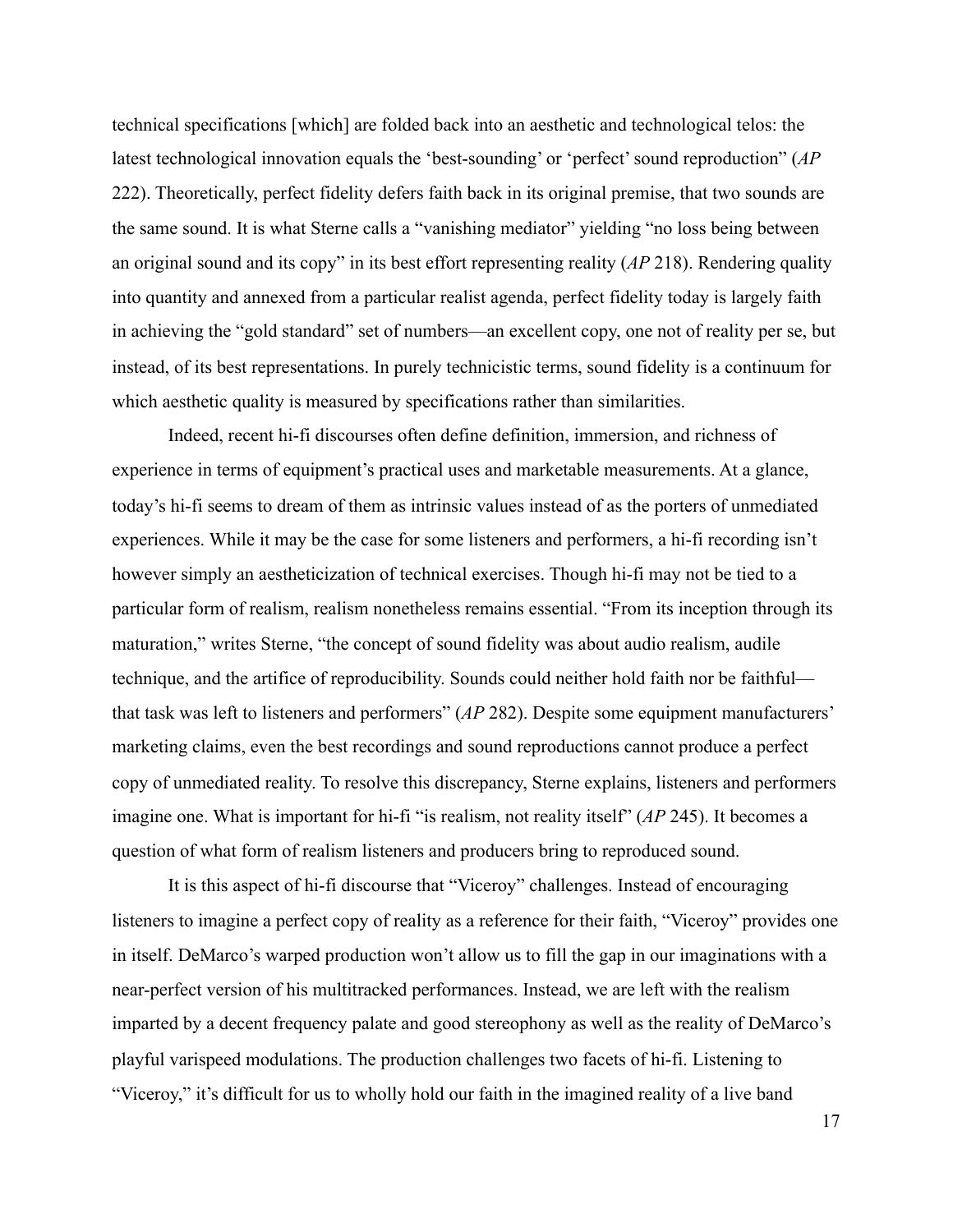performance nor the actual reality of DeMarco making it in his apartment. The recording's aesthetics privilege neither story, encouraging us to listen to the song at face value, as the product of a mediator that won't vanish even despite itself. Like the song's tonal centre, our faith sits awkwardly between the lattices of sound discourses as DeMarco reminds us of the inescapable absence left by even the finest measurements.

 The absence DeMarco exposes is where ideologies begin to form. If hi-fi is really about expressing realism *through and with* the latest sound-reproduction technologies, then Sterne's account of fidelity brings us back to "the general historical trend of progress in communication technology … the dream of verisimilitude" (*MP3* 4). Verisimilitude is after all a form of realism, a likeness to truth or reality. When we describe hi-fi, we are also describing the dream of verisimilitude; both are different articulations of the general narrative of technological progress through realism and sound-reproduction. Reading Sterne's two texts together reveals how hi-fi realism is an expression of faith "that greater definition is the same thing as greater verisimilitude [and] that increases in definition necessarily enhance end-users' experiences" (*MP3* 4). This amounts to a faith that technologies with the best specifications are valuable, meaningful tools for the recording arts; a faithfulness to the sounds they create when used well, according to their prescribed functions; and, faith in a version of realism for which the objects of mediation vanish the most, providing the most clarity.

 As preferences for hi-fi sound inform and alter material relations, they begin to emerge as ideology. Sterne's analysis of MP3 tests conducted in the early 90s reveals hi-fi biases in sound engineering culture and how they turn aesthetic preference into ideology. Sterne explains how, for MP3 listening tests, "expert listeners" were chosen for their "bias that mimics the biases toward a certain level of technical sophistication that is more generally present in standards organization … The name *expert listener* is therefore not accidental. It represents a structural bias in engineering culture and a political bias that shapes the making of standards and formats" (163). Implied by this schema, is that expert listeners were chosen because their listening skills and biases towards technically sophisticated sounds *should* define the sound of the MP3. Moreover, such expert listeners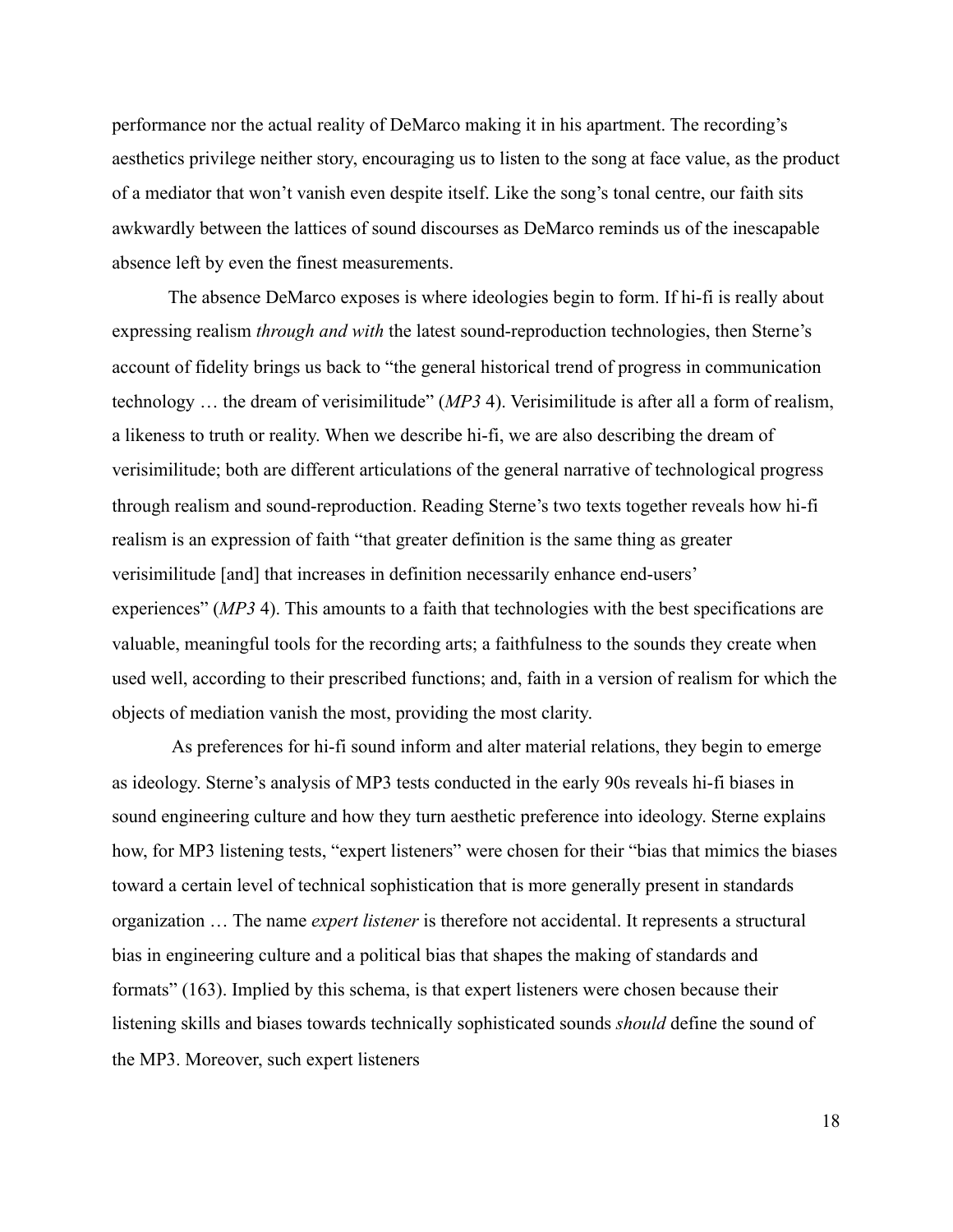are often drawn from the ranks of musicians, recording engineers, broadcast engineers, piano tuners, and audiophiles, all of whom must develop an ear for technology, an auditory virtuosity that facilitates making careful judgements and finely graded distinctions. In essence, the ideal expert listener functions as an extension of the reproduction system. (164)

All parts of the sound reproduction system are represented, from those who create unmediated sounds (musicians), to those mediating them (engineers), and again to those listening, interpreting, and judging (piano tuners and audiophiles). It is not simply a case of producers marketing their products for consumers, convincing them their technology sounds best. Instead, the technology itself represents, reproduces, and standardizes preferences already shared amongst all domains of the sound reproduction economy. The biases written into the MP3 reveals a consensus over the aesthetics of music recordings, one which—based on the ubiquity of MP3 use—now continues to extend its influence over listening habits. As we consume music from streaming services and traffic in shared MP3 files, we tacitly acknowledge this aesthetic standardization in pop music.

 Amongst the various domains of popular music's political economy (artists, engineers, producers, labels, consumers, and etc) common sonic preferences form an aesthetic hegemony over reproduced sound. Recordings marked by all the tropes of modern production become, to borrow Dick Hebdige's words, "charged with a potentially explosive significance because they are traced and re-traced along the lines laid down by the *dominant* discourses about the reality, the *dominant* ideologies. They thus tend to represent, in however obscure and contradictory a fashion, the interests of the *dominant* groups in society" (*Subculture* 15). In our case, the discursive medium is sound recording which is formed along aesthetic lines by particular sonic tropes. The reality of reproduced sound is an ideological expression and the dominant group is made up of producers and consumers who more or less share a taste for a particular aestheticization of a realist ideology. Recordings that don't conform to similar aesthetic standards become dull, challenging, ostracizing, and/or more difficult to consume and are thus also harder to market; they begin to appear illogical. It is in exactly this space Hebdige theorizes subculture as a reaction to hegemony. Borrowing from Stuart Hall (1977), Hebdige defines hegemony as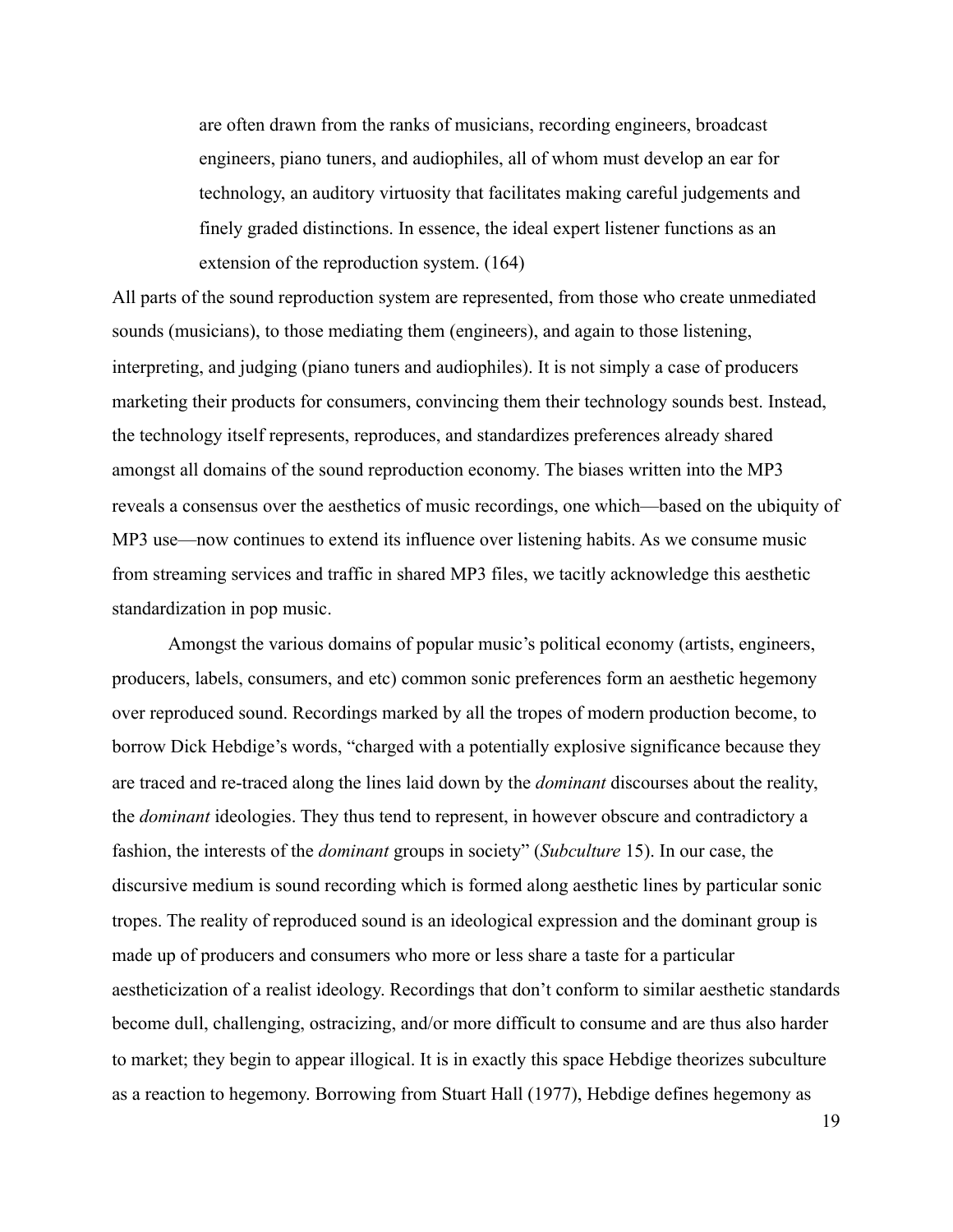<span id="page-27-2"></span>a situation in which a provisional alliance of certain social groups can exert 'total social authority' over other subordinate groups, not simply by coercion or by the direct imposition of ruling ideas, but by 'winning and shaping consent so that the power of the dominant classes appears both legitimate and natural. (15-6)

When they validate and standardize aesthetic preferences by streaming MP3s, the musicconsuming populace, corporate interests, engineers, and artists all form a provisional alliance and authority over taste by agreeing upon aesthetic standards of music recordings. Take for instance a recent *Pitchfork* feature that explains how the streaming service economy is encouraging a dominant sound for recording and production stylistics[.](#page-27-0)<sup>[14](#page-27-0)</sup> Thus, a homemade, noisy, monophonic recording, destined for a market founded upon hi-fi stereophonic listening, seems less legitimate: "[h]egemony can only be maintained so long as the dominant classes 'succeed in framing all competing definitions within their range' … so that subordinate groups are, if not controlled; then at least contained within an ideological space which does not seem at all 'ideological'" (Hebdige quoting Hall 16). Therefore, when we confront a recently made monophonic recording suffocating in hiss and distortion on a hi-fi stereo or pair of headphones, questions immediately emerge: "why is this in mono?" "why is a crude-sounding record being sold as finished product?["](#page-27-1) and, maybe more importantly, "why do people buy (into) it?"<sup>[15](#page-27-1)</sup> These questions alone begin to reveal an ideological space that seems illogical, illegitimate, and unnatural.

<span id="page-27-3"></span> Despite its hegemony over the political economy of music, Sterne shows us that verisimilitude in the world of professional sound reproduction is nonetheless a "dream." Since depictions of reality are themselves subject to ideological biases, "claims about increased definition or the pleasures of immersion are in many cases true, but they are not the whole story" (4). Lo-fi reminds us that realism in hi-fi sound is just as much a dream by challenging the idea that technological progress imparts recordings with better definition, immersion, and richness of

<span id="page-27-0"></span><sup>&</sup>lt;sup>14</sup> See Hogan, [https://pitchfork.com/features/article/uncovering-how-streaming-is-changing-the-sound-of-pop/.](https://pitchfork.com/features/article/uncovering-how-streaming-is-changing-the-sound-of-pop/)

<span id="page-27-1"></span><sup>&</sup>lt;sup>15</sup>See Sharp's piece for details. DeMarco sold all 500 copies from the initial release and was subsequently offered to open for the popular Vancouver rock band, Japandroids.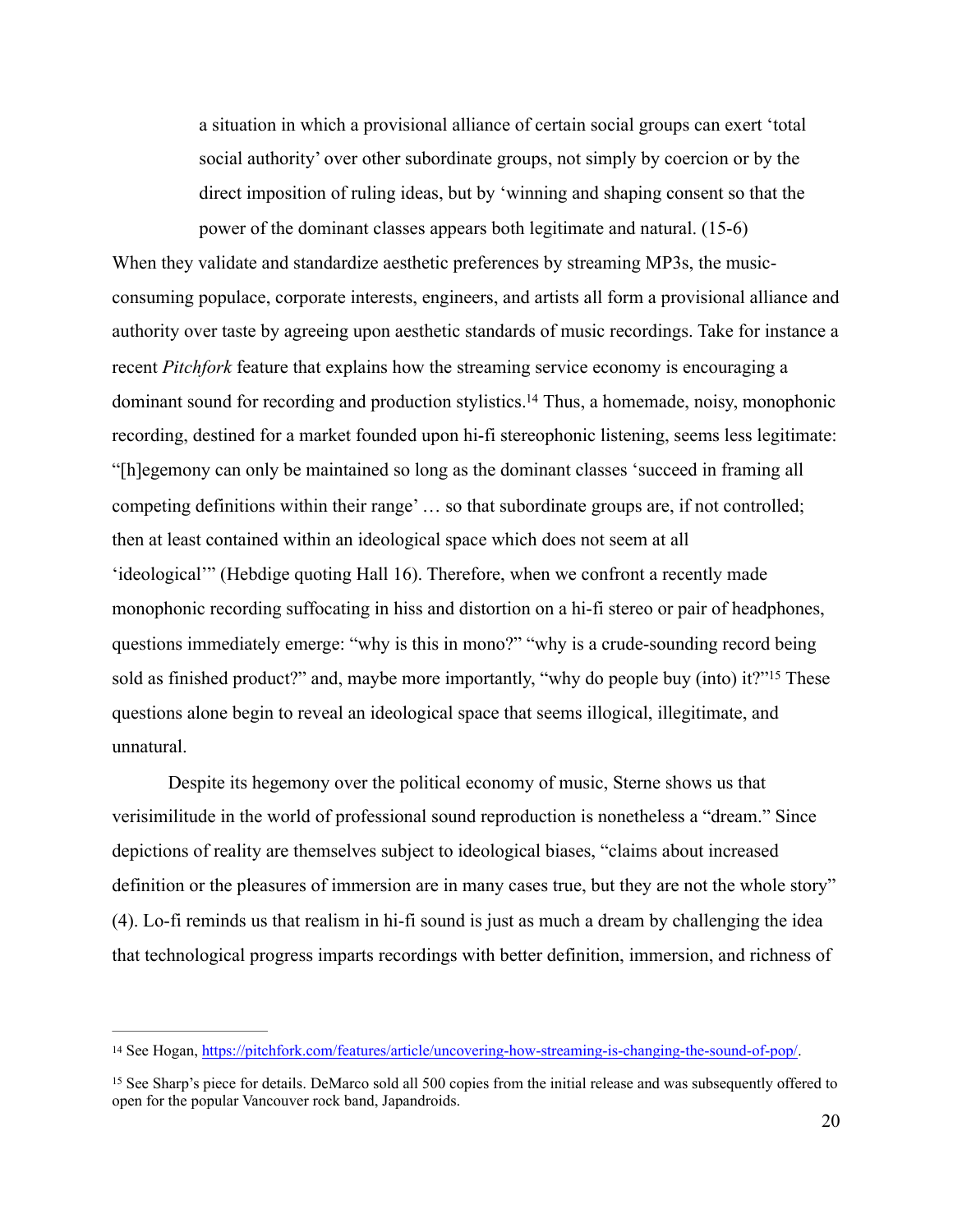experience. Grajeda, quoting a *New York Times* article, summarizes lo-fi's aesthetic values and realist ideology:

> [in] a world of 'advanced' technology' that makes 'recordings as pristine and clear as possible,' where production values are felt to be 'too slick' and 'sterile,' lo-fi appears as the perfect response to 'a very processed, perfect sound.' Where aesthetics, economics, and method meet, lo-fi is posited as the 'genuine' article, offering 'an intimate sound with a raw edge.' (236)

<span id="page-28-1"></span>A production style emerged whose realist ideology contravenes the first two assumptions of communication technology identified by Sterne, "that greater definition is the same thing as greater verisimilitude [and] that increases in definition necessarily enhance end-users' experiences. Instead, lo-fi discourse suggests increasing definition (1) is actually less realistic and (2) is not inherently more pleasurable. These counter-proposals house within them two assumptions of their own. First, "a lo-fi artist embraces incidental noise and incorporates it into the mix to achieve a heightened sense of reality["](#page-28-0)<sup>[16](#page-28-0)</sup> (Grajeda 236). This position assumes noise, rawness, and chaos are essential to the reality of sound reproduction and, by course, efforts to suppress and/or control them bely the reality of sound-reproduction. For lo-fi, intimacy between listener and artist is defined by the *presence* of meditation, rather than its *absence*. Second, since high definition sounds are not necessarily desirable, *good* sound becomes more a matter of taste than an objective of standardized production technologies. By casting reality as a measure of an artist's personal interactions with limited expertise and materials, while refusing claims of aesthetic superiority, lo-fi discourse critiques the realist ideology behind the vanishing mediator premise. It forces us to confront realism as a question of preference and perspective by flipping the dominant narratives of technological progress. "Either by refusing or by failing (both produce the same effect) to repress the signifier, lo-fi recordings" in Grajeda's words "deliberately incorporate rather than mask noises of the medium, thereby calling attention to their own constructedness" (246). It is a powerful rhetorical move: in a world where tastes are supposedly no longer essential, and aesthetics no longer a measure of quality, lo-fi foregrounds its own

<span id="page-28-0"></span><sup>&</sup>lt;sup>[16](#page-28-1)</sup> Grajeda quoting Rene Chun's 10 January 1995 *New York Times Article*, "Fleeing Sterile Perfection for Lovable Lo-Fi Sound."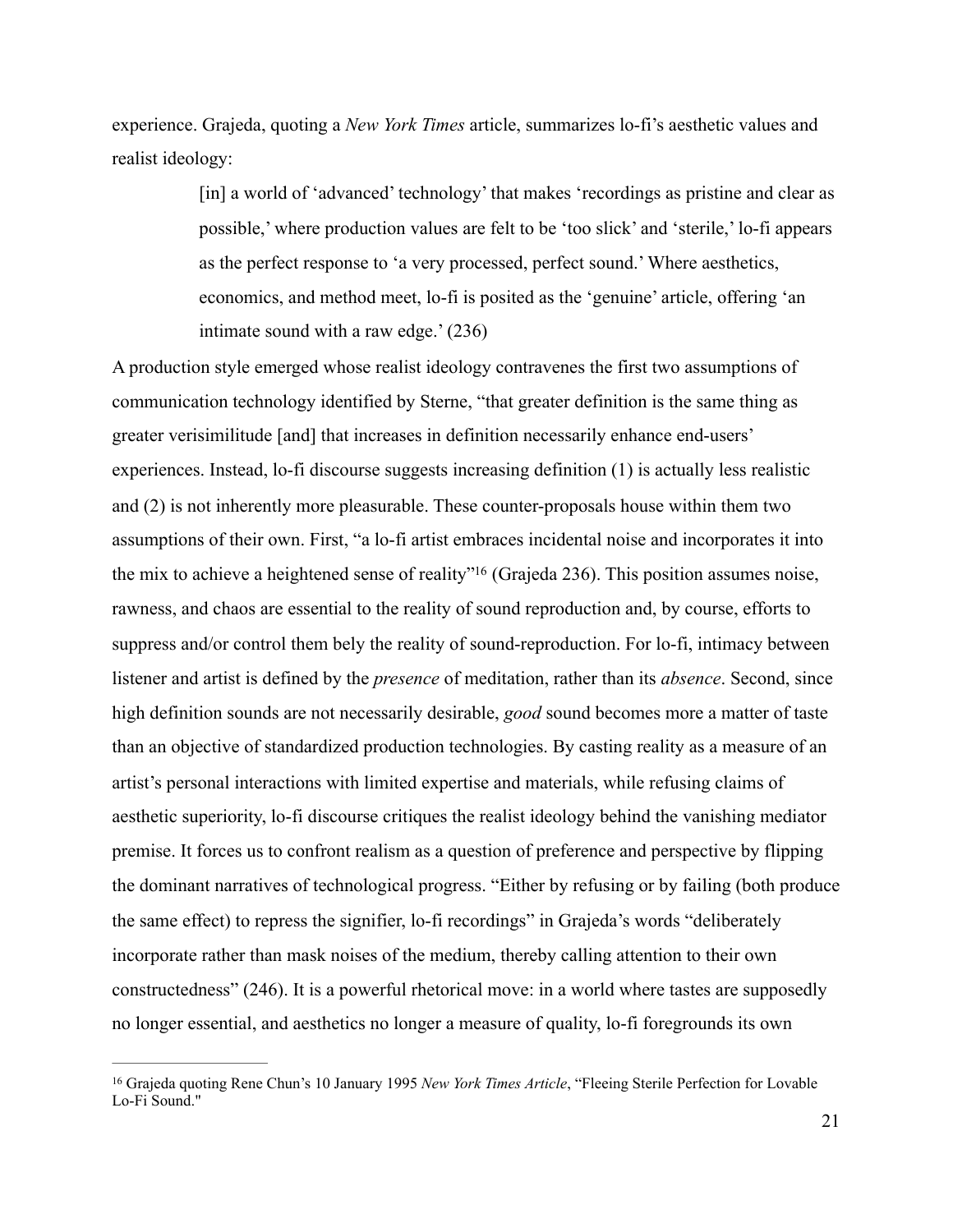material processes, distinguishing it from hi-fi. The recording is not concerned with mimesis because it reminds us that it is itself continuous with material relations, thus making it actually seem more real.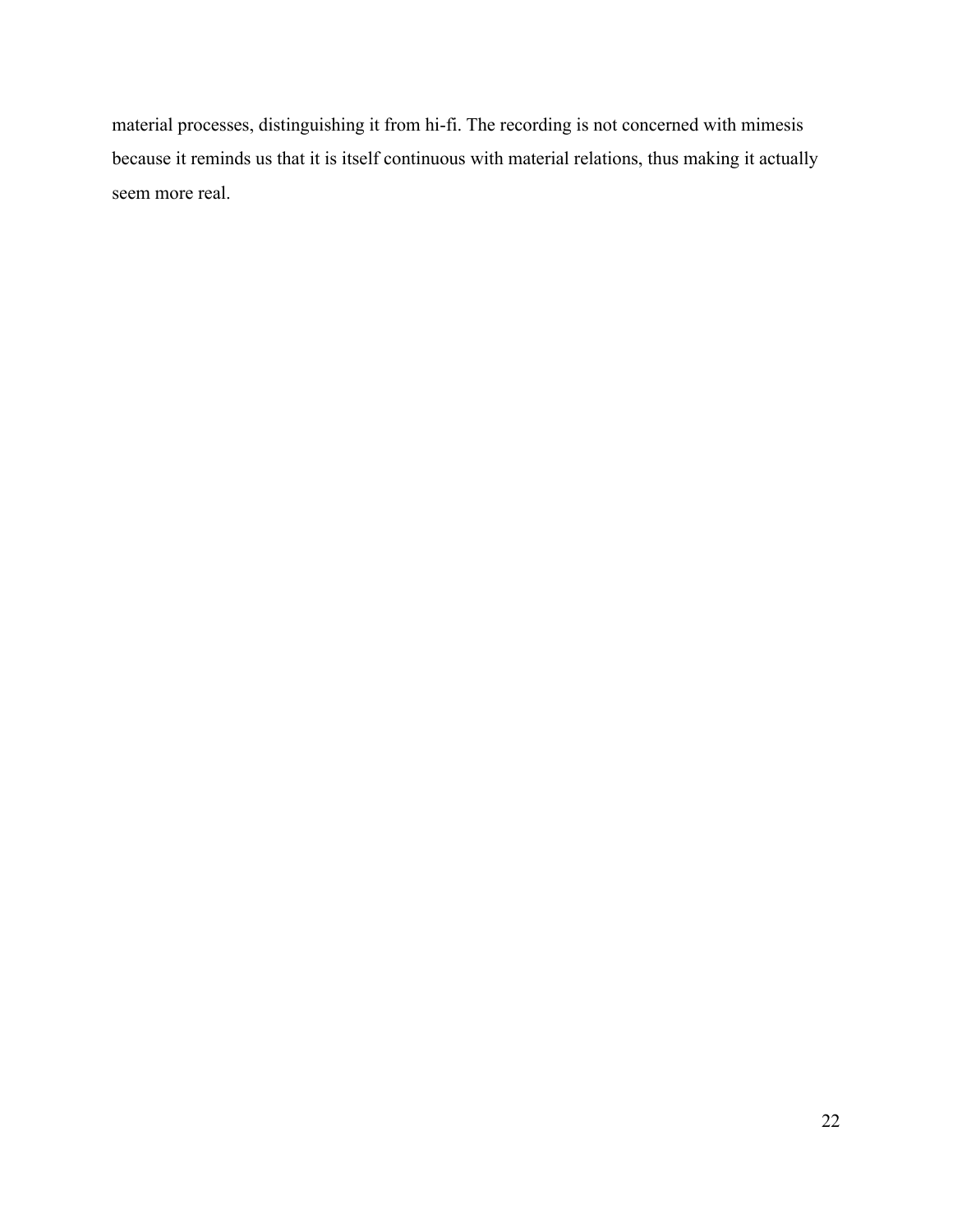### <span id="page-30-0"></span>**3. Distorting Myths: The Production Style of Makeout Videotape**

Regardless of how lo-fi sounds are recorded (or perhaps manufactured) they signify highly situated recording procedures, technologies, and environments. In Grajeda's reading, "you can never *not* know that your listening experience is mediated, never not hear the sound of the recording in the very act of revealing its own means of production" (244). DeMarco's earliest recordings under the moniker Makeout Videotape are exemplary; "SLUSH PUPPY LOVE," from 2008-9's *HEAT WAVE!,* sounds about as lo-fi as it gets. We can't help but hear traces of DeMarco's amateur recording procedure. The song starts with a splashy, reverb-drenched guitar counting in the tune with muted downstrokes, the lone signal already pushing the dynamic threshold of his Fostex VF-80 8-track. When the rest of the instruments join in, the song becomes an impenetrably thick cloud of noise. The collection of sounds are too much for DeMarco's Fostex multi-tracker to handle without imparting the rough, fuzzy tone. The guitar riff pokes out of the mix more than other sounds with its reverb, originally heard in the intro, now obscured by the noise of saturation. There is a percussion track behind the guitar riff, but it's hard to identify what the instrument is. There may be bass guitar below it all, but the low frequency distortion may also just be coming from the guitar's boomy low-end fighting for space amongst the other sounds. Assuming it is indeed an electric bass, note articulations and attacks are irrelevant: all that's describable are the frequencies of notes themselves, manifested by amorphous fuzz tones. DeMarco's vocal melodies, though catchy, in tune, and confidently-sung, struggle to rise above the noise. While the melody is discernible, DeMarco's lyrics remain mostly unintelligible. Apart from occasional word fragments, the only recognizable phrase is "Slush puppy love." As if suggested by the 'slushy' title itself, DeMarco's recording is less a "mix" and more a sonic soup. Sounds smear each other and into each other, obscuring melody and harmony with cacophony.

 Like most lo-fi, a defining characteristic of the recording of "SLUSH PUPPY LOVE" is noise. Drawing from Mara Mills, Sterne explains how acousticians often defined noise in the psychoacoustic context "in terms of frequency characteristics: non periodic, irregular, or otherwise not behaving like pitched or recognized sound" (*MP3* 108). By this definition, there is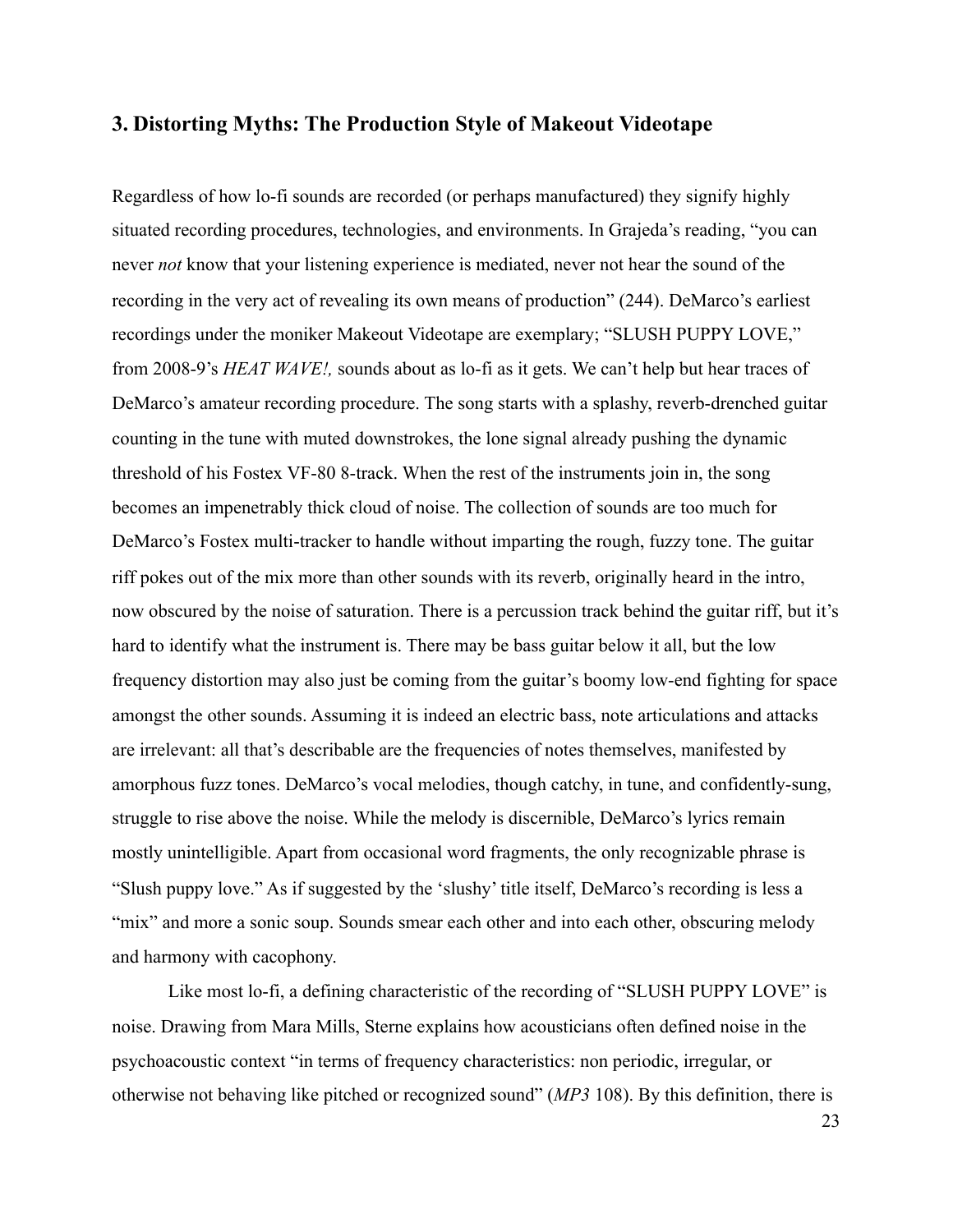noise abounding in "SLUSH PUPPY LOVE." While hiss forms the sonic backdrop, distortion produces much of the discernible noise here. In psychoacoustics, distortion can be timbral or tonal. Often described as grainy, fuzzy, or crunchy, distortion is a quality of a prior sound and cannot exist by itself. In the cultural context of popular music, it is easily recognizable as "the generic timbral qualities associated with various styles of rock" (Zak 60). Since distortion is an attribute of sound, it can behave like pitch insofar as it affects or latches on to the timbres of pitched sounds. Moreover, distortion can add new complexity and density to discrete pitched sounds by contributing overtones or harmonics. Since distortion is organizable and recognizable, it is not necessarily noise according to psychoacoustic definitions alone. However, distortion, as with any sound, becomes noise when it is disrupting pitched and recognized sound.

 Evidently, in "SLUSH PUPPY LOVE," layers of distortion disrupt the details of DeMarco's performances, and from an engineering perspective, constitute a misuse of equipment. In a professional sound recording process aiming for transparency, distortion is noise because it is a material disruption, particularly, a discrepancy between two sounds across a mediation process. Electrical engineer and psychoacoustician Floyd E. Toole explains how

> [a]udio devices should ideally yield outputs that are perfect replicas of the signals that went in, or perfectly scaled versions of those signals if amplification is involved. Transducers (microphones and loudspeakers) convert energy from one form to another, and again the requirement is that the output is a perfectly scaled transducer of the input signal … The success of this is evaluated by measurements comparing inputs and outputs, looking for discrepancies—distortions. (77)

Distortion is in other words caused by a technical or procedural failure, the degree to which a replica fails to appear as the signal it is derived from. In Toole's formulation, distortion resembles understandings of noise as disruption. Information theorist Claude Shannon defines noise as an interference, when an output signal differs from the input because "the signal has more information. Some of this information is spurious and undesirable and has been introduced via the noise. To get the useful information in the received signal we must subtract out this spurious portion" (19). In the input-output chain, distorting is an unwanted extra, a distraction of sorts. Distortion for Toole and noise for Shannon both describe a discrepancy between a sound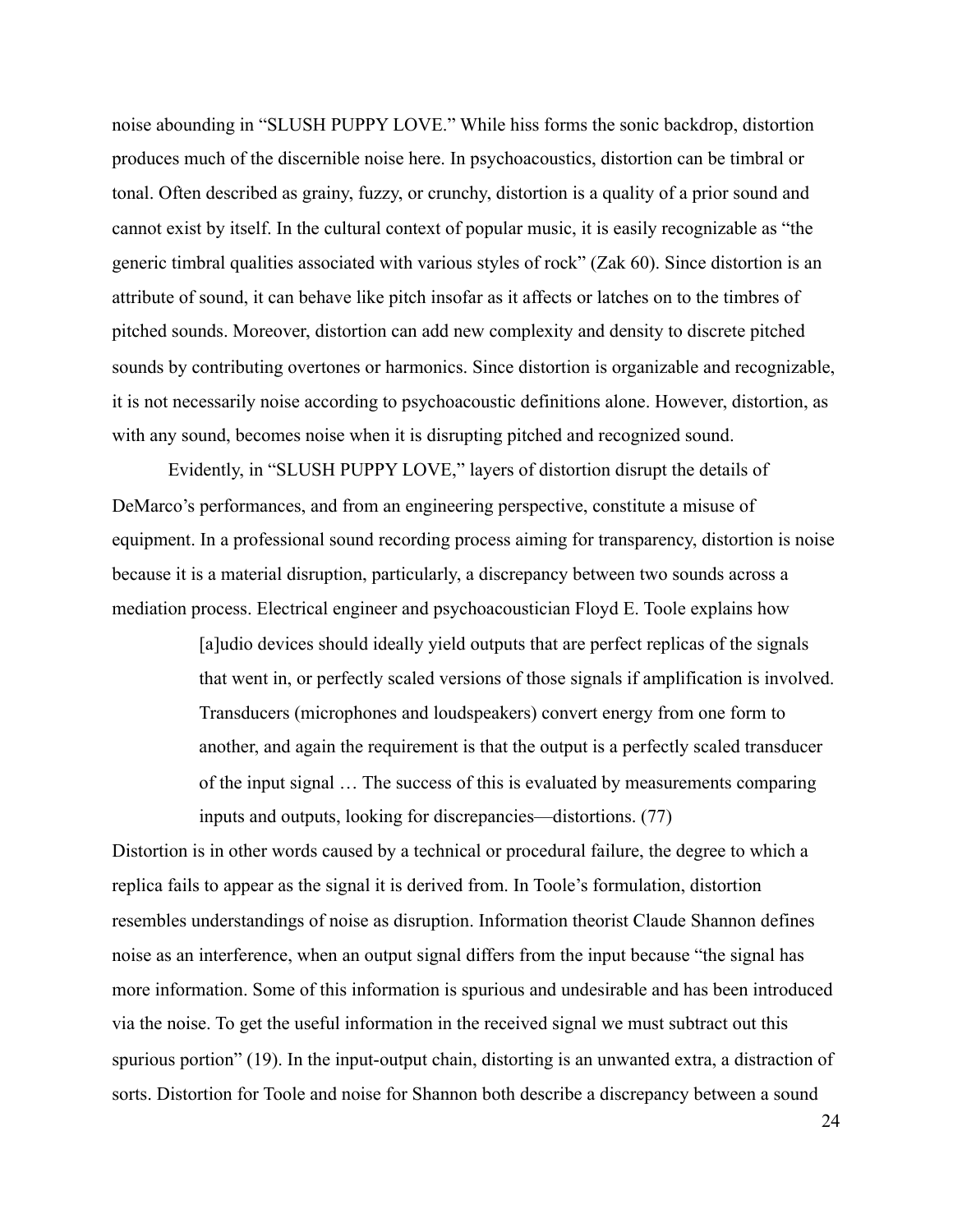and its copy. Moreover, for both of them, this discrepancy should be unwanted. Shannon's imperative "must" dictates that noise is what impinges upon communication and that adding unwanted information interferes with a system's designated purpose. In what appears like his own iteration of hi-fi's vanishing mediator premise, Toole more explicitly reinforces the values of optimal technical performance and clarity for sound reproduction. "Success" in his definition is a matter of how little the signal changes. What both Shannon and Toole assert is that, when it comes to the way machines are designed to work, noise and distortion function in a similar manner: we can start to understand them together as disruption.

 Thinking about noise more simply as a form of disruption allows us to theorize DeMarco's distorted recording style as a subcultural expression that spans aesthetic, material, and social relations. It is from precisely this intersection that Hebdige understands subculture. For him, subculture is a symbolic disruption of hegemony manifested through "the expressive forms and rituals of those subordinate groups … who are alternately dismissed, denounced and canonized" (2). The expressive forms and rituals are themselves how he defines style: the "transformations [that] go 'against nature', interrupting the process of 'normalization'. As such, they are gestures, movements towards speech which offends the 'silent majority', which challenges the principle of unity and cohesion, which contradicts myth and consensus" (18). Style is, rather, a process of appropriating the language of hegemony, which disrupts the dominant signifying practices. Hebdige himself turns to the language of information technologies when he writes that subcultures "represent 'noise' (as opposed to sound): interference in the orderly sequence which leads from real events and phenomena to their representation in the media … as an actual mechanism of semantic disorder: a kind of temporary blockage in the system of representation" (90). As with the measurable discrepancies between inputs and outputs, subcultures function like noise. They receive meanings and distort them by adding new contrary or "illegitimate" meanings. These are disruptive insofar as they create semantic discrepancies, or double meanings.

 Anything manifesting in material reality can become a sign and subject to such semantic distortions. Describing the process, V.N. Vološinov writes that "any physical body may be perceived as an image; for instance, the image of natural inertia and necessity embodied in that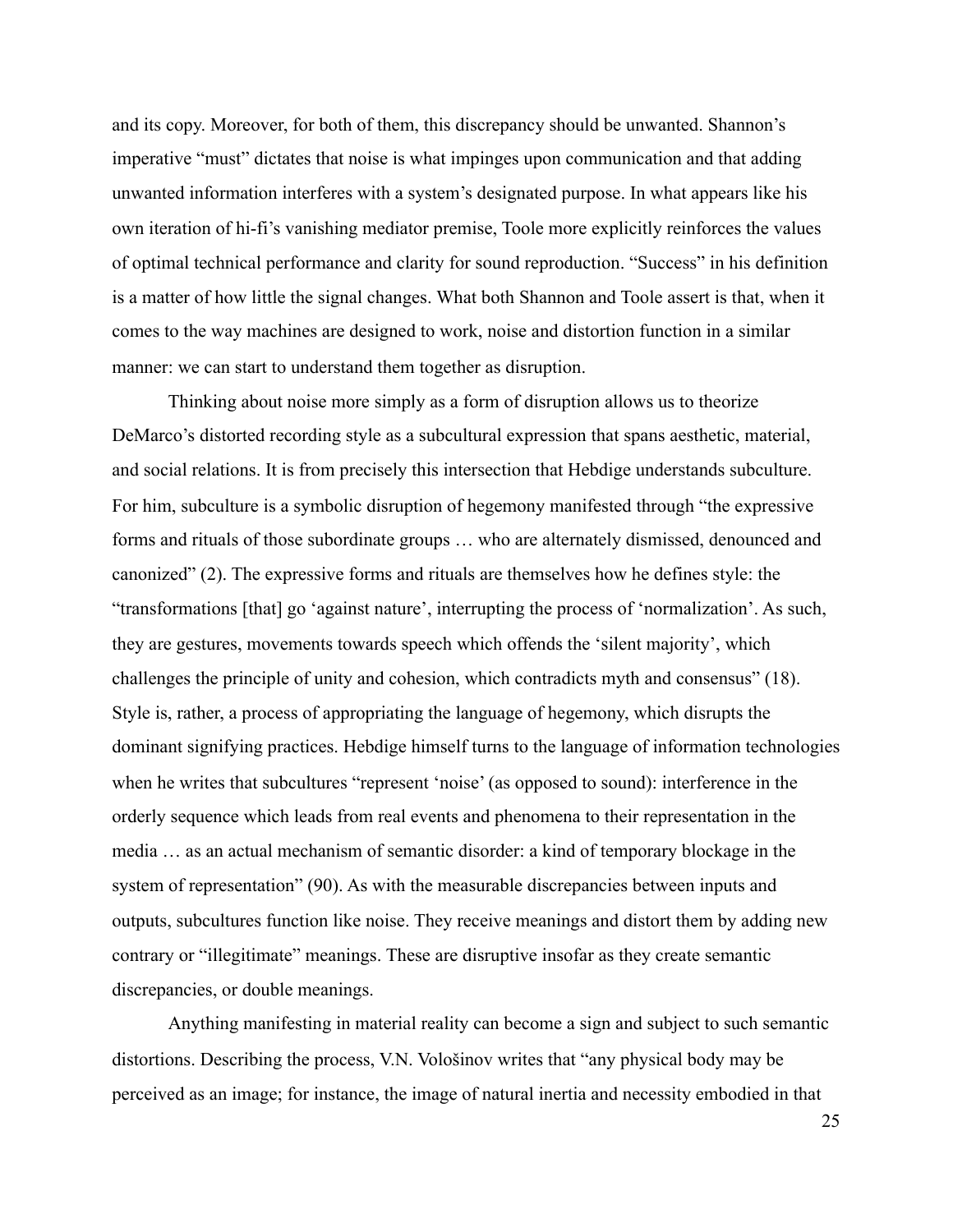particular thing. Any such artistic-symbolic image to which a particular physical object gives rise is already an ideological product. The physical object is converted into a sign" (9). Of course, physical phenomena do not just signify themselves but carry many other meanings. In *Mythologies*, Barthes reads dominant bourgeois ideologies in images aggregated around consumable goods such as wine, milk, and plastic. For Hebdige, the languages of subcultures are primarily formed by mapping alternative ideologies through the consumption of everyday materials. Objects such as safety pins, zoot suits, and motor scooters become the linguistic units of "'secret' meanings: meanings which express, in code, a form of resistance to the order which guarantees their continued subordination" (18). Hebdige's analysis of subcultural codes shows us how the matter of society can become the linguistic units for the language of its own critique. Like when "[s]afety pins were taken out of their domestic 'utility' context and worn as gruesome ornaments," objects repurposed for subcultural expressions are disruptive because they violate their original utility (107). In an ironic inversion, the safety pin piercing flesh is hardly safe. For Hebdige, this "signified a relative material poverty which was either directly experienced and exaggerated or sympathetically assumed, and which in turn was made to stand for the spiritual paucity of everyday life" (115). By enacting a "transition from real to symbolic," punk maps new, "illegitimate" meanings onto objects of hegemonic culture, which—like an imperfect transducer—go against or disrupt the dominant, functional meanings by creating a semiotic discrepancy—a distortion, or rather, a cultural "noise."

 Like fashion, musical style also offers an expressive outlet for spectacular subcultures. Vološinov reminds us that signifying practices take place across all senses, writing that "[e]very phenomenon functioning as an ideological sign has some kind of material embodiment, whether in sound, physical mass, color, movements of the body, or the like" (11). We are, for the moment, talking particularly about the material embodiment of sound in popular music, one given form by the economy based on sound reproduction and distribution technologies. Attali calls the exchange of pop music via discrete consumable units repetition. Repetition, the production, marketing, and consumption of recordings, turns music into "a material object of exchange and profit … the first system of sign production" (88). In repetition, whole songs, pieces, recordings, and performances can perhaps be signs themselves. For instance, when contrasted to more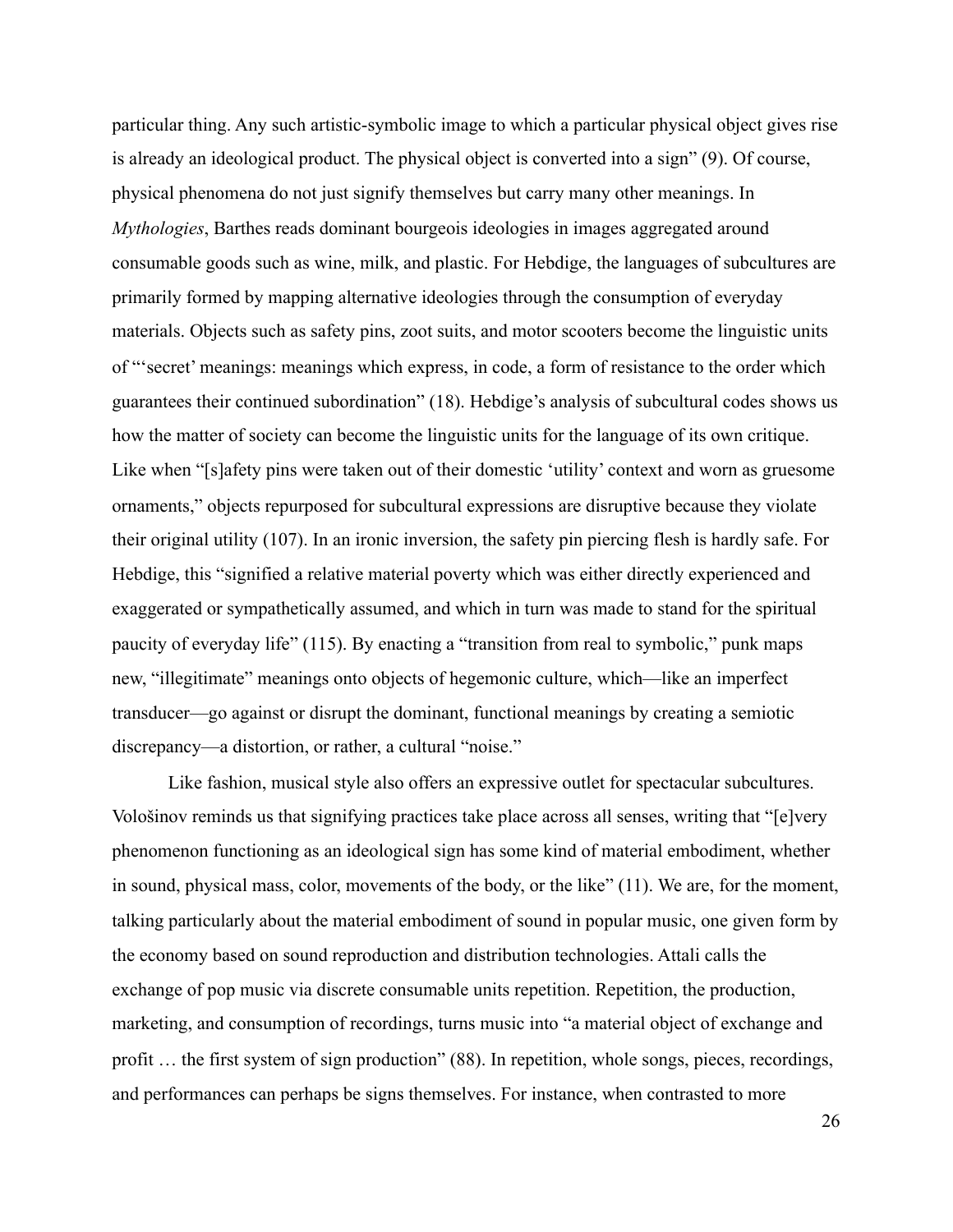pleasing "pop" music styles, a rock song signifies aggression and resistance. However, our interest in style requires a more granular approach, one breaking down music's constitutive features. If only in passing, Hebidge does provide an example, describing punk style as a particular constellation of musical tropes:

> a barrage of guitars with the volume and treble turned to maximum accompanied by the occasional saxophone would pursue relentless (un)melodic lines against a turbulent background of cacophonous drumming and screamed vocals. Johnny Rotten succinctly defined punk's position on harmonics: 'We're into chaos not music.'(109)

Punk's basic instrumentation is common to plenty of popular music and, in the late seventies, electrified band music had already become a widely consumed commodity, recuperated and banalized by the hit parade (Attali 109). The electrified band, in short, became a standardized cultural form. So, when punk musicians take electric band music, render it hostile and recalcitrant, and then hold it back up, they are doing something similar as with the safety pin. Rotten himself explains how punk music's meaning works: it empties popular band music's tropes of musicality leaving chaos instead. Vocals are not sung, but screamed; drums are not rhythmic but turbulent; guitars are not harmonious, but assaulting; and saxophones not melodic, but un-melodic. In short, punk music distorts the popular electric band form's common expressions. Like the with the safety pin, punk music appropriates the language of hegemonic culture's commodities and changes how it makes meaning, though it plays out through performances and speakers instead of on the surfaces of the body.

With *HEAT WAVE!*, DeMarco creates a similar cultural disruption by enacting a version of punk musical style. Punk musical style however more often begins at the levels of music's composition and live performance. DeMarco's cultural disruptions, in typical lo-fi fashion, occur at the recording and production stages. Musically speaking, "SLUSH PUPPY LOVE" is hardly punk at all but rather a typical, direct pop song. The guitar riff introducing the song trades off with verses until the chorus. This pattern repeats twice, ending with the original guitar riff. The 4/4 time signature and guitar-drums-bass-vocals instrumentation are common to countless popular recordings. The rhythms are simple with little syncopation, and the chords sound mostly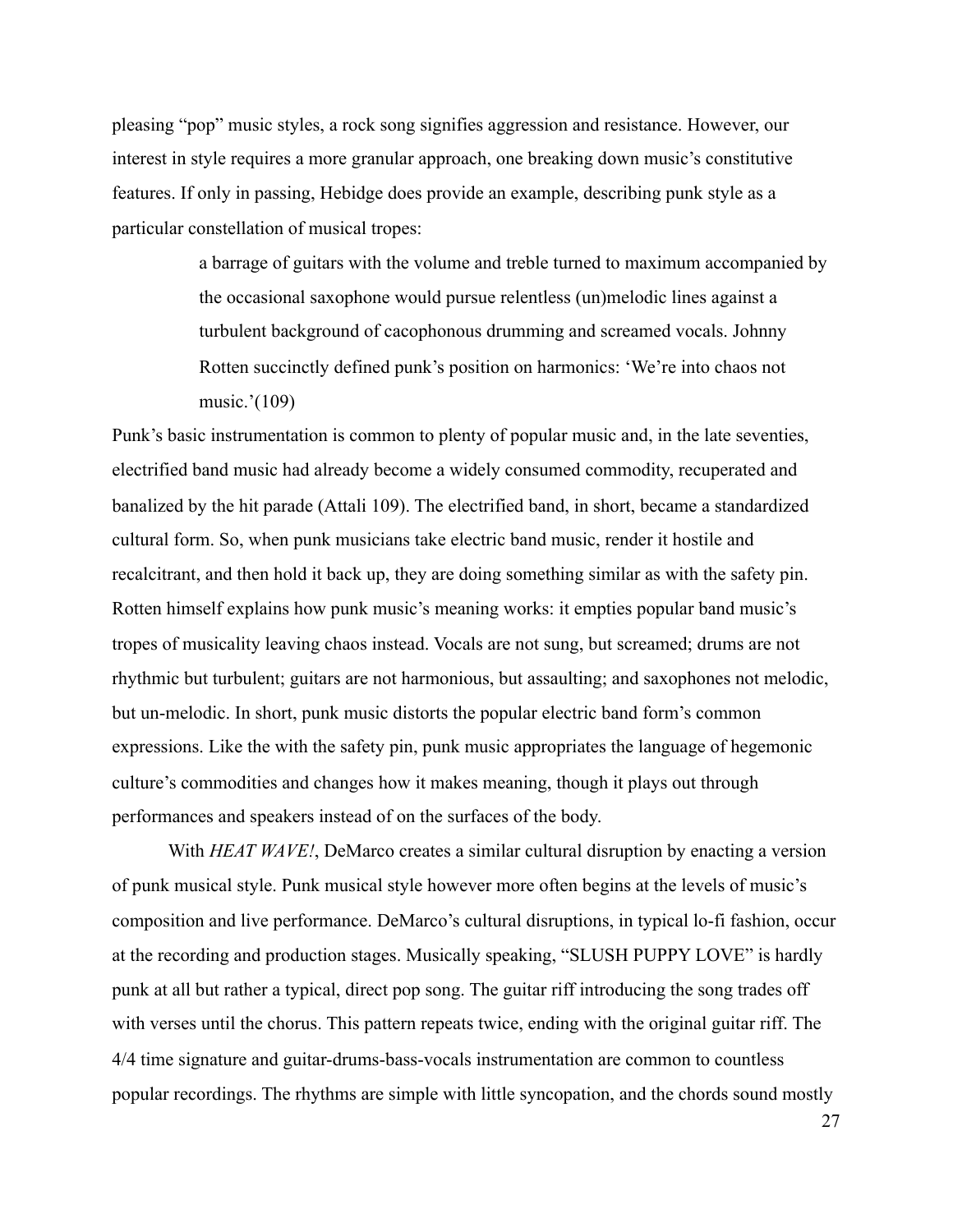<span id="page-35-2"></span>consonant. DeMarco's vocals are mellow, tuneful, and melodic, tying everything together into what, in terms of composition and performance, sounds like a catchy pop tune. These sorts of features are consistent across all of *HEAT WAVE!*'s seven songs, which also on occasion directly reference other famous pop music examples. Track three is a more-distorted, stripped-down cover of Harry Nilsson's 1969 hit, ["](#page-35-0)I Guess the Lord Must Be In New York City."<sup>[17](#page-35-0)</sup> If not completely indicated by the title, the bluesy guitar riffs of "S.R.V." playfully nod to the popular 1980s guitarist, Stevie Ray Vaughan. Though baring little resemblance musically, "SLUSH PUPPY LOVE" and "HEAT WAVE" recall Paul Anka's "Puppy Love" and Martha and the Vandellas's "*HEAT WAVE!*" respectively[.](#page-35-1)<sup>18</sup> As a whole, *HEAT WAVE!* sounds like the work of an avid fan mining forgotten recesses of pop music, playing with them, and reproducing them through a glance of admiration, satire, or both at once. Breaking this down further though, first requires a more systematic analysis of the recording in turn.

<span id="page-35-3"></span> Recording aesthetics are one such site of play for DeMarco. Despite presenting itself as a product of yesteryear's hits, *HEAT WAVE!* features a recording texture that shares few similarities with its source materials. Though recorded in different eras and—due to audio technology's development over the years—different tiers of clarity, the recordings *HEAT WAVE!* references nonetheless are all professional studio-produced efforts. DeMarco's recorded interpretations however signify quite the opposite. In "SLUSH PUPPY LOVE," a more extreme example, DeMarco's vocals are audible, but distortions overwhelm any semantic meaning rendering them all the more abstract and alienating for listeners accustomed to singing along to verse-chorus structures. Since the recording itself obscures the sonic definitions and boundaries of instruments, most details that would otherwise make the recording sound complex and interesting cannot be found, leaving the listener to largely confront distortion itself. Tonal differences, let alone articulations, exist only basically if at all. Because the mix sounds thoroughly saturated, it has a very narrow dynamic range. The pop hits influencing *HEAT WAVE!* flow with a sense of narrative created by interactions between loud and soft passages; however, "SLUSH PUPPY LOVE" just sounds loud from beginning to end. Not only is

<span id="page-35-0"></span><sup>&</sup>lt;sup>17</sup> See Greenwald, <https://www.allmusic.com/song/i-guess-the-lord-must-be-in-new-york-city-mt0002441681>.

<span id="page-35-1"></span><sup>&</sup>lt;sup>18</sup> See Wynn, [https://www.allmusic.com/album/heat-wave-mw0000198953.](https://www.allmusic.com/album/heat-wave-mw0000198953)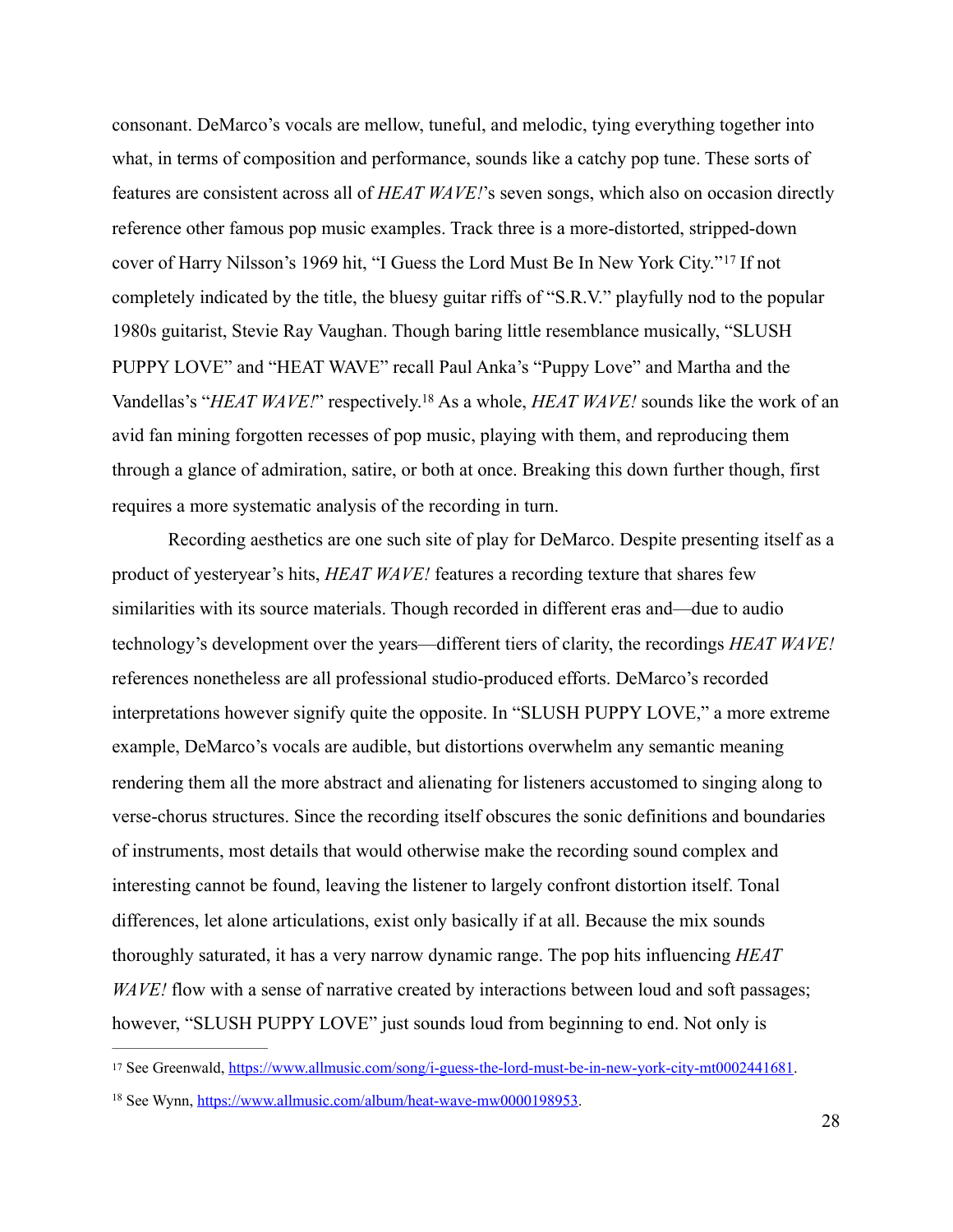distortion the dominant sonic feature, but the recording's unwavering homogeneity edges toward monotony. Furthermore, the stereo image is virtually nonexistent, providing little sense of space. All these factors contradict the usual hi-fi recording frame of verse-chorus pop hits. As a recording, "SLUSH PUPPY LOVE" is a stylistic conflict, transgressing the boundaries of both pleasant and unpleasant listening experiences. It does not altogether surrender to recalcitrant avant-gardism though. Lurking beneath the murky tones is still a catchy, accessible pop tune. DeMarco's "sloppy, but poppy" recordings foreground the commonly assumed association between pop music and professional, hi-fi sounding production by rupturing it.[19](#page-36-0)

 This jarring aesthetic positions itself at the centre of pop music's status in capitalist economies. Pop music, framed by recalcitrant recording aesthetics, critiques the standards artists are supposedly held to in order to be marketable in the first place. Because of its nonprofessional sound, Grajeda argues lo-fi

> <span id="page-36-2"></span>deliberately plays on widespread perception of the demonstration tape. As an 'unfinished' product, the demo tape had always existed in the music world as a precommodity form, something not yet for sale (at least legally) but nevertheless functioning as a necessary step in gaining the vital attention of record company A&R types. With lo-fi the demo apparently has entered circulation, thereby rattling the usual order of things in the culture industry's standard grooming procedure for professionalization. (234)

More precisely, a lo-fi release up for sale not only rejects the assumed connections between musical and recording styles but also challenges the necessity of professional apparatuses in pop music's political economy.

<span id="page-36-3"></span> DeMarco, without the supposedly vital attention of record labels, self-released *HEAT WAVE!*, selling out all 500 of its first copies, and landing him an opening gig with the fellow but then more celebrated Vancouver band, Japandroids[.](#page-36-1)<sup>[20](#page-36-1)</sup> His success is certainly due to frequent performances in the local music scene. (That his performances were notorious for lewd onstage

<span id="page-36-0"></span><sup>&</sup>lt;sup>[19](#page-36-2)</sup> This is Sharp's description of *HEAT WAVE!*.

<span id="page-36-1"></span><sup>&</sup>lt;sup>20</sup> See Fumano for details, <http://www.citr.ca/discorder/february-2010/makeout-videotape/>.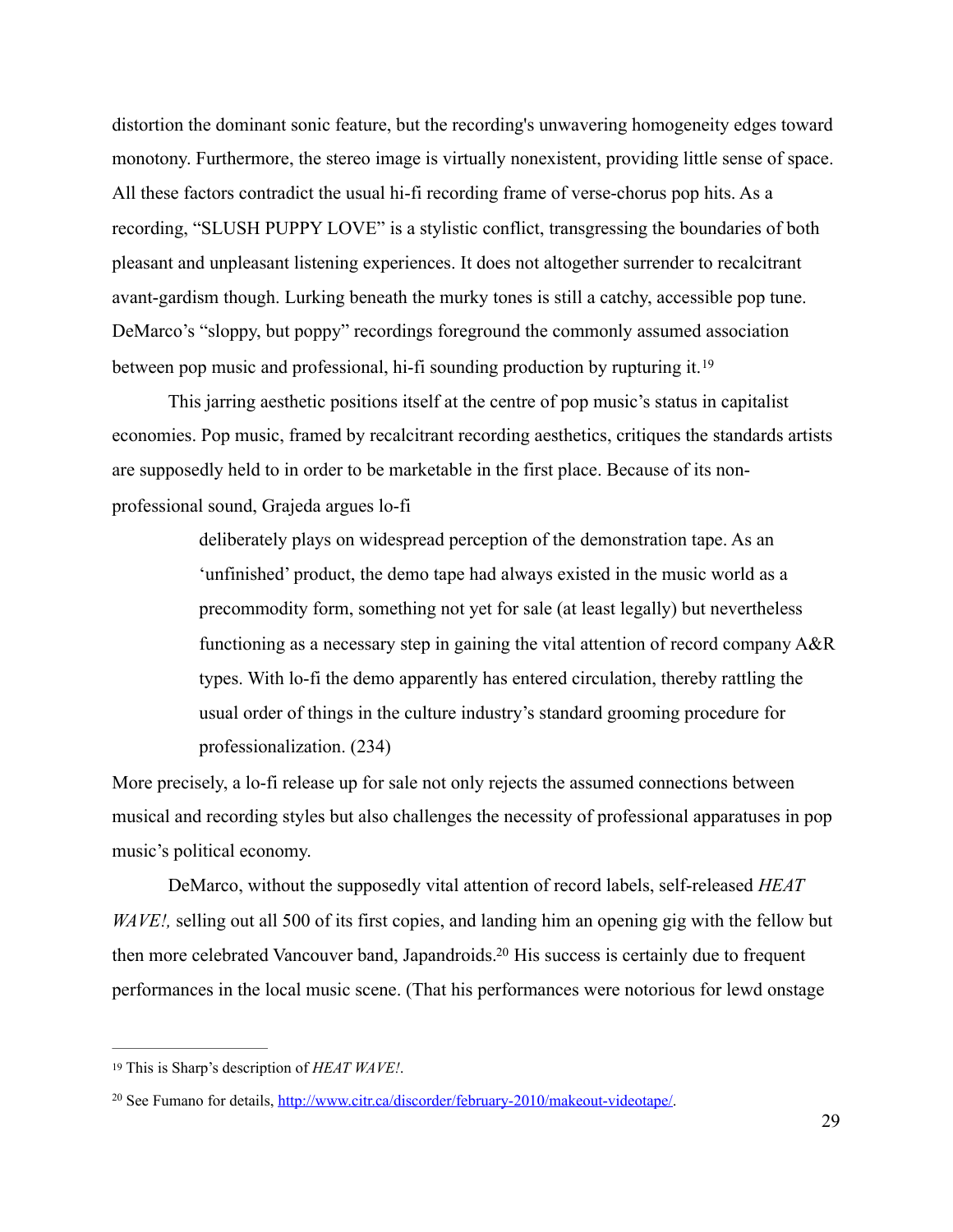antics, undoubtedly drew extra attention.) However, the likability of *HEAT WAVE!*'s songs stands up for itself. Take Dan Fumano's 2010 Discorder feature praising how

> Makeout Videotape's songs are charming, catchy, jangly gems with melodies and hooks as strong as any in your parents' '60s pop songs, just drenched in distortion and fuzz. When you hear the 'oooh oooh oooh's on the title track, it's hard not to fall in love at first listen. If it's possible to have a crush on a band, it seems like Makeout Videotape is that band for a lot of people.

Fumano not only celebrates the catchiness of DeMarco's songs, but emphasizes their timeless quality. His songs tap into a composition style that has always been popular and likely will remain so. For Fumano and apparently "a lot of people," the recording aesthetics do not belay the essential likability of the music. That the songs are "drenched in distortion" is but a trivial matter for some listeners, as it is for DeMarco himself.

 DeMarco never considered *HEAT WAVE!* a demo. Despite recording it in his garage, he explains in Fumano's feature, "I had lived [in Vancouver] for three months or something, I didn't have any music friends, worked at a shitty Starbucks on East 49th. I was like 'Well, I'm not doing anything else. I might as well record a CD' … I'm glad people like it." *HEAT WAVE!* is clearly a low-stakes effort for DeMarco, but his demeanour, which Fumano calls "self-effacing yet confident, funny yet candid," reveals that making a likeable pop record need not be anything higher. DeMarco's approach, challenging expected sounds of pop hits, comes from an established list of forebears lurking the fringes of pop music history. Elsewhere, in an interview with Tape Op, DeMarco acknowledges his inspiration from seminal lo-fi artists such as John Maus, Ariel Pink, Tomita, and R. Stevie Moore, all artists who privilege low-stakes recording.[21](#page-37-0) Makeout Videotape's aesthetic is partially mimicry of DeMarco's idols who "were all doing it at home. It sounded sketchy," he adds, "but I was like, 'Ah I want that sound'" (18). *HEAT WAVE!* is perhaps DeMarco's expression of paucity, loneliness, and boredom in a new city but it is equally one of his wide-reaching pop music fandom. There already existed a subcultural practice for which 'illegitimate' sounding recordings could be 'legitimate' records. Simon Frith argues

<span id="page-37-1"></span><span id="page-37-0"></span> $21$  See Berke and Mamana for more of DeMarco's comments, p. 18.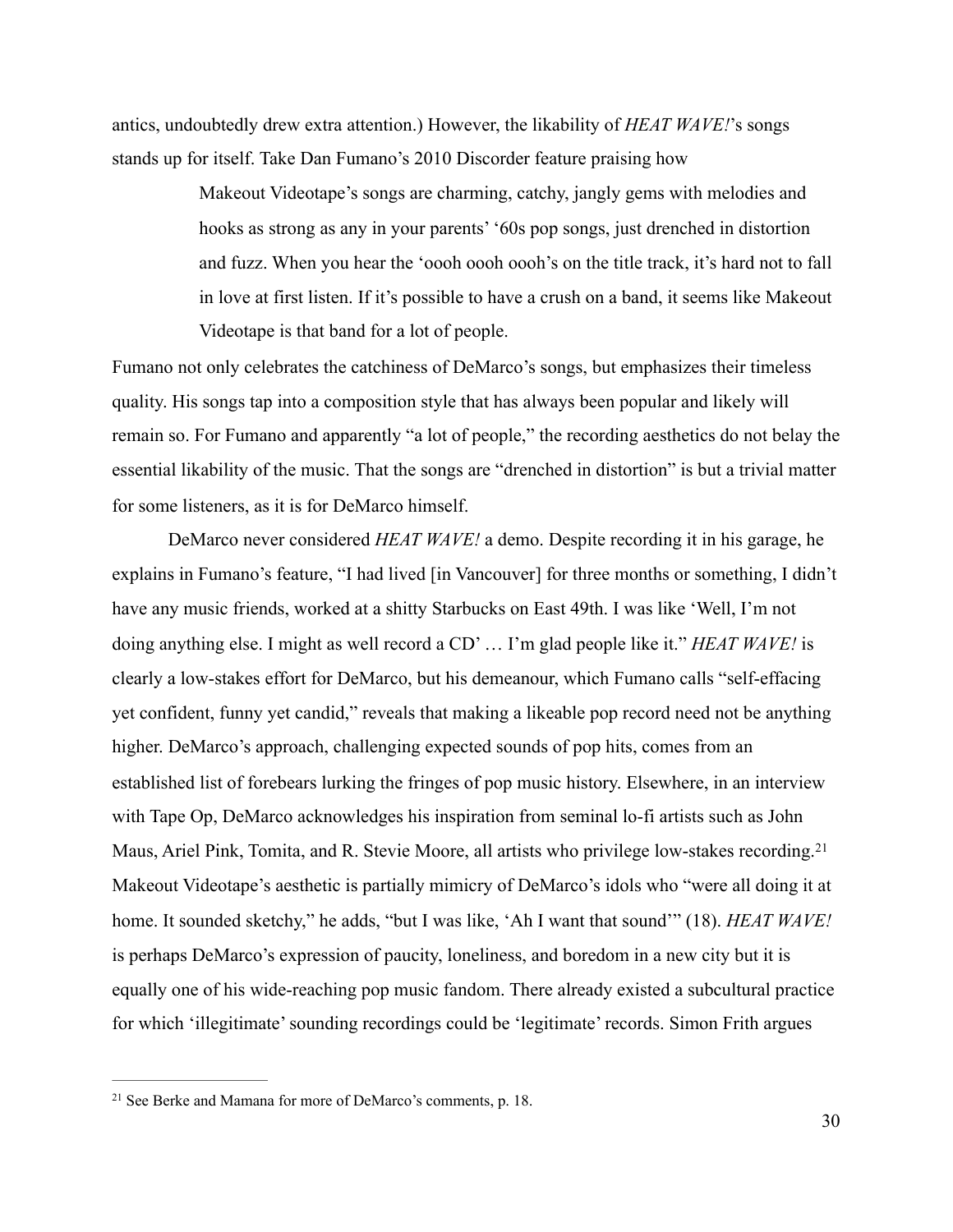that "in most popular music genres music-making emerges from from obsessive listening; a certain 'fandom' is thus built into the process" (55). Listening itself is itself a form of sub/ cultural expression that pop musicians reform into their own musical production. Indeed, like its forbearers, *HEAT WAVE!* is by no means a household name, but it's limited yet fervent fanbase nonetheless indicates that the demo-as-ironic-hit is both a desirable and marketable concept, forming the niche lo-fi style.

 The story of *HEAT WAVE!* demonstrates how recording distortions can be unobjectionable or even desirable in pop records, but this is not to downplay its recalcitrance to hegemony. In the context of popular music, the sound we often call 'distortion' is associated with a particular technical disruption: clipping. Clipping is when a signal exceeds a piece of audio equipment's ability to represent it, thus clipping (or disrupting) the natural peaks of the sine wave, creating the sound we call distortion. We should distinguish recording distortion though, because Zak has previously shown us how distorted electric guitars largely define popular rock music. Most experienced engineers will say though, that distortions from the recording procedure itself are to be avoided at all costs—even when recording rock music; it is a fundamental principle defining standard recording procedures. In *Audio Engineering 101: A Beginner's Guide to Music Production*, Tim Dittmar tells novice recordists to

> [b]e aware of the input level sent to a digital recorder. If the level is too hot, the signal will clip in a displeasing way … Strive for setting recording levels somewhere between -20 and -6 dBFS. This will allow headroom for volume spikes, insuring that you won't damage the integrity of the audio signal. If using an analog recorder, store signals much hotter to increase the signal-to-noise ratio. (122)

Here, unlike rock guitars, the sound of clipping is "displeasing," something that will "damage the integrity of the audio signal"—a transgression of desirable recording sound. With analog gear, engineers should risk distortion only to avoid a high noise floor. Again, like a noise floor, acoustic distortion appears as a disruption compromising the integrity of a recording, as noise.

 The specific subcultural significance of acoustic noise in *HEAT WAVE!* is most apparent with the Nilsson cover because it already existed as a hit song. Though sold, distributed, and consumed in different formats, "I Guess the Lord Must Be in New York City" is a product.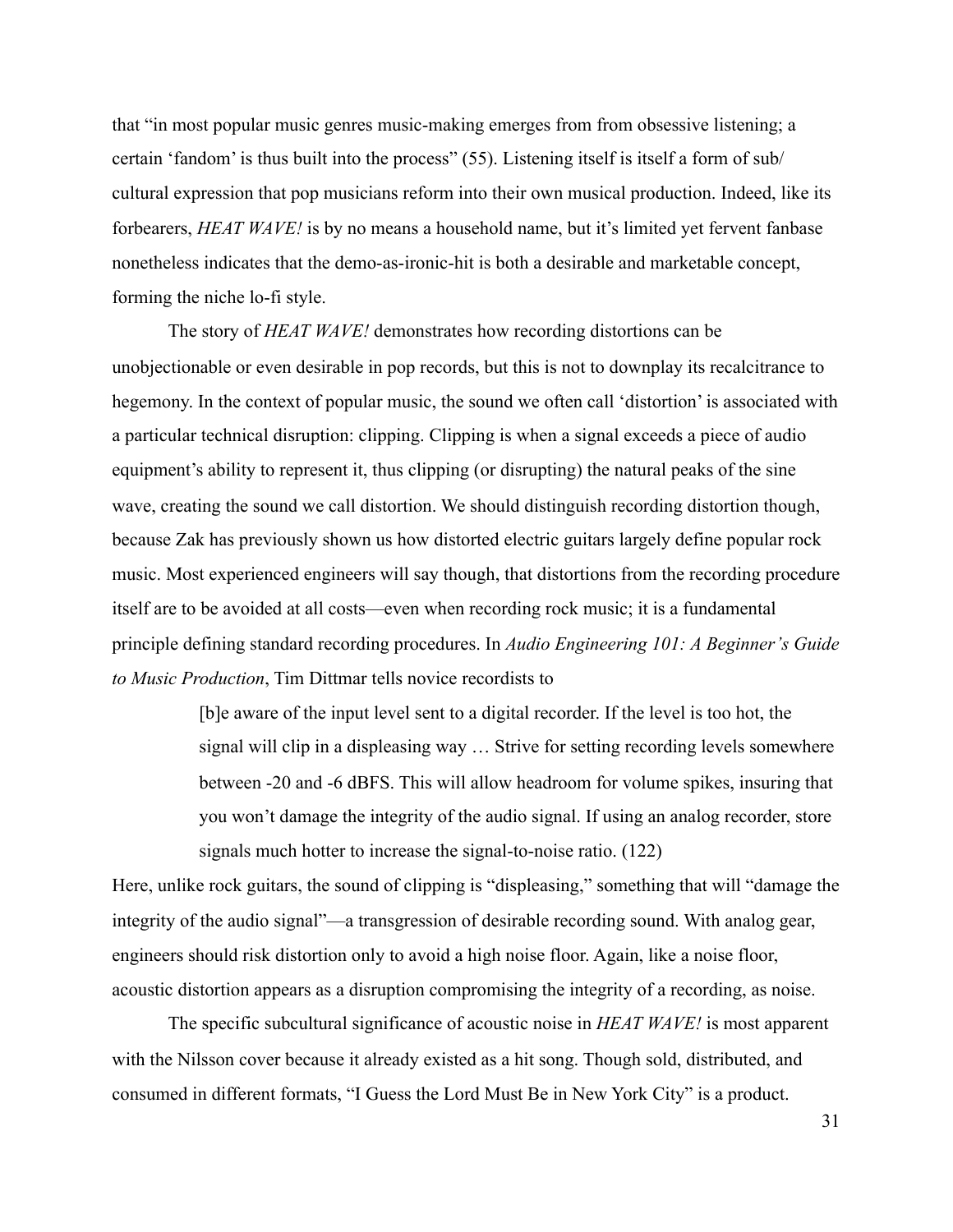Describing through music "the entry of the sign into the general economy," Attali argues how sound reproduction renders music a mass-producible, "material object of exchange and profit, without having to go through the long and complex detour of the score and performance" (88). Leaving aside their differences and philosophical complexities, records, radio, and, more recently, streamed or downloaded MP3s are musical expressions in the form of reproducible material products. A record, for instance, refers to a self-contained work of music but also the vinyl disc that it's stored on. Recorded music's various mass-producible formats, to borrow Sterne's reading, function as "containers" that allow copies of audio to "circulate" in different material networks (*MP3* 194-5). Listening to recorded music subsumes consumption of material products like, say, a safety pin. However, unlike a safety pin, the format is not the primary valueladen product. Using Attali's Marxian language, a recording's use-value, though inalienable from the materiality of formats, is an attribute of the representation formats (do or could) contain. What is most valuable about a record is not the vinyl disc, but rather, the aesthetic experience it contains.

<span id="page-39-1"></span> To state the obvious, typically we only buy records to access representation. Like with other media, it is an "economy of the sign" inscribed into an economy of containers, formats, and networks. Indeed, for some, not all formats are interchangeable because they affect differently the aesthetic experiences of the music they contain. Attali's theory cannot, for instance, account for audiophile cultures and the resurgence of vinyl alongside the robust and more affordable streaming service networks[.](#page-39-0)<sup>[22](#page-39-0)</sup> However, while different formats impart recorded music with different aesthetic frames, the music on them is nonetheless the focus—the product for production and consumption. Though *HEAT WAVE!* is noisy and distorted, it's actually part of the appeal. By encouraging us to think of recorded music as products, signs to be consumed regardless of format, Attali helps explain how DeMarco's noisy cover songs are a more explicit form of symbolic distortion: an expressive opportunity for subculture.

 There are many orders of signification embedded in *HEAT WAVE!*, from those of DeMarco to those of his references. Recorded music, packaged in a format and rendered a

<span id="page-39-0"></span><sup>&</sup>lt;sup>22</sup> See Ellis-Petersen, [https://www.theguardian.com/music/2017/jan/03/record-sales-vinyl-hits-25-year-high-and](https://www.theguardian.com/music/2017/jan/03/record-sales-vinyl-hits-25-year-high-and-outstrips-streaming) [outstrips-streaming](https://www.theguardian.com/music/2017/jan/03/record-sales-vinyl-hits-25-year-high-and-outstrips-streaming).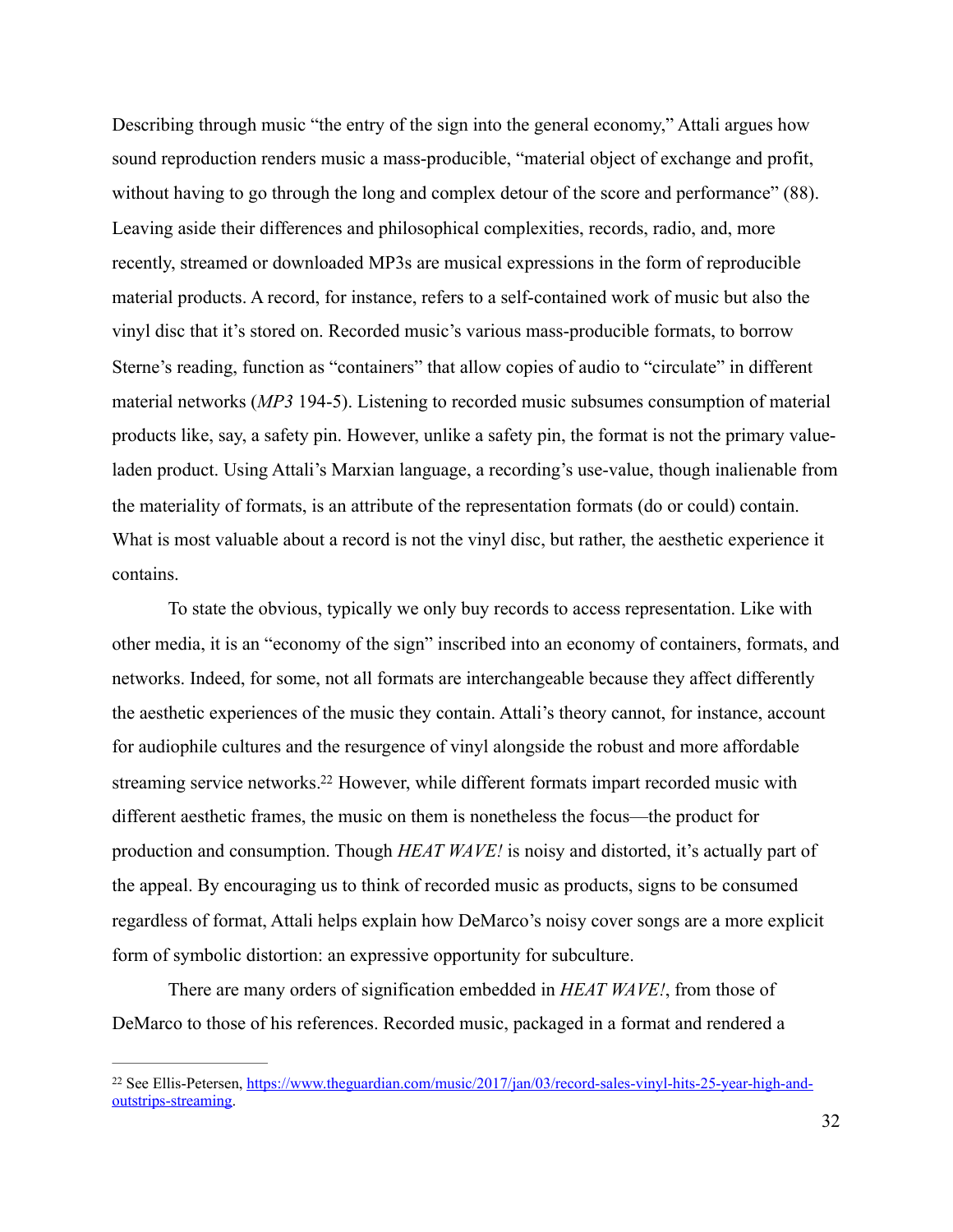product, is perhaps itself "a sign of power, social status, and order, a sign of one's relation to others" (Attali 100). However, Attali does not adequately explain how recorded music is also comprised of countless other social, cultural, and material signs. Punk music, for example, reveals how the electrified band signifies popular music. Constituting elements of electric band music can be broken down even further though. For instance, subtle differences of electric guitar tone signify different genres and styles of popular music. In one of my previous examples, Zak tells us how distorted guitars specifically signify different styles of rock music. When Attali reduces music as a repeated object to a sign, he cannot accurately account for the constitutive subtleties like timbral qualities of distortion tones that would distinguish music's various cultural contexts. "Listening to music" he explains, "is to receive a message" (25). The message, though, is never definite or self-evident because "music cannot be equated with a language. Quite unlike the words of a language—which refer to a signified—music, though it has a precise operationality, never has a stable reference to a code of the linguistic type. It is not 'a myth coded in sounds instead of words,' but rather a 'language without meaning'" (25). For Attali, music's semiotic instability grants license to homogenize its meaning in repetition. Leaving aside the inaccuracy of this characterization (the pop hits Attali often refers to are filled with lyrics) I argue that subtitles of recorded music's sounds actually do create and maintain cultural myths, and additionally, hold multiple meanings and values according to listeners' unique perspectives, experiences, and ideologies.

 As tone, distortion exemplifies how sounds can be recognizable and function as signs in music, but also refract meanings that reveal the different discourses within music's political economy. Distortion is, as a whole, an easily identifiable sound; however, there are many sonic manifestations of distortion and many ways of creating it. Describing differences in distortion sounds and what they mean is incredibly difficult. For instance, Zak explains how musicians and recordists often manipulate distortion tonalities to express different emotions and invoke different rock styles. However, simply explaining and talking about distortion sounds requires us to fit them into codified scripts. To describe any given distortion sound, we need to crossreference other sounds themselves or rely on "mental images conjured by adjectives such as 'dark,' 'bright,' 'muffled,' or 'edgy'" (65). Trying to categorize and explain what different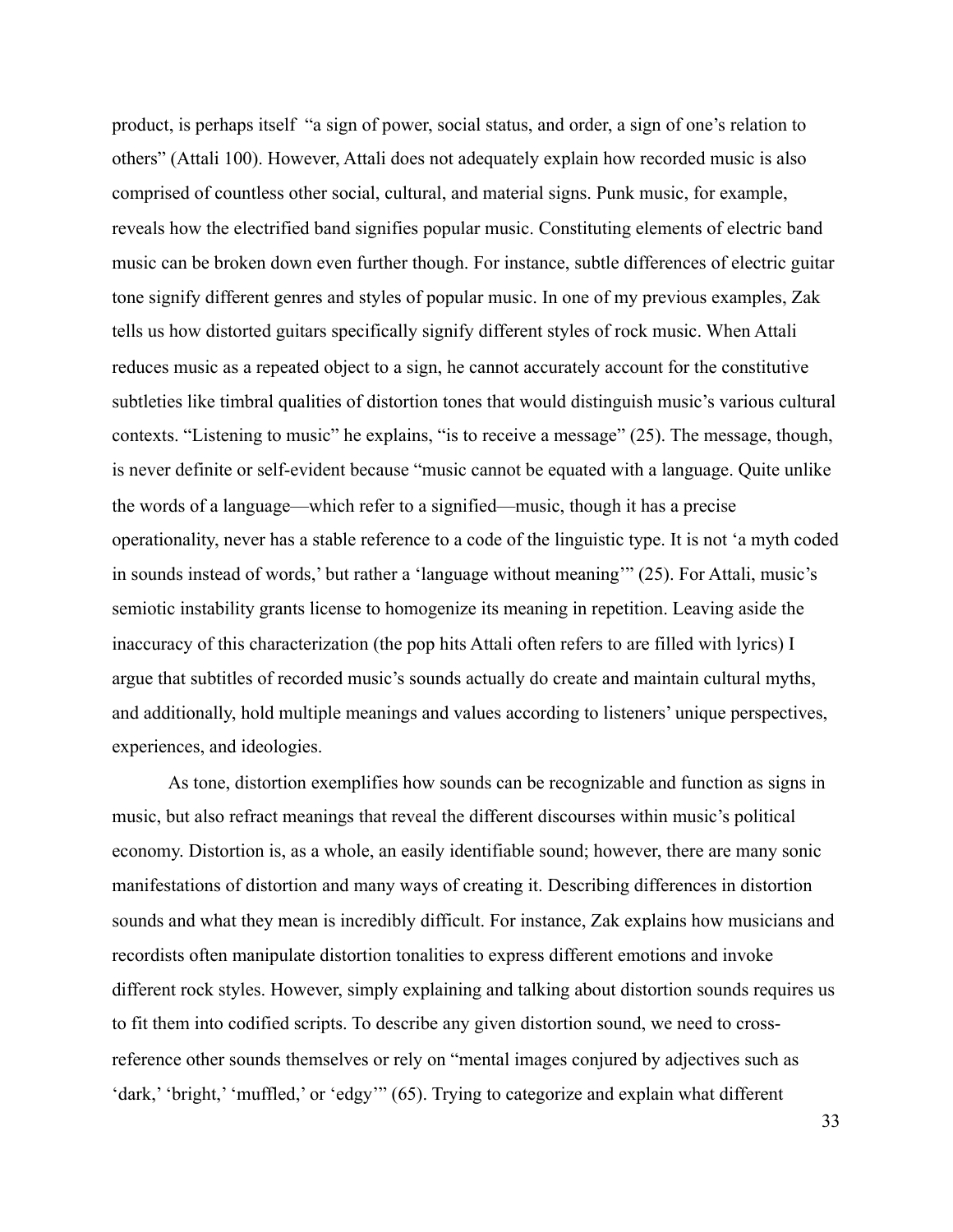distortion sounds mean brings us to the nebulous boundaries of codification. We become, in Barthes's famous words, so thoroughly reliant on "the poorest of linguistic categories: the adjective" (*IMT* 176). Bonds between the sounds themselves (signifieds) and descriptive adjectives (signifiers) disintegrate when a tone feels between, for example, "dark" and "muffled." Despite engineers' best intentions, there is no essential grammar organizing tones. Our measurements, adjectives, and real-world examples all help signify tones' meanings; but, they also all insufficiently express the meanings given by subjective listening experiences. If the tonalities constituting recorded music adhere to a sign system, evidently its "social existence" is, to borrow Vološinov's words, "*refracted* … By an intersecting of differently oriented social interests within one and the same sign community, i.e., *by class struggle* [emphasis in original]" (22). Tones are perhaps among the most extreme examples of what Vološinov writes, for a single shared tonal experience has multiple meanings across different subjectivities and discourses. Tones exemplify sound as a site of political struggle, one whose consensus of winners or losers draws from claims of subjective experience, taste, or measurement, and sometimes all at once.

 So far, we've encountered both qualitative and quantitative meanings of distortion tones, but there are also exemplary meanings, referring to other recorded tones. Through synecdoche, statements like "I want my guitar to sound like the guitar in *x* song" use *x* song as a sign in cultural discourses attributing distortion tones to styles. As distortion tones show, recorded music's meanings depend on which discourses one applies to it, making its use-value an "expression of lacks and manipulations in the political economy of the sign" (Attali 101). Tone though, in music and acoustics, is a "sound of definite pitch and character produced by regular vibration of a sounding body," the sonic fingerprint of a resonating piece of matter[.23](#page-41-0) But, tones change depending on what creates the resonance and how it is created. Plucking strings closer to their end, for instance, creates a sharper tone than plucking them closer to their middle. Because it bridges both matter and imagination, listening to and interpreting tones extends beyond the politics of taste and of the sign. At least implicitly, tone is an expression of particular socio-

<span id="page-41-1"></span><span id="page-41-0"></span>Definition 2.a. of "tone, n." from the *Oxford English Dictionary*. [23](#page-41-1)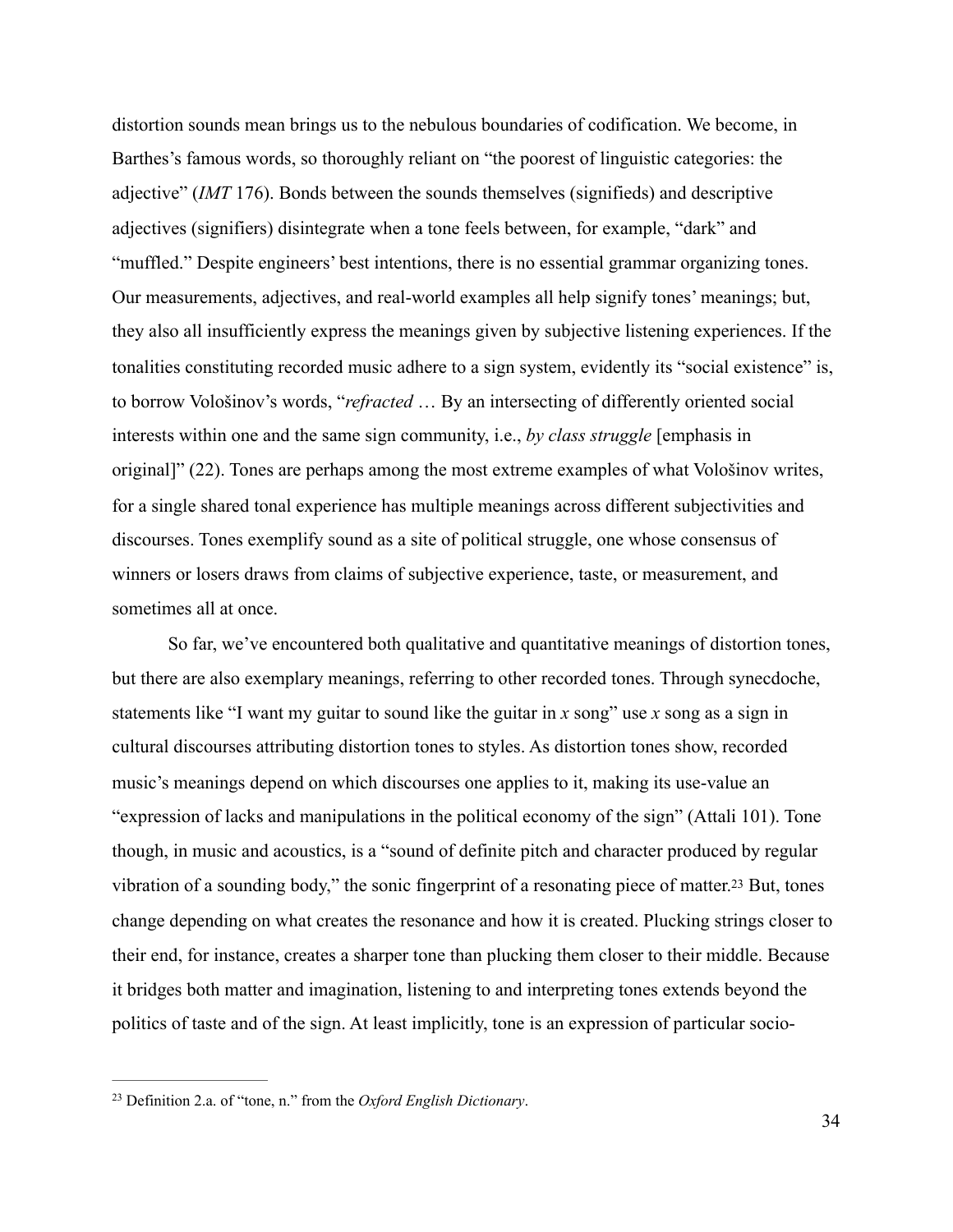material relations as well. En masse, because of formats, we may consume recorded songs as if they were signs, but evidently they way they mean is far more complicated. Lyrics tell stories and tones signify emotions as well as socio-material relations. A recorded song signifies more like myth for Roland Barthes, both as "a system of communication [and] a message. This allows one to perceive that myth cannot possibly be an object, a concept, or an idea; it is a mode of signification, a form" (*Mythologies* 217). A record is not just an object; the music it contains is an expressive aggregation of cultural forms. As formats, we consume records like products, but as aggregations of cultural forms, we consume them as myth.

 This is how I intend to begin understanding DeMarco's Nilsson cover, as consumption and re-production of myth. This reading should be tempered though as Barthes warns us that "there are formal limits to myth," and that mythology "is a science among others, necessary, but not sufficient" (217, 221). My use of mythology here is in service of reading in part what already has been about style in sound and subculture for the sake of understanding where they may meet. DeMarco's Nilsson cover is, like the other songs on *HEAT WAVE!*, an expression of productive listening practices. Because it is a cover version, though, "I Guess the Lord Must Be in New York City" is a distillation of the kinds of cultural myths DeMarco criticizes, appropriates, and celebrates in a more fragmented way elsewhere on *HEAT WAVE!*. His version, caked in lo-fi gunk, sounds little like the original, critiquing hit song aesthetics and production values; however, lodged in that critique is an homage to Nilsson and a desire to take part in his myth valuing playfulness and catchy, well-written pop music. By uniting these seemingly incongruous discourses, DeMarco celebrates the songwriting of pop hits while deriding the politics of technological elitism underpinning their production values. This amounts to a critique that seeks to return popular music production into the hands of the populace, encouraging listeners to, if not embrace the 'character' of amateur production aesthetics, at least accept them. Emphasizing production, *HEAT WAVE!* symbolically breaks down the hegemonic tiers in the political economy of music while suggesting that good songwriting is really all that is needed to make a record.

 Indeed, *HEAT WAVE!* sounds vastly unlike the majority of Nilsson's records, which often maximize the potential of hi-fi studio technologies. Nonetheless, *HEAT WAVE!* and Nilsson's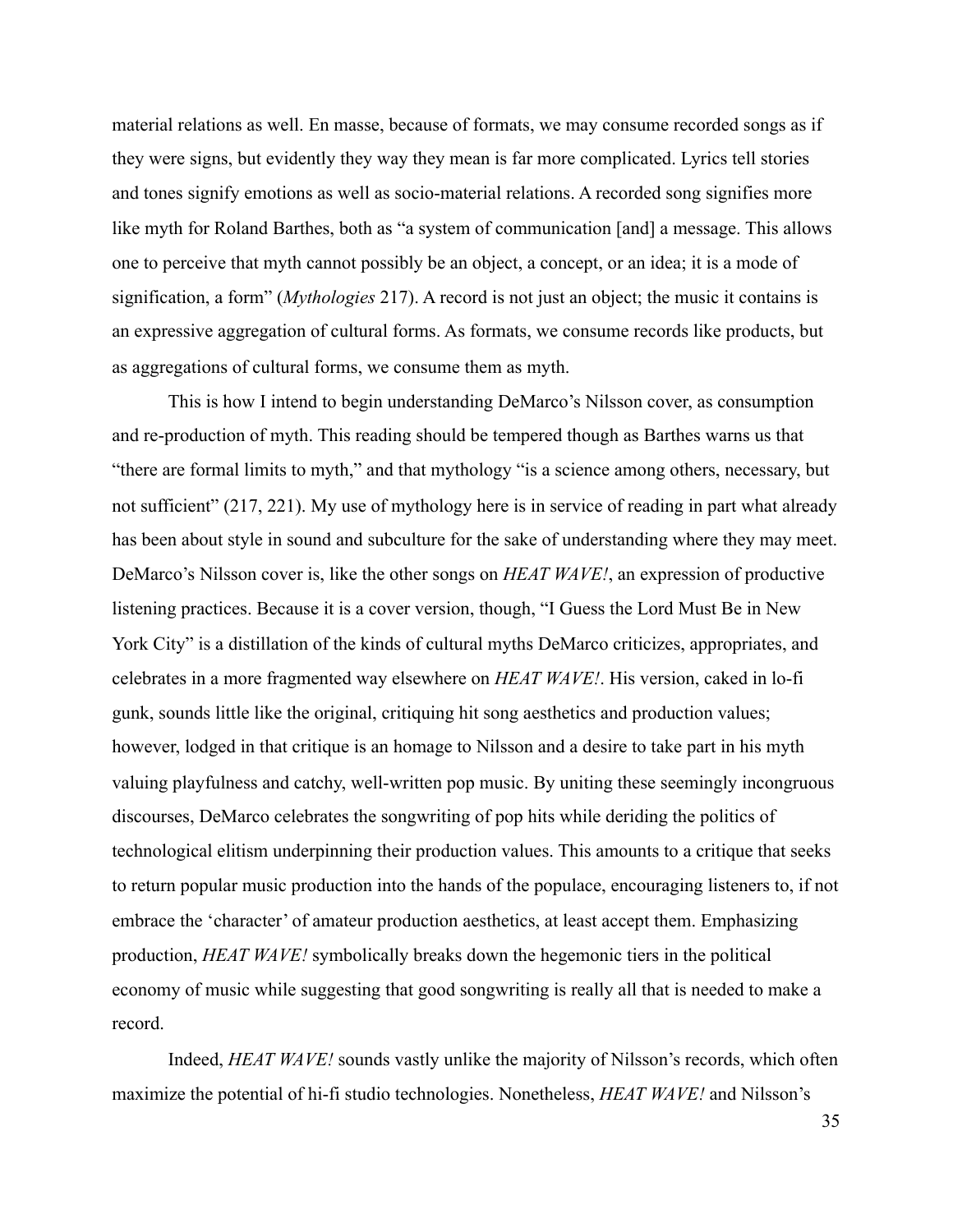music share a common feature: a dual posture playing between familiarity and difference that both satirizes and celebrates other pop music. By releasing a faithful cover of Fred Neil's "Everybody's Talking" alongside a reinterpretation of it, Nilsson plays up original lyrics while masking blatant similarities of production, composition, and performance between his two recordings. Taken together, they critique how popular music consumption can be insensitive to originality despite its supposed need for differentiated products. All the while, Nilsson was inspired enough by Neil's original to produce two versions of his own. Rather than through lyrical content and origin stories, *HEAT WAVE!* masks similarities by exacerbating differences in performance and production. On *HEAT WAVE!*, DeMarco covers Nilsson's original composition and renders it alien through noise, distortion, and simplified performances. In so doing, DeMarco criticizes the hi-fi frame with which we typically associate popular hit songs, challenging listeners to question their politics while they enjoy them aesthetically.

 DeMarco's Nilsson cover appears as both an homage and a critique and it is on this basis that he participates in Nilsson mythology. DeMarco's direct and unadorned reinterpretation draws attention to the basic composition, signifying a sincere celebration of Nilsson's songwriting; however, DeMarco's vastly inferior production values establish a difference—a new order of signification—disrupting the tendency for hit songs to be framed by hi-fi sound. By sullying Nilsson's song with lo-fi production, DeMarco—like Nilsson before him—takes a critical stance against the music he reveres in the very act of celebrating it. Both DeMarco and Nilsson play between mimicry and difference, using this dual posture for satires that reveal and undermine constructs of taste underpinning pop music criticism and the economics of the hit parade.

 As an idiosyncratic and fairly autonomous singer-songwriter, DeMarco himself often garners comparisons to Nilsson. Indeed, both DeMarco and Nilsson similarly rely on (to borrow Juan A. Suarez's term) productive consumption of pop music tropes, an often humour-infused playfulness, and aversion to traditional forms of success[.](#page-43-0)<sup>[24](#page-43-0)</sup> Nilsson was known for synthesizing "disparate elements of both pop and rock traditions"—often covering artists while also supplying

<span id="page-43-1"></span><span id="page-43-0"></span><sup>&</sup>lt;sup>24</sup> See Cohen, Hoby, and Richardson respectively for examples: [https://pitchfork.com/reviews/tracks/16549-mac](https://pitchfork.com/reviews/tracks/16549-mac-demarco-passing-out-pieces/) [demarco-passing-out-pieces/;](https://pitchfork.com/reviews/tracks/16549-mac-demarco-passing-out-pieces/) [https://www.theguardian.com/music/2014/mar/22/mac-demarco-salad-days;](https://www.theguardian.com/music/2014/mar/22/mac-demarco-salad-days) and <https://pitchfork.com/reviews/albums/23125-this-old-dog/>.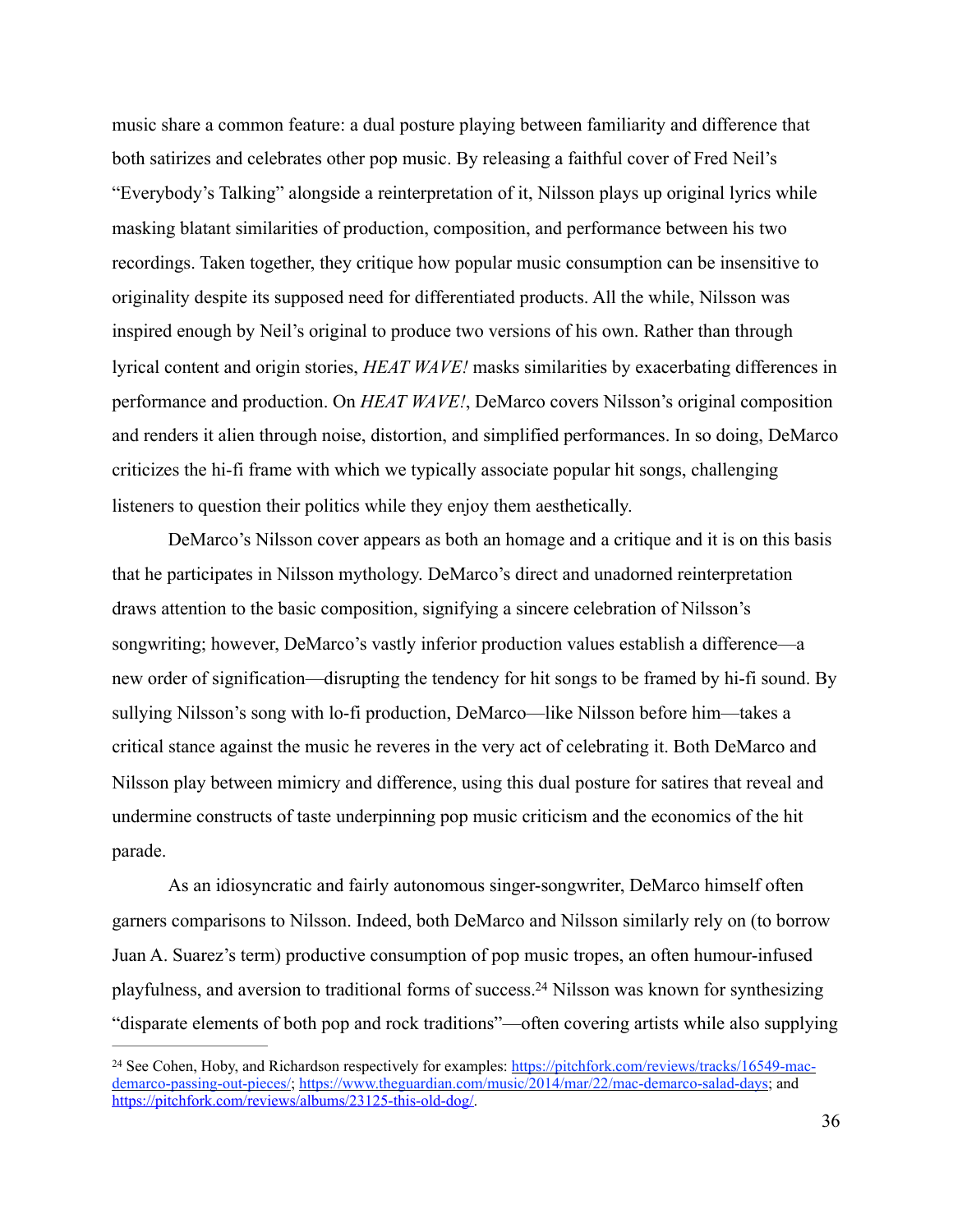<span id="page-44-5"></span><span id="page-44-4"></span><span id="page-44-3"></span>others with hits—and refusing to "cash in on his stardom" by not performing live[.](#page-44-0)<sup>[25](#page-44-0)</sup> Irony is a unifying thematic thread of Nilsson's career, but it's strung together with hit songs of both his and others' creation. Recorded in 1969, "I Guess the Lord" is one of them, straddling the line between inspiration and mimicry. Basically a loose rendition of Fred Neil's "Everybody's Talking," "I Guess the Lord" borrows tropes from country and pop music of the 1960s, fusing stylesthat "provided Nilsson with another Top 40 hit."<sup>[26](#page-44-1)</sup> Interestingly though, prior to releasing "I Guess the Lord," Nilsson had himself just made an actual cover recording of "Everybody's Talking," which made it into the popular film *Midnight Cowboy*[.](#page-44-2)<sup>[27](#page-44-2)</sup> "I Guess the Lord" is Nilsson's interpretation of a hit that sits right next to his very own explicit copy of it, and thus, is decidedly *not* a cover. However, Nilsson's "I Guess the Lord" shares so much in common with his own version of "Everybody's Talking" that they actually sound more like each other than his cover does to Neil's original. Both Nilsson's songs have similar tempos with "Everybody's Talking" around 124 bpm and "I Guess the Lord" around 126 bpm. Also, both feature melodramatic orchestral string sections, similar chord progressions, and Nilsson's plaintive lead vocal over arpeggiated steel-stringed instruments (guitar in the former and banjo in the latter, but both are highly associated with country music).

 Nilsson's two interpretations of "Everybody's Talking" more or less characterize much of his larger body of work, both satirizing and celebrating pop culture at once. By releasing a song that is basically his slight re-imagining of his own copy to great commercial and critical acclaim, Nilsson creates a satire of originality in pop songs. He shows that what may be perceived as an original song can be little more that fresh lyrics, new vocal melodies, and a new mix. He also undermines a distinction music critics often make between what Simon Frith calls, in most extreme cases, "the cover version" and the "version." A cover version, according to Frith, is a recreation that adds nothing new but also fails to capture the appeal of the original recording. Consequently, the "cover version is almost always heard as bad" largely because "[r]ock criticism is driven by the need to differentiate" (69). In opposition to the cover, what he calls

<span id="page-44-0"></span><sup>&</sup>lt;sup>25</sup> See Unterberger, [https://www.allmusic.com/artist/harry-nilsson-mn0000560208/biography.](https://www.allmusic.com/artist/harry-nilsson-mn0000560208/biography)

<span id="page-44-1"></span><sup>26</sup> See Greenwald, <https://www.allmusic.com/song/i-guess-the-lord-must-be-in-new-york-city-mt0006639734>.

<span id="page-44-2"></span><sup>&</sup>lt;sup>27</sup> See Sullivan, [https://www.allmusic.com/song/everybodys-talkin-mt0034163369.](https://www.allmusic.com/song/everybodys-talkin-mt0034163369)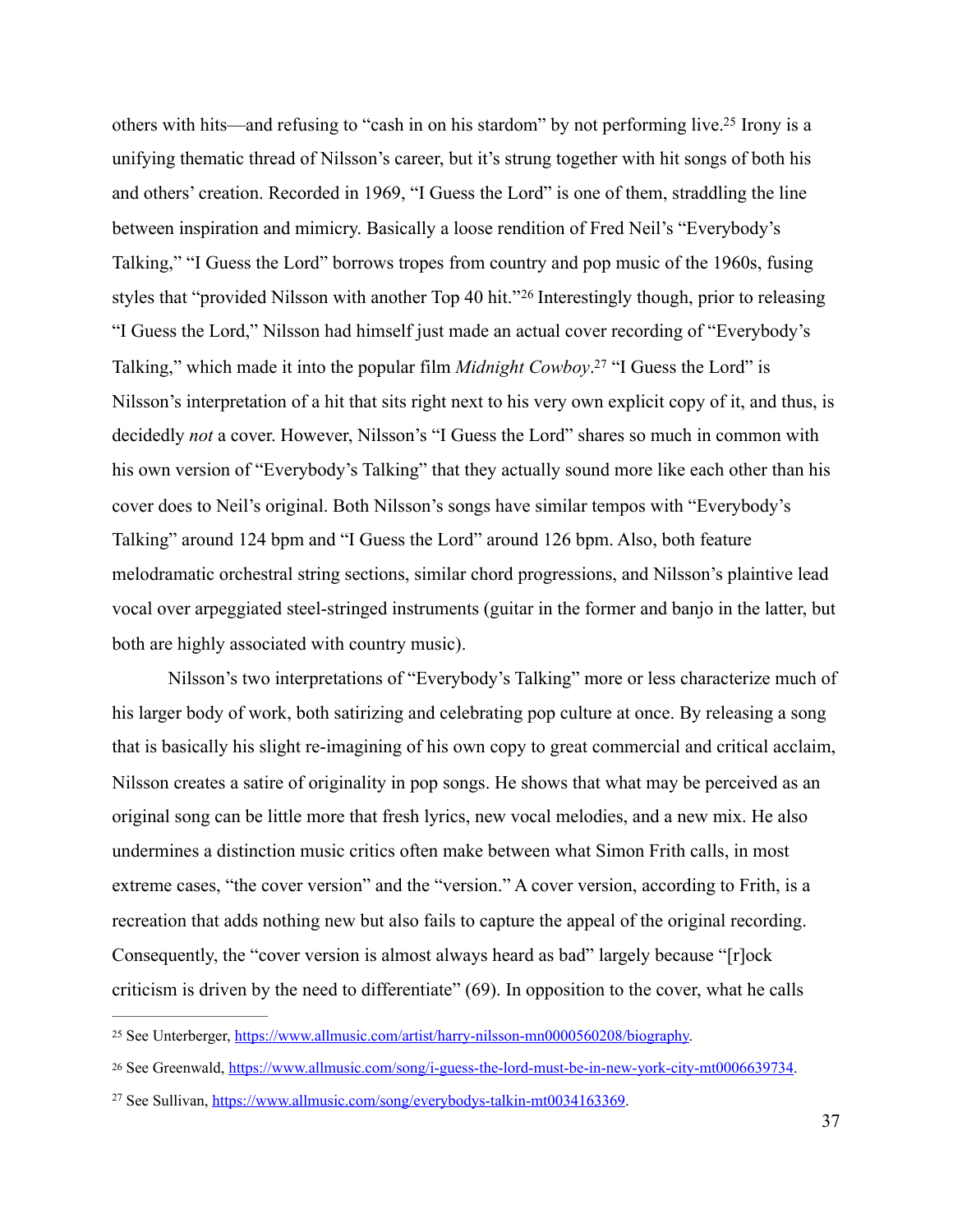simply "the version" often "refers to a situation in which the 'copy' is taken to improve on the original, to render it 'bad' by revealing what it could have been" (70). Nilsson's "I Guess the Lord" empties this concept of meaning by giving us more of the idea of difference and less of an actual one. "I Guess the Lord" is almost a cover of "Everybody's Talking" but Nilsson makes it more like a "version" by changing its origin story. For all his playfulness, perhaps at the listener's expense, Nilsson's committed exploration of Neil's original idea nonetheless indicates thorough admiration of his source material. Despite their similarities and short release interval, both songs are commercially, culturally, and musically successful. So, as myth, "I Guess the Lord" contributes to a pop music discourse that both celebrates and satirizes popular culture through consumptive productive processes and virtuosic songwriting.

 DeMarco's "I Guess the Lord" cover does less to prod the threshold of originality and mimicry, but by covering Nilsson, he both invokes and participates in the myth of the singersongwriter's duel posture as cultural satirist *and* celebrator. DeMarco's satire is different though; instead of targeting similarities of hit songs through composition, he exacerbates difference through sound fidelity. DeMarco's version sounds so different from Nilsson's it's initially difficult to tell if it's even the same song. The instrumentation is stripped-down, consisting of the basic drum-guitar-bass-vocal formula for rock music and omitting the sighing strings and banjos defining the original. The tempo is much faster at about 138 bpm, carrying a more direct, punchy 4/4 rhythm. As with the rest of *HEAT WAVE!*, lo-fi noise blurs the clarity of the recording making it sound distant and grainy, far from the studio clarity of Nilsson's version. DeMarco even changes the title slightly, leaving out the word "City," further emphasizing infidelity to the original.

 Like the omission of the word "City" suggests, the differences of DeMarco's version appear as a lack or insufficiency. The arrangements are paired down, the performances simpler, the production values lacking sophistication, and perhaps most interestingly, the sound is not even all there. The recording is very monophonic and, coupled with the copious distortion and noise, provides little sense of depth or width. The disparate sounds of the mix are condensed and overwhelming. Running the recording through a spectrum analyzer reveals little to no sub bass and a roll-off of high frequencies. Recalling that distortion as an effect of a signal exceeding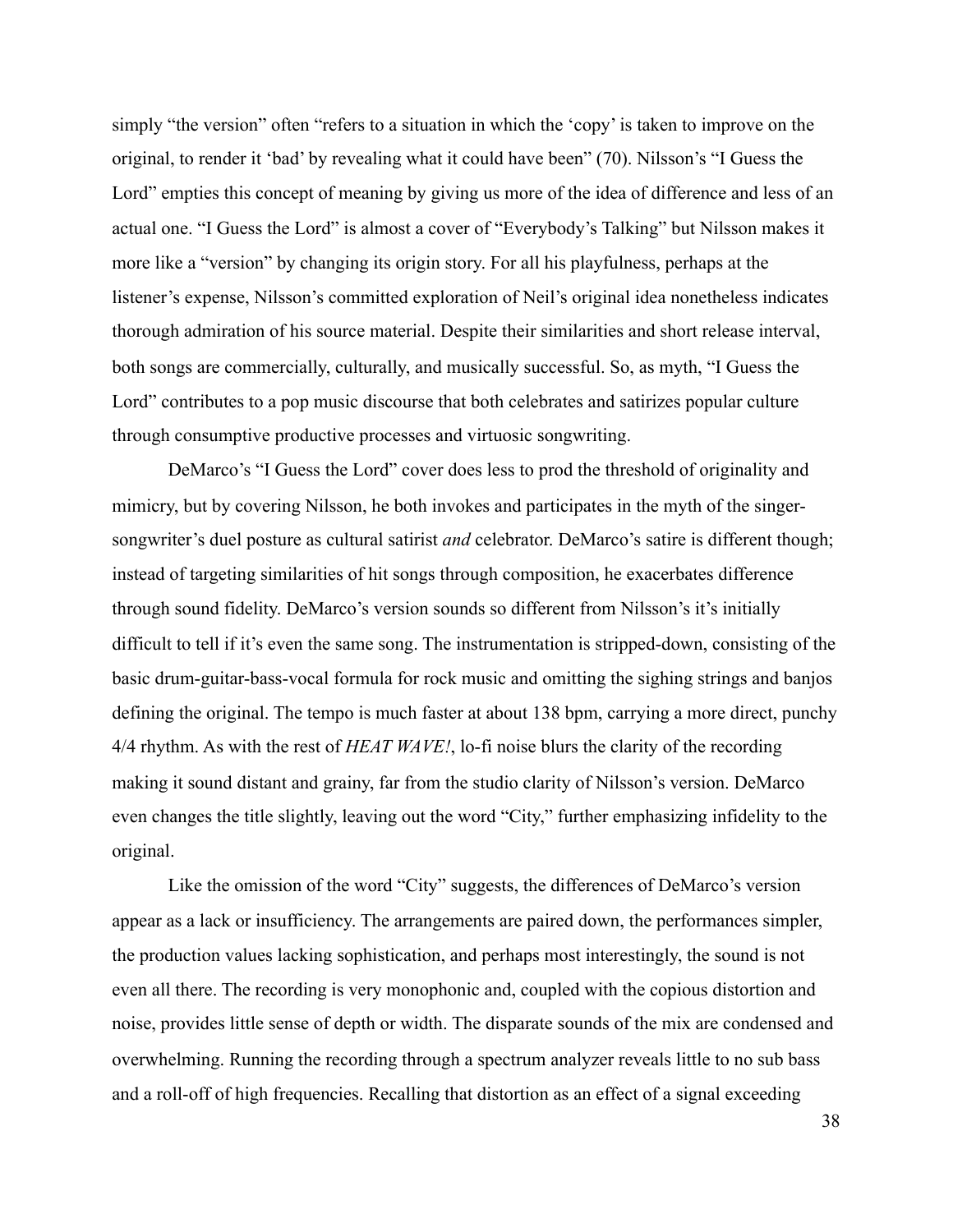equipment's capacities, we hear *HEAT WAVE!* as DeMarco's insufficient production. The sound's dynamics are literally stifled and chopped off through the process of mediation. It's as if DeMarco as a singer-songwriter exceeds DeMarco as a producer. The song titles even indicate as much. At least on the Makeout Videotape Bandcamp page, all are in caps and the EP title itself is followed by an exclamation mark. The titles connote loudness and bigness, just like the instruments prior to becoming their reproduced counterparts. DeMarco adorns his guitar tone with reverb, mimicking the spaciousness his recording cannot provide. The performance itself is a rollicking rendition with fast, chunky strums creating—despite its simplicity and technical insufficiencies—an excitement and ambition that feels contained yet bursting at the seams*.* The recording is lo-fi in a stylistic sense, but also because it cannot faithfully reproduce DeMarco's grand performative and compositional gestures. Instead of serving the sense of excitement and popular ambition, the recording style belies it. It sounds as if the production imposes limits on the songs rather than giving them form. DeMarco presents us with hit songs that will never become legitimate hits.

 Thinking of *HEAT WAVE!* as a production failure, though, is to miss its point. What makes it a subcultural expression, a distortion of Nilsson's ironic singer-songwriter myth, is that it a production failure by design. As a reaction to hegemonies, subculture is the construction of "an alternative identity which communicate[s] a perceived difference: an Otherness" (Hebdige 89). But, it is the construction of a particularly subordinate otherness, one that is "if not controlled; then at least contained within an ideological space which does not seem at all 'ideological'" according to hegemony's naturalized dominant ideas (16). Comparing DeMarco's version of "I Guess the Lord" to Nilsson's original exemplifies such a construction of subordinate otherness played out through sound fidelity and primitive production skills. However, Frith's distinction between a "cover version" and a "version" is perhaps too reductive for our discussion; versions can produce difference without the pretence of improving a song, simply showing instead a different emotional side. Difference is nonetheless the most striking feature of DeMarco's version; however, the basis of its difference in sound fidelity—from perspective of pop music's aesthetic hegemony—only makes his worse. The lo-fi production is itself an unfavourable difference by hegemonic listening standards, but it also disrupts listeners'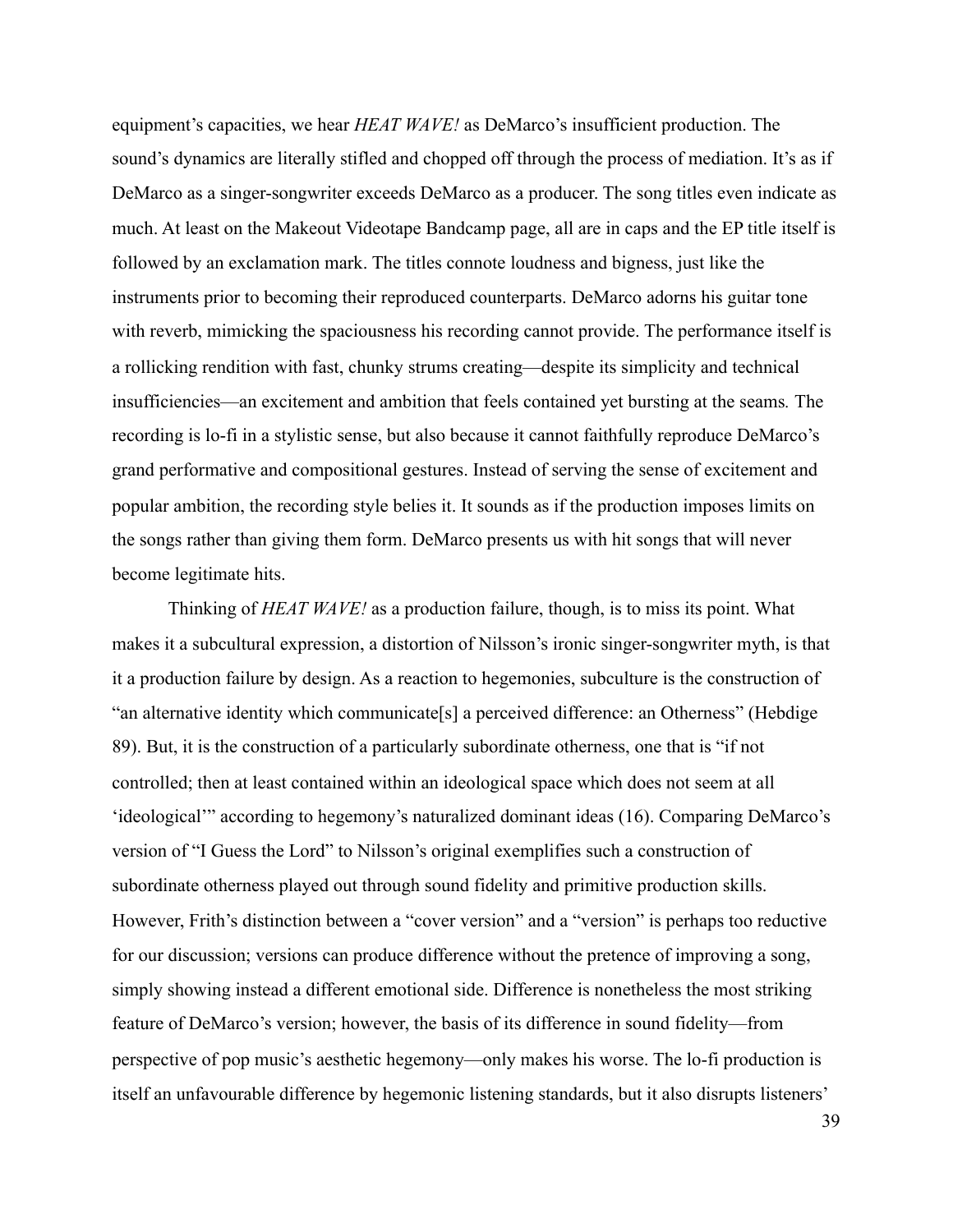perception of any new emotional angle DeMarco takes through his performances. Rather, it creates a new emotional angle through production.

<span id="page-47-1"></span> Much like Nilsson, part of DeMarco's lo-fi style is an expression of irony maintaining an irreverent posture towards popular music production aesthetics while remaining sincerely dedicated to song-craft. Nilsson satirizes the chasm between our desire for originality and perception of it, revealing the superficiality of hit song aesthetics while also celebrating them. DeMarco's version of this irony manifests when he publicly disavows his work, making it appear unimportant or frivolous, despite it being a sincere expression of his music fandom and compositional aspirations. In one interview, reflecting back on Makeout Videotape's recording setup, he explains: "I got this shitty Fostex multi-tracker, and I had no idea how to use it … I set up this shitty little recording studio in the shitty garage of this shitty house I was living in.["28](#page-47-0) Disavowing his gear, expertise, and recording space, DeMarco echoes both of Grajeda's key qualities of lo-fi—the "primitivism or minimalism (in terms of equipment and recording process)" as well as "amateurish playing … and a certain casualness in delivery" (233). Though his performances are simple as opposed to, say, amateur, DeMarco's choice of the word "shitty" to describe his recording process speaks to both of lo-fi's qualities. First, using a curse word so casually in a published interview suggests he is and wants to be seen as an artist who is crass, crude, and yet easygoing. By delivering himself so casually to his fans and journalists, DeMarco lowers the stakes of what's expected of him. Since he doesn't appear to hold himself and his own work in high regard, why should we? Thus, DeMarco develops around himself a cult of amateurism and sets out his own low standard by which we judge him. His admission of not knowing how to properly use his own equipment appears less as an excuse and more as a 'necessary' choice aligning with his circumstances and general demeanour.

 Second, by describing his recording tools, studio environment, and engineering skills as "shitty" DeMarco effectively compares them to bodily waste. Such a seemingly tossed-off comment has two facets worth noting in some detail. To begin with, DeMarco suggests his materials are waste: no longer useful or valuable; however, since he is capable of actually

<span id="page-47-0"></span><sup>&</sup>lt;sup>[28](#page-47-1)</sup> See Sharp.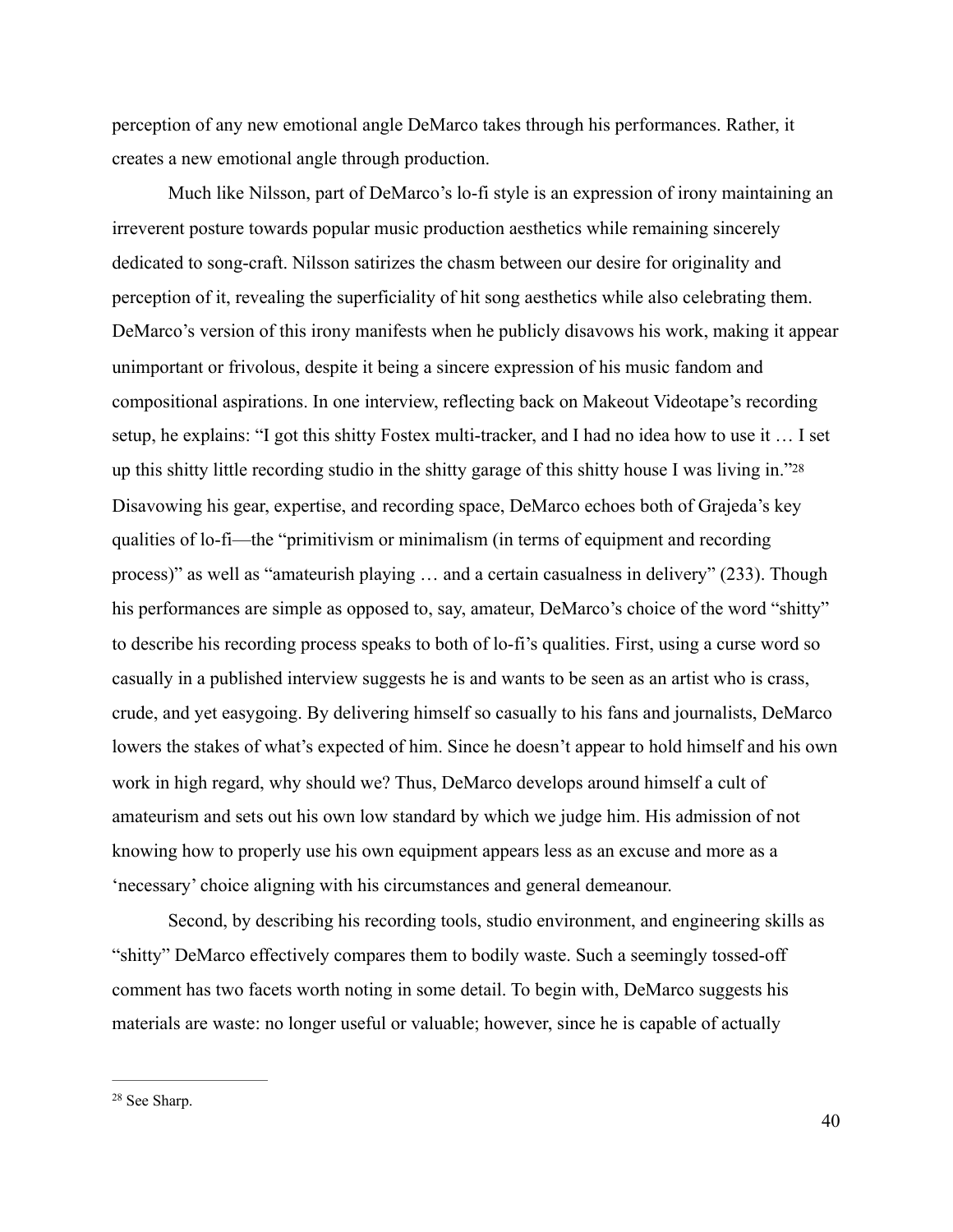making a record with inadequate materials for his own purposes, his comments imply that recording equipment's use-value is not just a matter of pure functionality. Just like his production skills, the efficacy (or non-efficacy) of DeMarco's materials become a matter of choice, and basic functionality is only the absolute requirement. Also, instead of using, say, "junky" DeMarco uses the word "shitty" and specifically invokes bodily waste. The failures of his recording materials become rhetorically aligned with his aforementioned failures as an embodied engineer. By presenting his and his materials' failures as part of the same package, DeMarco suggests his procedure is a natural extension of his artistry. His recording tools are just as much part of his sound as his actual voice. With these comments referring to his earliest and roughestsounding work, DeMarco reproduces the dualist mythology of lo-fi culture. He provides listeners with the material and procedural context that fulfills the compliments, "amateur performances" and "crude materials," and thereby validates this common assumption of lo-fi sound. Because of his testimony, poor sound simply becomes a naturalized property of primitive materials and amateur production skills. Overall, DeMarco refuses us to let us take him too seriously.

 DeMarco's self-effacing posture not only maintains the irony of his music but also gestures towards lo-fi style's DIY ethos valuing the quotidian and the amateur. Attali, Hebdige, and discourses on noise have helped us understand DeMarco and lo-fi in comparison to punk, but a more accurate description requires another complementary approach. Providing us with one, Susan Sontag sketches out in "Notes On 'Camp'"—perhaps itself a work of camp—how to understand the politics of a style that refuses to acknowledge itself as political. We can in part approach DeMarco's work as camp insofar as it begs "not so much a question of the unintended effect versus the conscious intention, as of the delicate relation between parody and self parody … even when it reveals itself as self-parody, [it] reeks of self-love" (282-3). When DeMarco gives self-effacing interviews about his engineering skills, he won't acknowledge that he takes himself seriously; but, of course he does take himself seriously because he deems his skills good enough to warrant making 500 copies of *HEAT WAVE!*. The politics in DeMarco's music lie in self-love, or rather, what about his music he actually values despite his posturing.

 The Nilsson cover reveals two of these values at once. We've already observed DeMarco's reverence for classic, pop-hit composition style but his self-effacement also obscures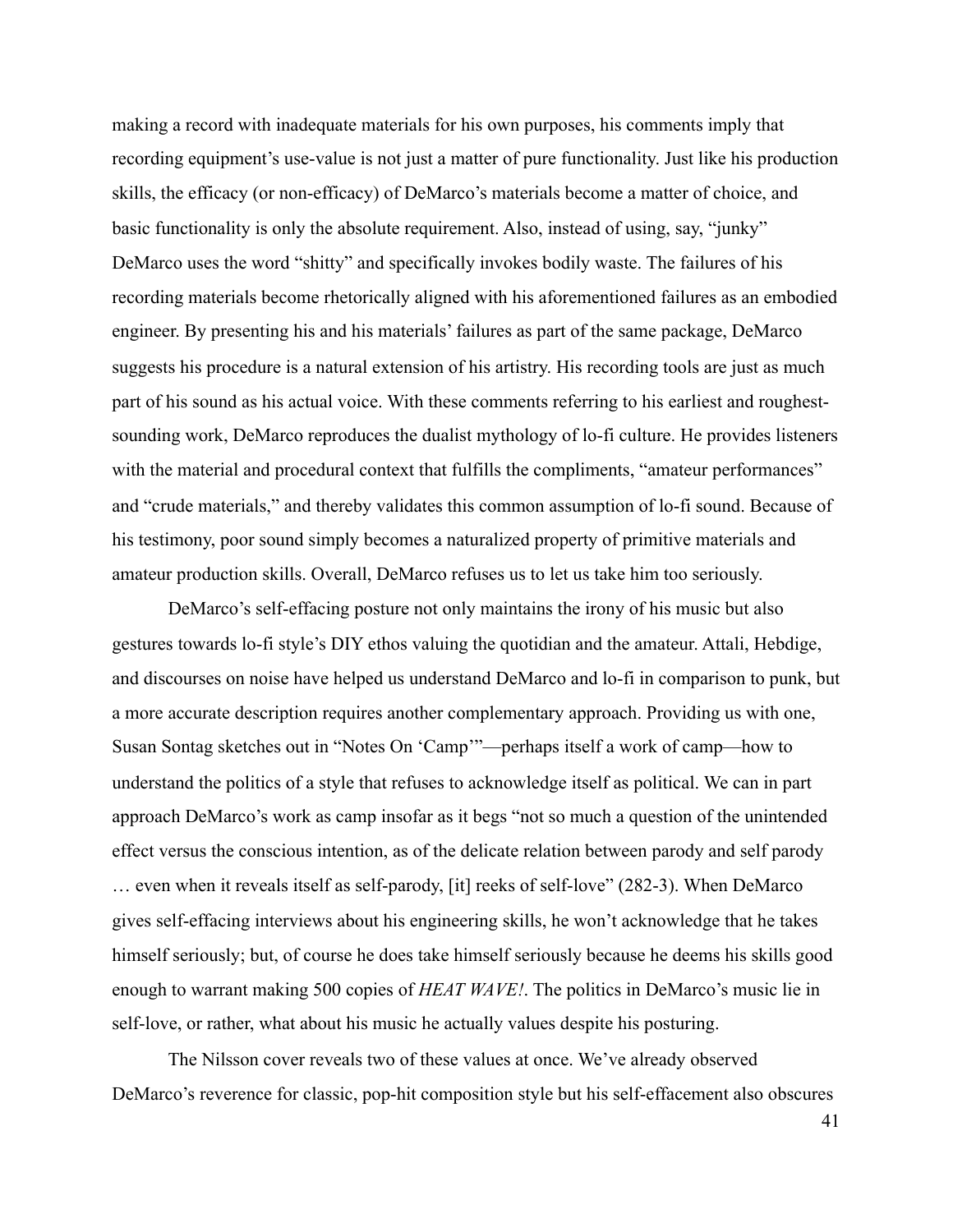a very sincere dedication to DIY work ethics that have defined his whole recording career. As Makeout Videotape shows, lo-fi refuses popular music production by celebrating its own particularly situated mediation. With a lo-fi recording, "you can never *not* know that your listening experience is mediated, never not hear the sound of the recording in the very act of revealing its own means of production" (Grajeda 244). What distinguishes lo-fi from other explicitly mediatized recordings is that lo-fi situates its recording procedure specifically in spaces and reproduction networks deemed insufficient for recording, let alone hit-making. When lo-fi reveals its own means of production, it draws attention to everyday environments or nonprofessional tools. "Most discussion on lo-fi emphasizes *home* recording," writes Grajeda, "whether as an effect of low-rent studio work or as an actual site of production. One hears of Liz Phair's bedroom or Beck's kitchen, basement tapes and garage tapes" (238). This approach opposes not only standard procedures but also their fundamental ethos of control. Since the earliest efforts to record music, "sound engineers quickly learned to prefer studio recording to on-location recording because the studio allowed them to control the acoustic environment much better—and thereby to control the actual sound of the recording" (*AP* 237). By positioning itself outside the studio and inside familiar spaces, lo-fi rejects control privileging instead the independent, low-stakes, and laissez-faire workflow, welcoming accidents as part of the process. When we hear the space, we are hearing less the artist and more their imperfect "studio" environment. Playing this up signifies intent to give up control over the sound—choosing one's own production insufficiencies. By refusing both aesthetic hegemonies and their recording procedures entrenched in rhetoric of technological progress, DeMarco asserts the importance of production's unimportance.

 Lo-fi style often goes hand-in-hand with DIYism because its sounds signify nonprofessional studio spaces like homes, kitchens, and garages. By hinging on the mediation's presence instead of its absence, lo-fi positions itself more within the material world than hi-fi, if only because it acknowledges and deconstructs the irony that even behind a vanishing mediator lies mediation. To borrow Grajeda's thesis, lo-fi's explicit constructedness expresses

> not so much an unerring statement on the realism of sound as one expressing the ambiguous desire for realism itself … lo-fi, I would argue, appears to acutely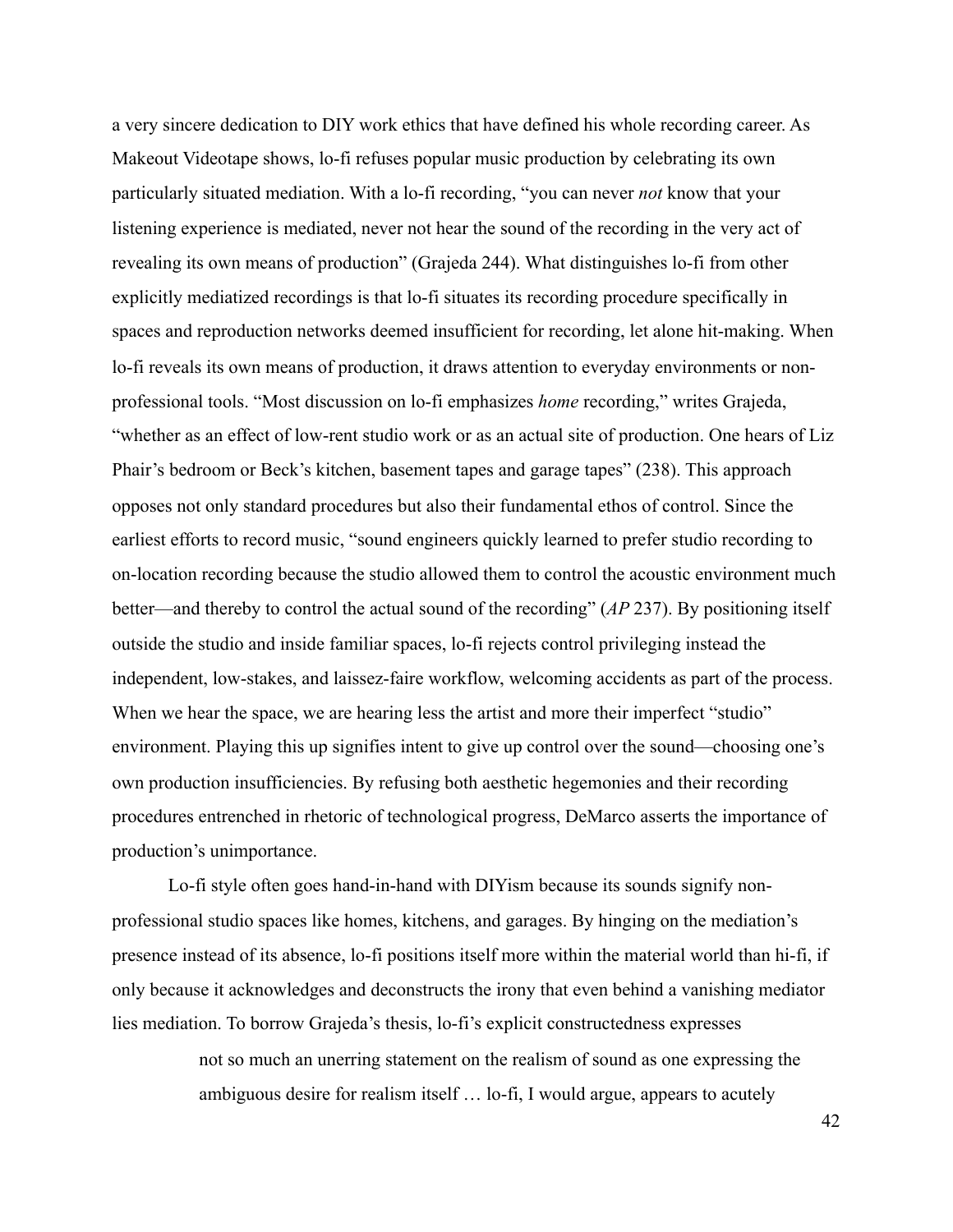represent this very experience (entailing what [Simon] Frith calls 'imitative realism'), which is, finally, in all its irreducible mediation, precisely the reality of sound for us these days.  $(245-6)$ 

Lo-fi does not ask listeners to hold faith in technical proficiency or the degree to which reproduced sounds resemble others, either real or imagined; instead, it asks listeners to hold faith in the relationship between reproduced sound and the materiality of mediation itself. The pact it asks of listeners also demands attention to socio-economic situatedness of recording processes. Rather, what is really at stake is that, as listeners, we are even hearing the recording in the first place—that despite all of DeMarco's deficiencies, his record and other similarly-made records exist and inspire even just a select few. A lo-fi record shows faith in the real results of DIY work ethics.

 There is a second political message though, lodged within the supposed situated immediacy of lo-fi style. As listeners, we experience mediation as part of the artist's process. When we hear DeMarco performing as well as his garage and all his gear, we supposedly have a more holistic experience of his music. Hebdige notes how a similar intimacy for punk is central for expressing its DIY politics. He writes that "the boundary between artist and audience has often stood as a metaphor in revolutionary aesthetics … for that larger and more intransigent barrier which separates art and the dream from reality and life under capitalism" (110). According hi-fi discourse, lo-fi aesthetics function as a barrier obstructing the music. According to lo-fi though, the recording aesthetics are *part of the music*; they invite listeners closer into DIY processes that yield music which stands before them—tangible evidence of their success.

 We can return to DeMarco's cover version of "I Guess the Lord" as a simulacrum of revolution. By making us hear the traces of his insufficiencies, DeMarco figuratively brings us closer to his *real* process. That it is not at all remarkable helps create a discursive space encouraging other songwriters to do something similar. Michel De Certeau gives us a way of hearing the sounds of amateur producers as subordinate discourse converging with those of the popular. "Like tools," he writes,

> proverbs (and other discourses) are *marked by* uses; they offer to analysis the *imprints of acts* or of processes of enunciation; they signify the operations which are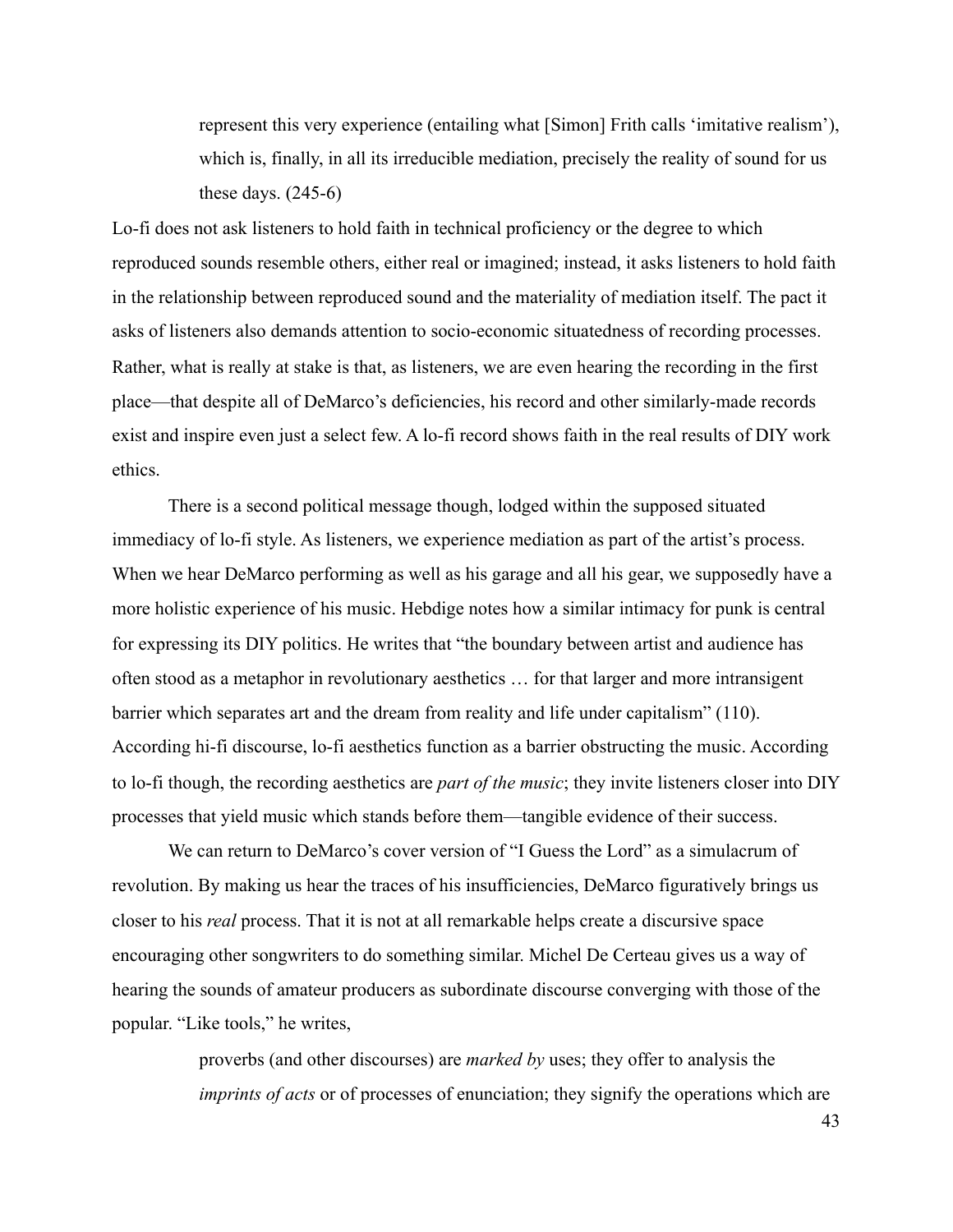relative to situations and which can be thought of as the conjunctural *modalizations*  of statements or of practices; more generally, they thus indicate a social *historicity* in which systems of representations or processes of fabrication no longer appear only as normative frameworks but also as *tools manipulated by users*. (*TPED* 21)

When we hear Nilsson's hit song refracted through not just DeMarco's performance, but also his unremarkable, everyday circumstances; we hear a convergence of popular and recalcitrant music discourses together. Sontag articulates how this paradox makes politics: "[c]amp taste turns its back on the good-bad axis of ordinary aesthetic judgement. Camp doesn't reverse things. It doesn't argue that the good is bad, or the bad is good. What it does is to offer for art (and life) a different—a supplementary—set of standards" (286). Sontag insists that asserting politics belies camp, but in the music world where judgements of good and bad are so thoroughly tied to economies and material hierarchies, declaring the values of both is about more than just taste; it is about how we purchase and manufacture taste. In DeMarco's cover we hear it all: the "shitty little recording studio," "the shitty garage" of his "shitty house," his celebration of Nilsson, the commitment to quality song-craft, and the humble populist gestures. By refracting the hit song through the everyday and presenting us with its paradoxes, like his heroes John Maus, Ariel Pink, Tomita, and R. Stevie Moore, DeMarco symbolically democratizes the production of pop music as well as its consumption. In the spirt of camp, his disavowal of the record creates politics by asserting their absence. We behold the values of incongruous tropes and create values left unsaid by DeMarco. Perhaps more exaggeratedly than his role models, by specifically covering a hit with lo-fi style, DeMarco helps open up cultural space for which we can enjoy a good song *and* a bad recording as listeners and artists alike.

*HEAT WAVE!* and DeMarco's Nilsson version bring us to the limits of what Attali's theory can provide this reading. DeMarco's play amongst competing musical aesthetics signals the rupture of hegemonic codes relating the production and consumption of music and by returning record-making to the quotidian, inscribing it with noise, Makeout Videotape suggests a reorganization of a political economy of music coded in the aesthetics of technological progress. Attali hopes ruptures such as Makeout Videotape are not just symbolic but actually hold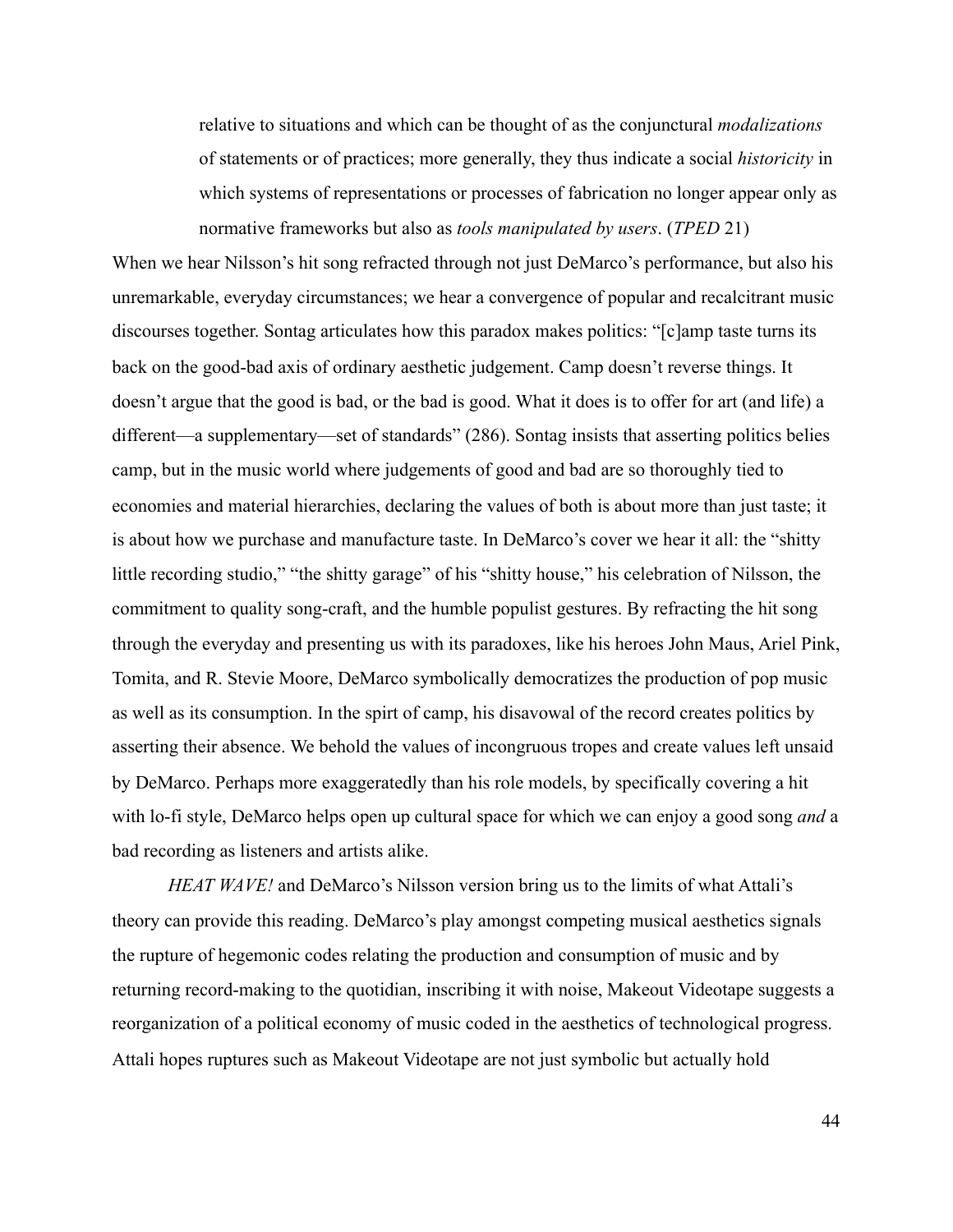transformative value. He calls what he hopes to be, at least when he's writing in 1977, an emerging political economy called composition. Composition allows and encourages us to create

> our own relation with the world and try to tie other people into the meaning we thus create. That is what composing is. Doing solely for the sake of doing, without trying to artificially recreate the old codes in order to reinsert communication into them. Inventing new codes, inventing the message at the same time as the language. Playing for one's own pleasure, which alone can create the conditions for new communication. (134)

Such a practice for which listening is production and music can made everywhere by anyone is perhaps inscribed in literal noise—the disintegration of musical codes that *HEAT WAVE!* shows. But, DeMarco's music has evolved; there's reason to argue his success and influence began with noise, but only became significant by pushing beyond it. Sterne is also suspicious of Attali's utopianism arguing that, because of advanced reproduction and processing technologies, noise long ago ceased to be—or even signify—a real transgression. Sterne uses "the neologism *decompositionism* to describe the new malleability of sound and noise across cultural domains that emerged in the 1960s and 1970s" (*MP3* 126). While Attali encourages us to think of DeMarco as exemplifying composition, a revolution in music's political economy, decompositionism is a more accurate conceptualization of his career as a whole. "Instead of allowing noise to endure as a threat to order," Sterne writes, "decompositionism gave noise its place within the world of sound and signal. Sometimes noise is hidden away; sometimes it is endowed with meaning and portent; and sometimes it is simply let be" (126). The noisiness of Makeout Videotape's recordings remains largely hidden away, so to speak, in relative obscurity. DeMarco's post-Makeout Videotape records though offer us an example of decompositionism and his music's more comprehensive relationship to subculture and hegemony.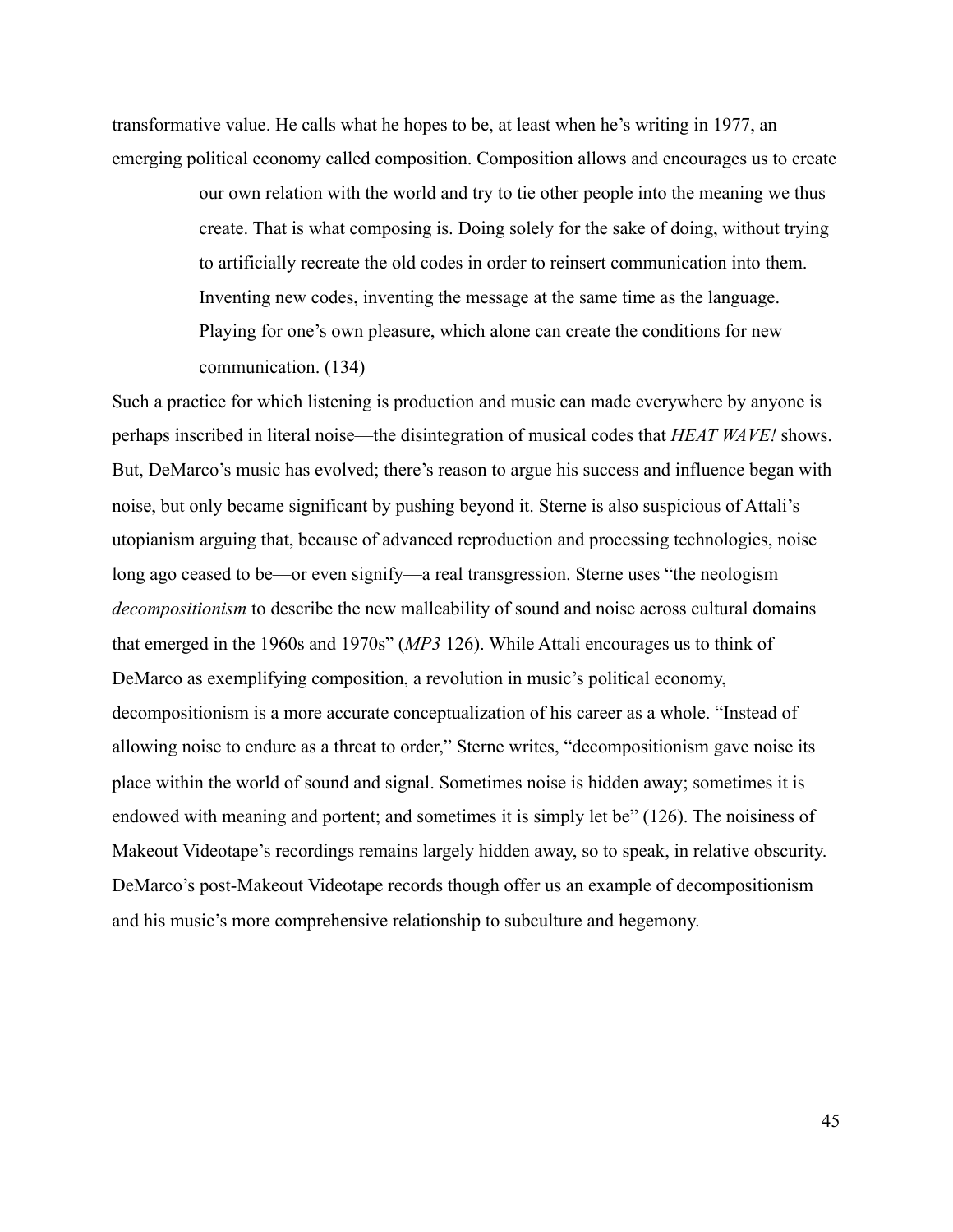# <span id="page-53-0"></span>**4. "Tryin' to keep it clean": Varispeed, Signature Sound, and** *Rock and Roll Night Club*

What makes DeMarco stand out from other lo-fi artists though is that over his career, at least until 2017's *This Old Dog*, he has remained committed to lo-fi's amateur, DIY production values, but moved away from their accompanying aesthetics of noise. Much like his rearrangement of cultural discourses, DeMarco ruptures assumed relationships between sounds and recording technologies as well. Grajeda notes how "some musicians recognize that we have passed beyond a long century of developments in sound technologies that amply demonstrate how thoroughly constructed musical recordings have become," which includes the lo-fi aesthetic itself (237). Ironically, lo-fi sounds can just as easily be constructed through advanced digital technologies. Because lo-fi is often just as much a matter of necessity as it is of taste, there is a tendency for lofi artists to move to more professional studios as their careers advance, taking full advantage of hi-fi production possibilities. If it's a matter of taste, professional studios can just as easily manufacture lo-fi's perceptible chaos in a controlled environment. Waves Plugins for instance, sells a digitally-modelled version of Abbey Road's classic Studer J37 tape machine. Using producer Billy Bush's words, the plugin—which literally has a control for "noise"—offers users the ["](#page-53-1)realism" of "old janky tape."<sup>[29](#page-53-1)</sup> Most importantly for him though is that its sound is just as legitimate as real tape because it captures "the subtle things that make it sound more real." DeMarco is making music in a context where the connections between recorded sound and recording tools are already tenuous at best. What is remarkable about his career though is that, through committed DIYism, he has reversed this rupture's logic, turning lo-fi tools into ones capable of achieving features of hi-fi sound.

<span id="page-53-2"></span> Indeed, DeMarco's popularity is largely due to the idiosyncratic, 'signature' sound of his recordings which fall between lo- and hi-fi. A brief Reddit search yields multiple results of aspiring singer-songwriters and home-producers exploring this discursive space, trying to "get

<span id="page-53-1"></span><sup>&</sup>lt;sup>29</sup> See "J37 Tape," [https://www.waves.com/plugins/j37-tape#butch-vig-billy-bush-j37.](https://www.waves.com/plugins/j37-tape#butch-vig-billy-bush-j37)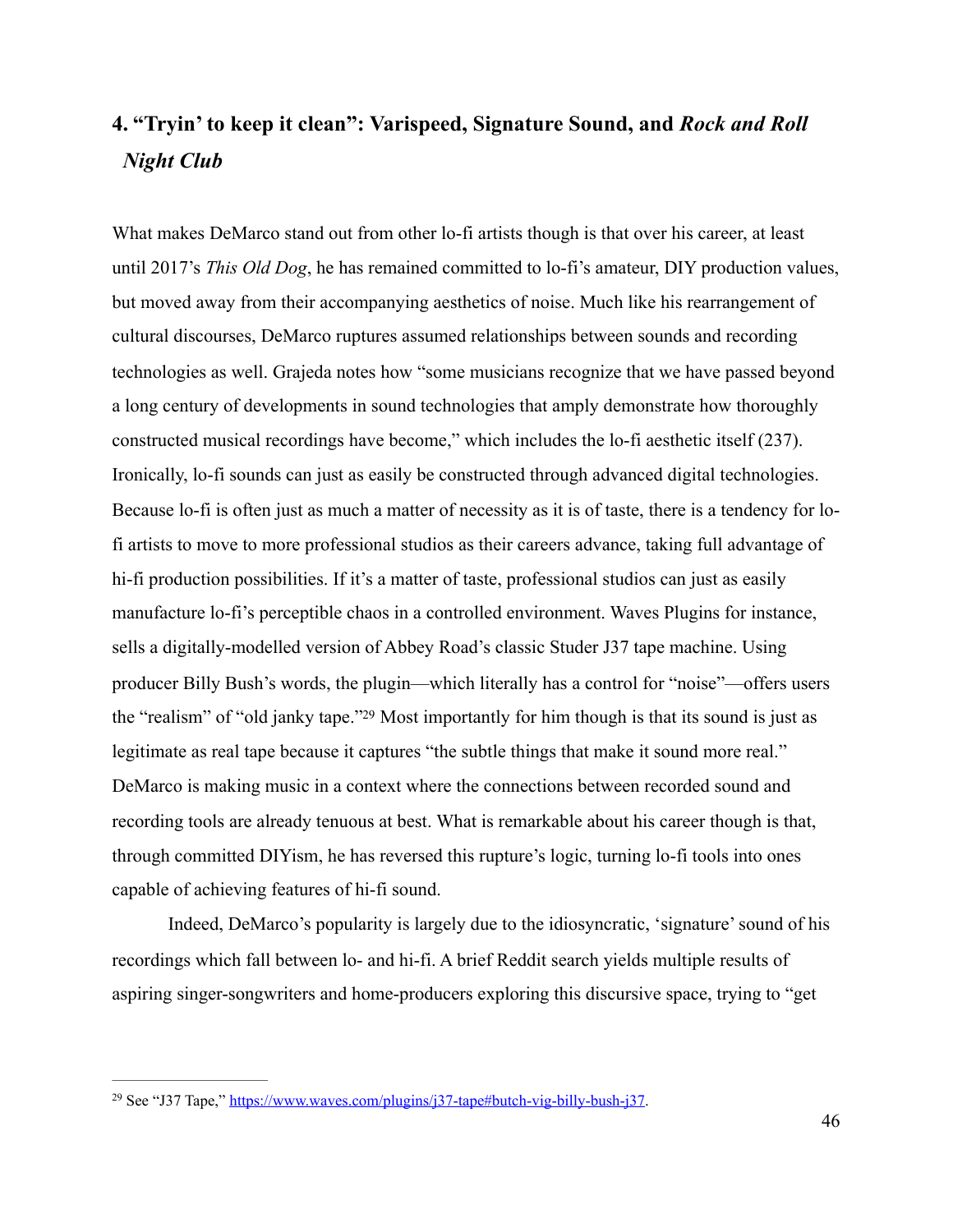<span id="page-54-3"></span>that'lo-fi' ish sound."<sup>[30](#page-54-0)</sup> The key descriptor here is "ish." DeMarco's post-Makeout Videotape recordings are neither awash in crackles, pops, and harmonic distortion or exactly hi-fitransparent either. Instead of playing up mechanical failures, they play up play itself. Though his assemblage of gear has evolved over his career, DeMarco is mostly known for relying on obsolete, mass-market tape machines which he uses for their distinctive operational qualities as well as their sound. In Jon Leone's 2014 "macumentary" *Pepperoni Playboy*, DeMarco, with flippant sarcasm, explains how "[k]ids are always asking, 'Mac, how do you do [it]? What's the trick?' It's all pitch control yah dumb-asses. Get yourselves a tape machine. Get your fuckin' head out of that Ableton shit, yah moron." He then demonstrates with a tape reel of his *Salad Days* single, "Let Her Go." Twisting a knob on his Fostex tape machine, he reduces the recorded speed for playback, both slowing the song's tempo and lowering its pitch, et voilà: varispeed the Mac DeMarco signature sound, the same one contributing to "Viceroy"'s warped feel. The effect also recalls his commercial breakout album and debut as Mac DeMarco, *Rock and Roll Nightclub.* He calls it "that low voice Elvis thing" for turning what was originally his effort to sound like the Ramones into a deep-voiced, "jovial butt-rock" record[.31](#page-54-1) DeMarco owes much of his career to this sound, for it was this that initially drew the attention of Captured Tracks founder Mike Sniper, precipitating a record deal[.32](#page-54-2)

<span id="page-54-5"></span><span id="page-54-4"></span> It is not surprising DeMarco's varispeed caught Sniper's ear. With the tape slowed-down, *R&RN* sounds thicker, denser, deeper and heavier; the low frequencies are chunkier. DeMarco's usual rock instrumentation becomes louche and laboured sounding unlike any other rock record. Theorizing subculture through sound stylistics such as these returns us to Barthes and the adjective, "the poorest of linguistic categories." In an effort around this dilemma, Barthes proposes that "it would be better to change the musical object itself, as it presents itself to discourse, better to alter its level of perception or intellection, to displace the fringe of contact between music and language" (*IMT* 180-1). He creates a critical tool which he calls "the *grain* …

<span id="page-54-0"></span><sup>30</sup> See "How in da heck did mac get that 'lo-fi' wish sound on RNRNC ??," [https://www.reddit.com/r/macdemarco/](https://www.reddit.com/r/macdemarco/comments/5sj4ts/how_in_da_heck_did_mac_get_that_lofi_ish_sound_on/) comments/5sj4ts/how in da\_heck\_did\_mac\_get\_that\_lofi\_ish\_sound\_on/.

<span id="page-54-1"></span><sup>&</sup>lt;sup>[31](#page-54-4)</sup> See respectively Sharp and well as Berke and Mamana, p. 22.

<span id="page-54-2"></span>See Sharp. Captured Tracks has since released all of DeMarco's albums as well as re-releasing *Rock and Roll* [32](#page-54-5) *Nightclub*.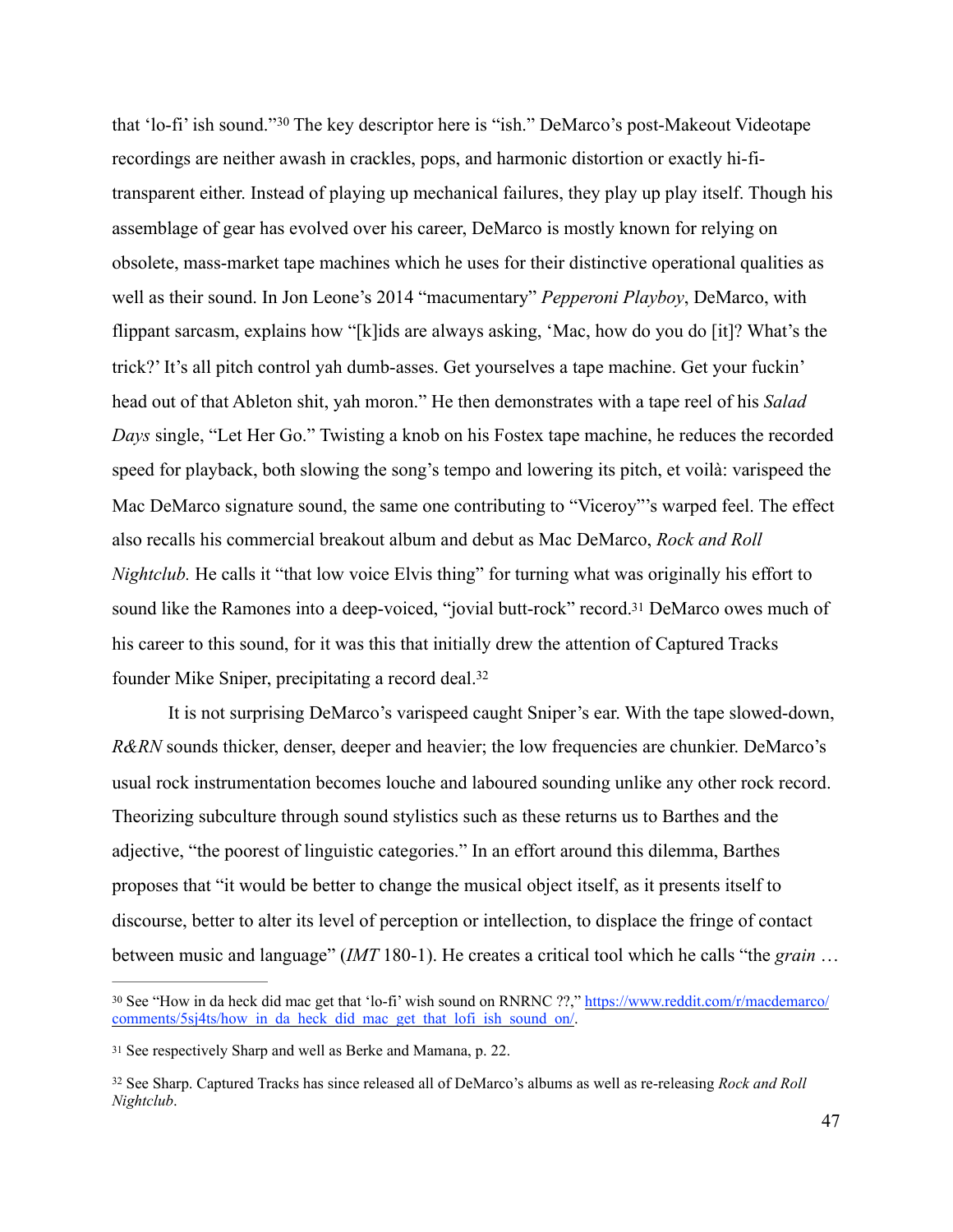a dual posture, a dual production—of language and voice … The 'grain' is that: the materiality of the body speaking its mother tongue; perhaps the letter, almost certainly *significance*" (182). The grain is rather a signifier, formed by the meanings of lyrics and the materiality of the voice expressing them. It is a helpful concept because it invites our discussion to focus on how materiality creates musical meaning; however, the grain limits us to vocalizations or, at best, expressions of embodied performance. For *R&RNC*, DeMarco's embodied performances are transformed into an impossible slow-time that is wholly unique to his performance *of* the Fostex which takes precedence in forming the sound. His signature sound—his "grain"—is not just him, but *him and his tape machines*.

 To account for the materiality of DeMarco's grain, Bruno Latour allows us to think of signature sound as an interaction between embodied performance and mechanical performance. Through a process he calls translation, the goals—what he calls "programs of action"—of humans and nonhumans change when they interact. For instance, DeMarco explains he first used varispeed because, he "thought, 'I'm going to do basic power chord riffs, I'm going to do solos, and I'm going to do it really fast. [But] It turned out I'm awful at it. When I slowed things down it was like, "Ah, now I've got something'" (Berke and Mamana 20). From the nonhuman perspective, the Tascam 244's varispeed, in concert with DeMarco's attempt to cop the Ramones, forms a sound surely not even imagined by its designers. Latour's intent "is not to extend subjectivity to things, to treat humans like objects, to take machines for social actors, but *to avoid using* the subject-object distinction *at all* in order to talk about the folding of humans and nonhumans" (193-4). Latour calls this concept a "collective—defined as an exchange of human and nonhuman properties inside a corporate body" (193). It's not possible to think about DeMarco's signature sound without varispeed and tape machines. Some acoustic instruments, like guitars, can mimic the effect of varispeed by being playing slower with a lower tuning. Varispeed though alters percussive attack transients in ways that can't be performed by humans (imagine trying to clap hands both slowly *and* loudly). In DeMarco's signature sound, "[o]bjects and subjects are made simultaneously, and an increased number of subjects is directly related to the number of objects stirred—brewed—into the collective" (196). The *R&RNC* sound is after all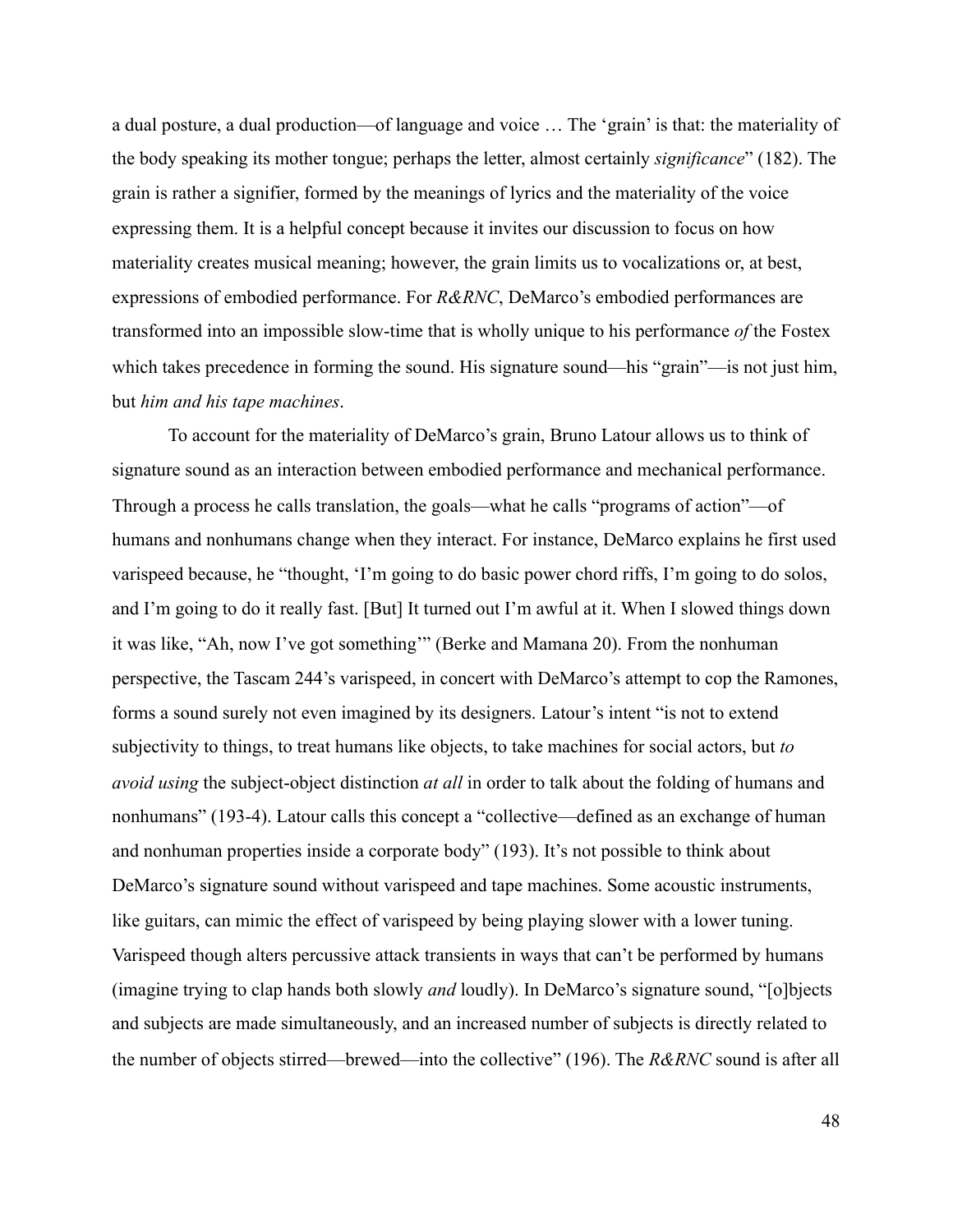a product of more than DeMarco and the 244, including microphones, instruments, cables, and even the recording space itself.

 Earlier, Makeout Videotape has demonstrated for us how lo-fi signifies the creation of an inclusive pop music discourse for those with limited economic freedoms. Turing to DeMarco's actual recording technologies shows the discourse in action. Again, Latour provides a theory for this, using the term "collective" to describe "a deepened *intimacy*, a more intrinsic mesh between [society and technology]" (196). For *R&RNC*, the deeper intimacy DeMarco shares is with technology in a working-class position. He was working the nightshift at a grocery store which earned him just about enough to "live and hold down an apartment" with his girlfriend in Montreal.<sup>[33](#page-56-0)</sup> There was little leftover for recording gear, so many of the technologies in DeMarco's recording collective are antiquated, broken-down, and consumer-grade. The Tascam 244, which he bought off Craigslist for \$200 was all he needed except for cords, mics, and instruments.<sup>34</sup>Like for *HEAT WAVE!*, the *R&RNC* sound is product both of DeMarco's imagination and frugal lifestyle.

<span id="page-56-3"></span><span id="page-56-2"></span> Ironically though, DeMarco moves his sound away from lo-fi's characteristic distortion and noise sounds. In his apartment doubling as a studio, DeMarco did not use amplifiers for his guitar sounds; instead, they were all "super slimy, DI-style" (Berke and Mamana 20). DI, or direct inject, involves recording instruments directly into the source without mics. This offers a more faithful representation of electric instruments as the signal is not additionally coloured by an amp, room, or microphone. Though with different wording, DeMarco still explains that his aesthetic centres around the unpleasant; but, it doesn't necessarily correspond to harmonic distortion. Instead, the guitars on *R&RNC* are clean, though DeMarco uses the word "slimy" to describe tone. The *R&RNC* guitars sound somehow deep and thin; they're foundational to the songs, but their lack of girth makes them elusive. Like the tactility of slime, they slip away from your ears as you hear them; but, the association of clarity and slime is also symbolic of an alternative lo-fi discourse that ruptures the old one collapsing distortion, noise, and amateurism. Distortion in the context of reproduced sound (and guitar tone in particular) is colloquially

<span id="page-56-0"></span><sup>33</sup> See Wisgard, [https://www.thelineofbestfit.com/features/interviews/mac-demarco-112813.](https://www.thelineofbestfit.com/features/interviews/mac-demarco-112813)

<span id="page-56-1"></span><sup>&</sup>lt;sup>[34](#page-56-3)</sup> See Berke and Mamana, p. 18.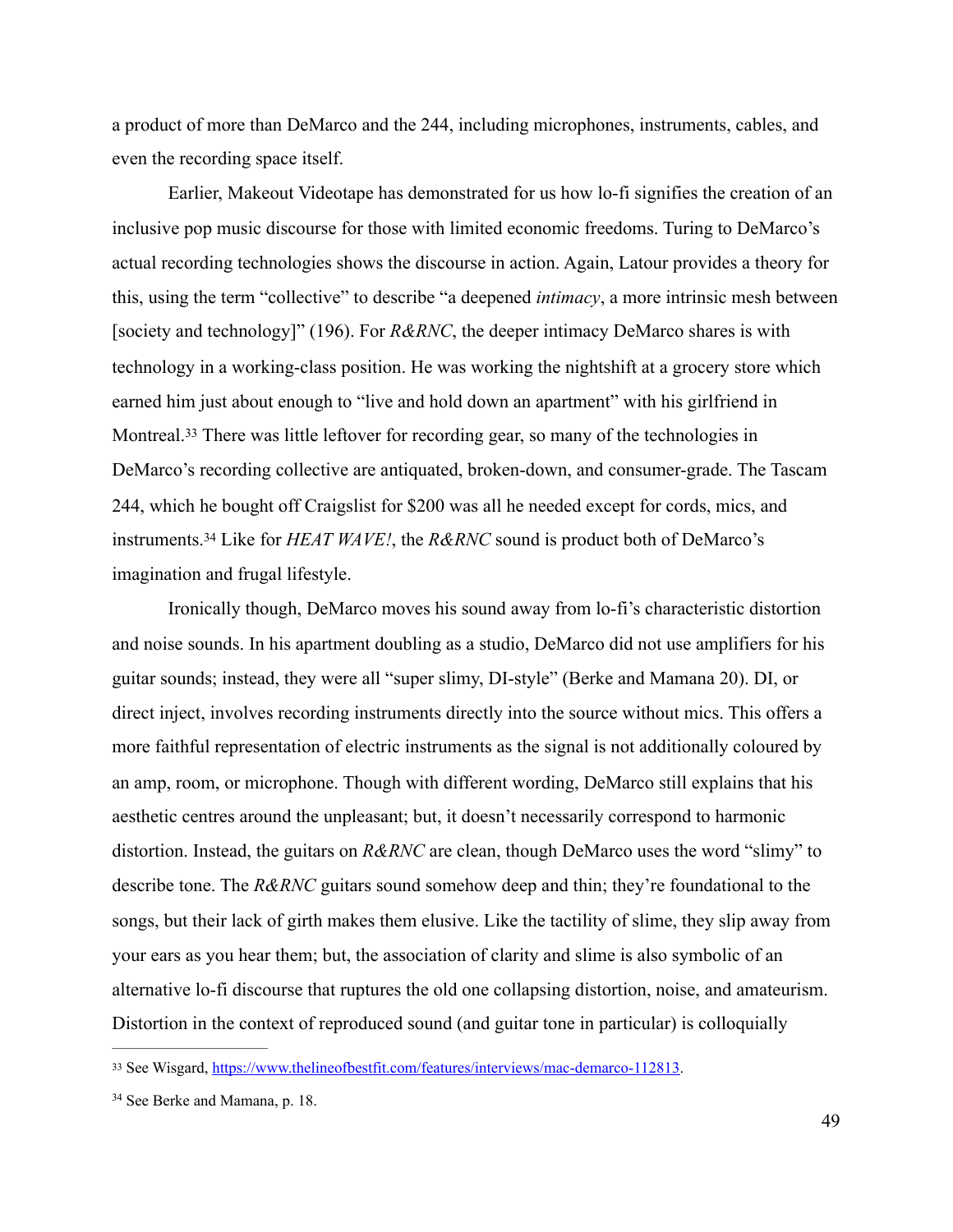known as 'dirt,' presumably because it is decidedly not clean. DeMarco, using the word "slimy," inverts this association by confusing the clean and the dirty. In so doing, he positions his lo-fi recording practices to express more than just DIYism entrenched in a working-class lifestyle.

*R&RNC* is a joke record, but DeMarco's varispeed, amongst other amateur production techniques, turns crass humour into satires of both subcultures and the popular hegemonic culture they resist. With some unusually extreme equalization, *R&RNC*'s mix, in his words, lets "things live in their sketchy zone" (Berke and Mamana 20). Sketchiness—denoting roughness but also connoting risk or danger when pushing boundaries—is an organizing principle of *R&RNC*. We hear this most in DeMarco's vocals, which cease to sound like him, reemerging as a warped Elvis Presley caricature. Varispeed is seldom used so pointedly and purposefully for rock recordings and in *R&RNC*, it plays out like a satire of rock and punk music at each other's expense. By reforming his Ramones impression into wonky populist rock, DeMarco undermines punk's spectacular resistance, showing it as a gaudy version of what it's resisting in the first place. By comparing his resulting, exaggeratedly deep voice to Elvis Presley, he foregrounds the unsettling edge lurking within the King's sexual appeal. Playing up this lurid sense of sexuality through varispeed, DeMarco includes interludes, "96.7 The Pipe" and "106.2 Breeze FM," which frame the record as if transmitted by sleazy radio DJs. The former tells us, in voice deep beyond the human range, that "up next, we've got a triple-shot of Mac DeMarco comin' at ya, stuffin' it down the chute." The ultra-low voice digs into and draws out the sounds of words like "comin'," "pipe," and "chute," pushing their sexual connotations perhaps too far for comfort. Overall, the sound reminds us of the cover image: DeMarco applying red lipstick copiously to himself while gazing seductively at us.

With *R&RNC*, DeMarco returns us to camp style with his warped lo-fi recording practices. Like *HEAT WAVE!*, *R&RNC* is a bricolage of tropes from disparate corners of pop music history held together precariously by DeMarco's sense of humour. As camp, *HEAT WAVE!*  uses lo-fi stylistics to offer a "supplementary set of standards," gesturing towards a recording style that is both working-class and populist. Overly compressed with plentiful tape hiss, *R&RNC* does this also, but focuses more on caricaturizing the types of pop music tropes *HEAT WAVE!* celebrates. For Sontag, "Camp is a vision of the world in terms of style—but a particular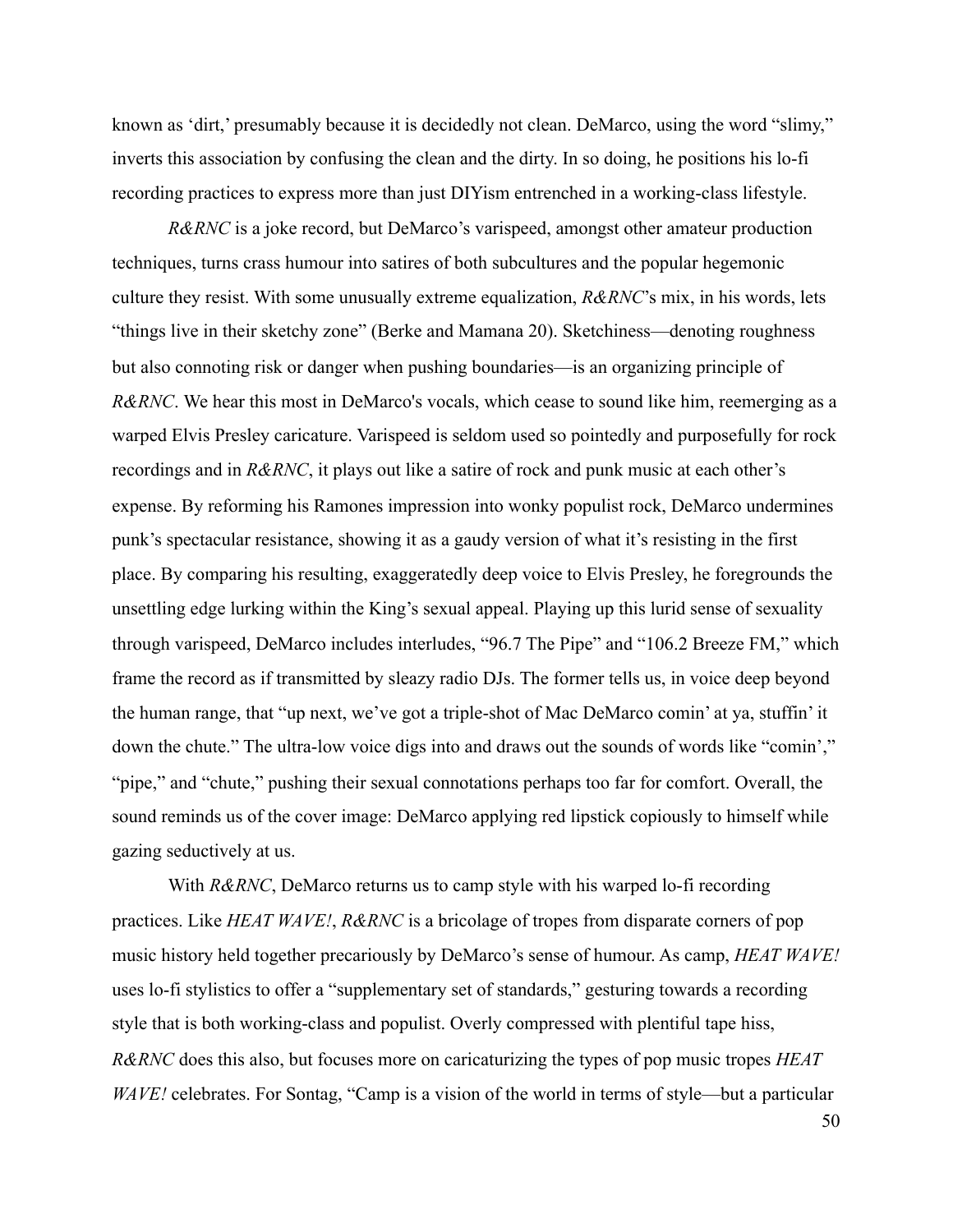kind of style. It is the love of the exaggerated, the 'off,' of things-being-what-they-arenot" (279). DeMarco's collapse of punk and rock through varispeed is just one example. When slowed and pitched down to the extreme, punk sounds just like an exaggerated version of its antithesis, rock. Conversely, caricaturizing common rock sounds with a slightly off, highly mediatized sound satirizes their social construction by showing it through mechanical construction. It suggests that rock is perhaps as much an intricately woven fabrication as it is a spontaneous free expression. What makes DeMarco's Elvis impression campy though is sexual exaggeration. Camp style involves "a relish for the exaggeration of sexual characteristics and personality mannerisms" in ways that are "corny" or "flamboyant" (279). Elvis's voice is one of the most famously sexualized male voices in pop music. "[W]e hear the body in the voice," writes Frith, and as listeners we can take pleasure in the voice's "physical possibilities, what it allows the mouth or throat to do" (193). The singing voice though is socially constructed in terms of gender, associating a low register with masculinity and a high voice with femininity, or in the case of falsettos, "the young [male] voice" (195). Elvis, however, was able to do it all. He was "his own doo-wop act, his bass no more unnatural than his falsetto" and thus embodied, with control and confidence a full spectrum of masculinity (195). He was at once mature (signified by his robust bass) and youthful (signified by his gentle falsetto) making his voice an embodied expression of an ideally comprehensive male sexuality.

 The extremity of the effect on "96.7 The Pipe" is uncanny, showing the King's attractiveness as something strange and unsettling. Frith points out that Elvis Presley "seemed to bask … in the sheer voluptuousness of his own vocal noise" (193). It is this kind of distinctly male-coded confidence DeMarco takes to task with varispeed. Part of camp's duplicity is revealing vulgarity in the refined and, by annexing the falsetto portion, DeMarco shows a version of the King who is only mature, inspiring all the associations we have of his waning days in Las Vegas. That DeMarco's varispeed renders Elvis's robust bass inhumanly deep turns the "naturalized" attractive male voice into something strange, unsettling, and grotesque—a voice that overshoots eroticism. That the voice is too deep suggests it is also somehow too sexually mature in a way that's difficult to define. Bringing us back to DeMarco's description of the *R&RNC* sound as "sketchy," Sontag's camp involves creating fantasies, but ones that are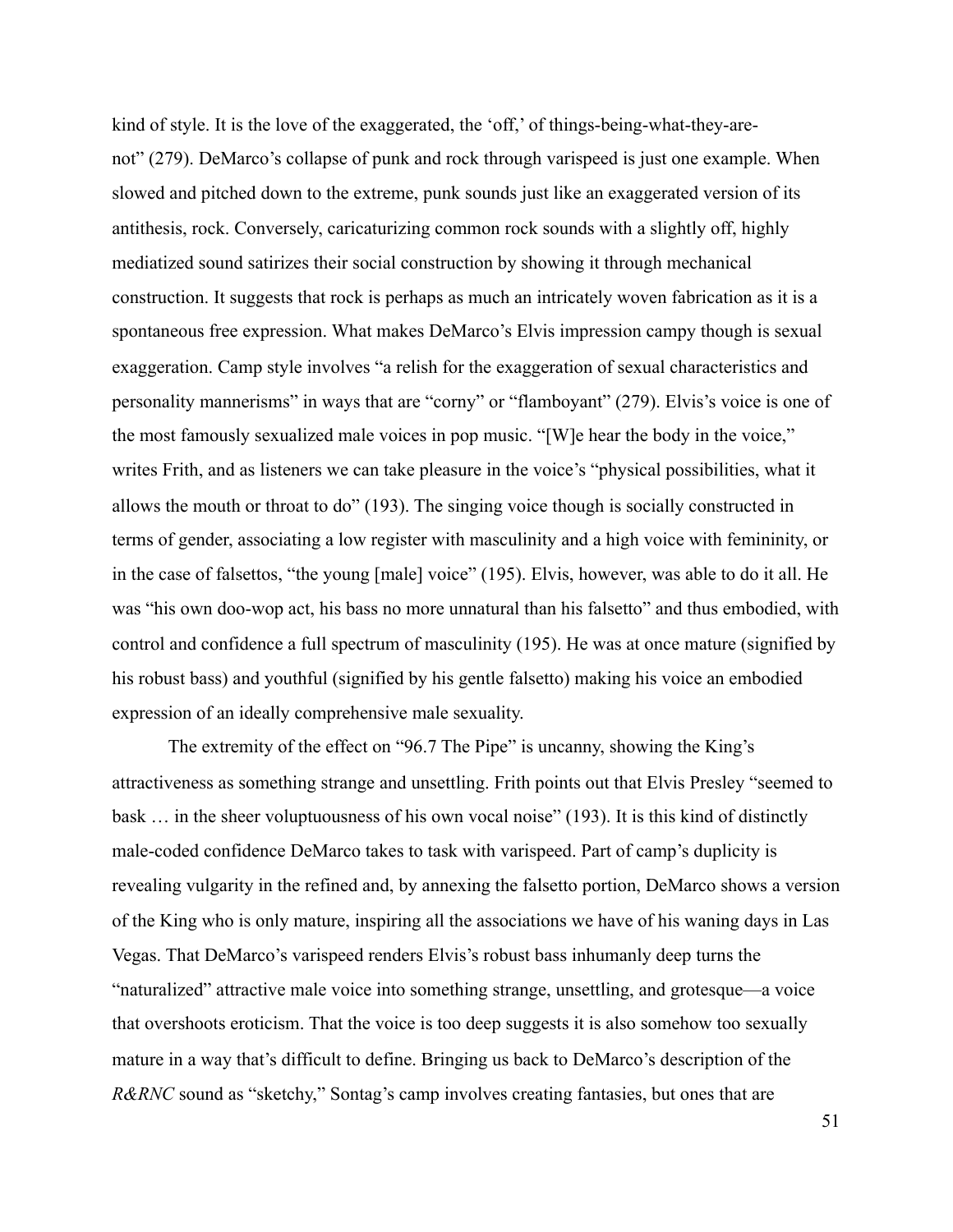carnivalesque, "too much," "too fantastic," "or not to be believed" (283). For camp, fantasy offers a way of expressing transgression and vulgarity but at a distance that renders it palatable or enjoyable. By pushing the boundaries of attractive male voices through unnatural exaggeration and into the fantastic, DeMarco creates a sense of danger that at once reminds us of the very real, alarming idea of being serenaded by a man who is inappropriately old, but also a disembodied form of masculine maturity that hinges on the sensuality of the mechanical voice itself. DeMarco's warped mature-Elvis croon does not sound like a creepy old man, but an exaggerated version of male sexuality, located specifically in the mechanical production. It is strange but removed enough from reality to be sensuous through pure sound. DeMarco's varispeed voice, commanding control and pleasure of its own unnaturalness, draws out vowel sounds in a ways that, like Elvis, are sensuous, but unlike him, are also sinister or "sketchy." Through caricature, DeMarco makes us aware of how popular music and its production technologies re/construct gender and sexuality in forms that are perhaps unrealistic or artificial, satirizing an idealized masculine form in Elvis.

 As he does for himself, DeMarco asks us not to take the satire of *R&RNC* too seriously; however, his irreverence and casualness are not always responsible. Elvis Presley and deep voices signifying dangerous male sexuality both share histories of white appropriation of black identity. As the "King of Rock and Roll," Elvis is symbolic of male sexuality in white rock music, but also white rock as appropriation of black rhythm and blues. "For many African Americans" writes Michael Bertrand, "Elvis was less about innovation and more about continuation, namely the perpetual exploitation and misappropriation of black labour and artistry" (63). By specifically comparing his varispeed voice to Elvis, DeMarco invokes this history as an extra contextual layer; although, his satire of Elvis does not engage it critically. The racial criticism of Elvis's music emerges from a history of white entertainers appropriating constructed ideas of blackness to create derogatory racial stereotypes and maintain racial segregation. Additionally, after the development of sound reproduction, which isolated the aural from the visual, the voice became a site for racial prejudice. Greg Goodale explains how, emerging in the interwar period right before Elvis, "voices are constructed as black or white. And during the formative period of American radio broadcasting, the visual classification system of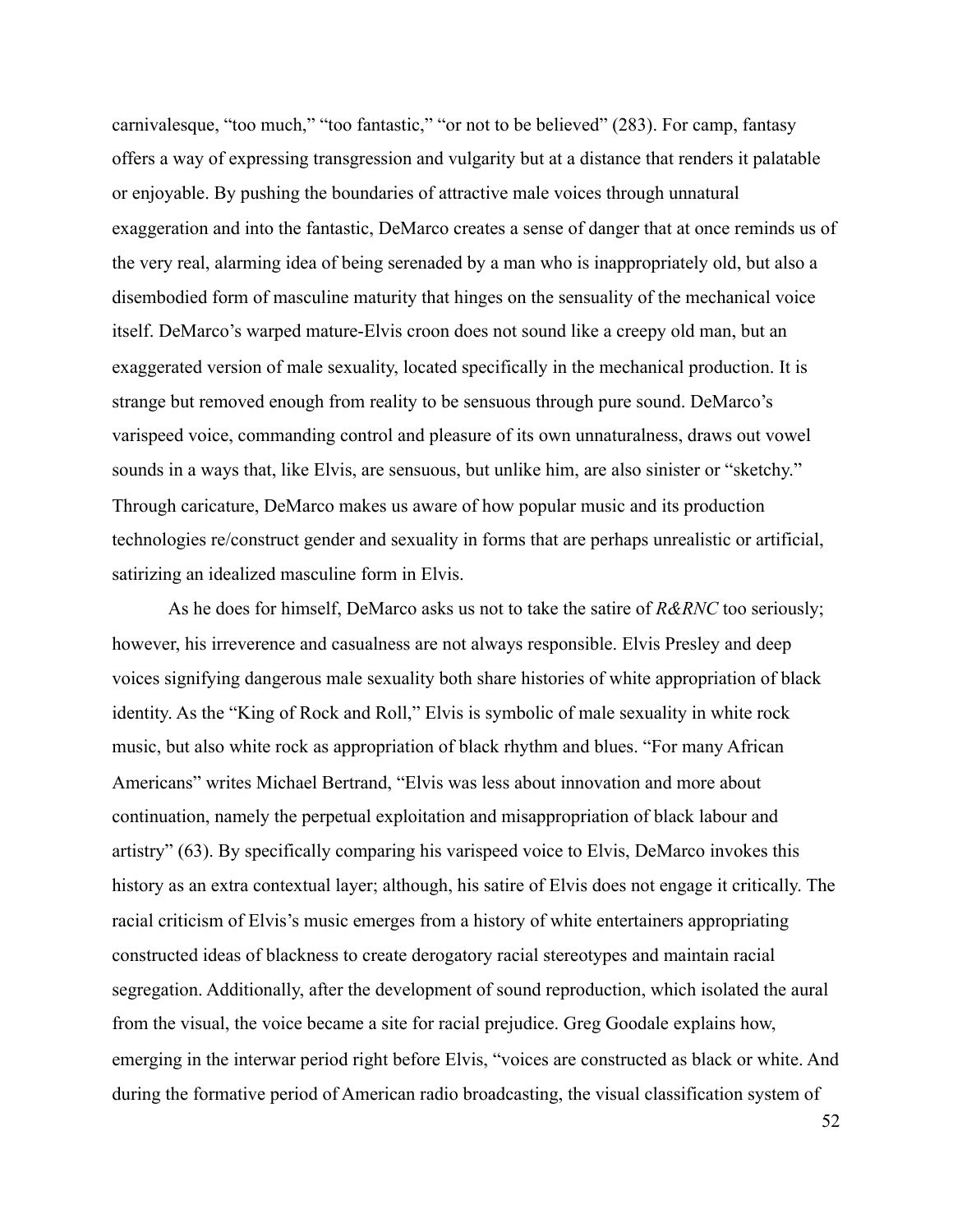race had to be transformed into an aural classification system" (103). For example, Laurie Stras shows how the Boswell sisters exemplify white performers for whom "a lower tessitura, especially in women's voices, seems to have been used as a signifier of blackness" (214). More specific to men, analyzing Freeman Gosden and Charles Correll's Amos and Andy characters, Goodale explains how a "deep bass voice also signified blackness and, in particular, the hypermasculinity of those black men who threatened to disturb sexual norms" (103-4). In other words, white performers using a deep voice is part of a history of negatively stereotyping blackness.

 With his varispeed voice, DeMarco's target is Elvis, and by extension, the white rock music he epitomizes. It's not that DeMarco misses his mark, but his scattershot satire incurs collateral damage along the way. The issue arises because he satirizes Elvis only in the context of white rock music when in fact, Elvis's sexuality remains a pivotal fulcrum in the complex racial politics underpinning rock music as a whole. Part of Elvis's sexual attractiveness was rooted in a sense of danger attributed to black masculinity, one constructed by racist white American popular culture. According to Gilbert B. Rodman,

> Elvis violated the dominant racial *and* sexual taboos of the 1950s simultaneously. To be sure, in the eyes of many people the fact that Elvis was a white boy singing the blues was in itself a threat to the nation's moral fiber. Similarly, the sexually charged mania that Elvis induced in legions of his teenage fans struck many observers as more than enough to be alarmed by his rising star. (57)

That DeMarco uses the exaggerated lower male register specifically to amplify a hypermasculine sexuality in Elvis—considered at once erotic, other, and unsettling—reveals the critical myopia of DeMarco's cultural satire. Through the voice specifically, DeMarco engages one of Elvis's cultural transgressions that is very racially charged using an expressive trope that, in the context he invokes, is similarly racially charged. Indeed, Elvis is known for his seductively low croon and impersonating him, for DeMarco and most male singers, requires lowering one's vocal register. The varispeed voice on less exaggerated *R&RNC* tracks like "Baby's Wearing Blue Jeans" and "European Vegas" does a pretty good Elvis from "Suspicious Minds" and "Viva Las Vegas" because after all, Elvis is DeMarco's target. However, DeMarco occasionally takes this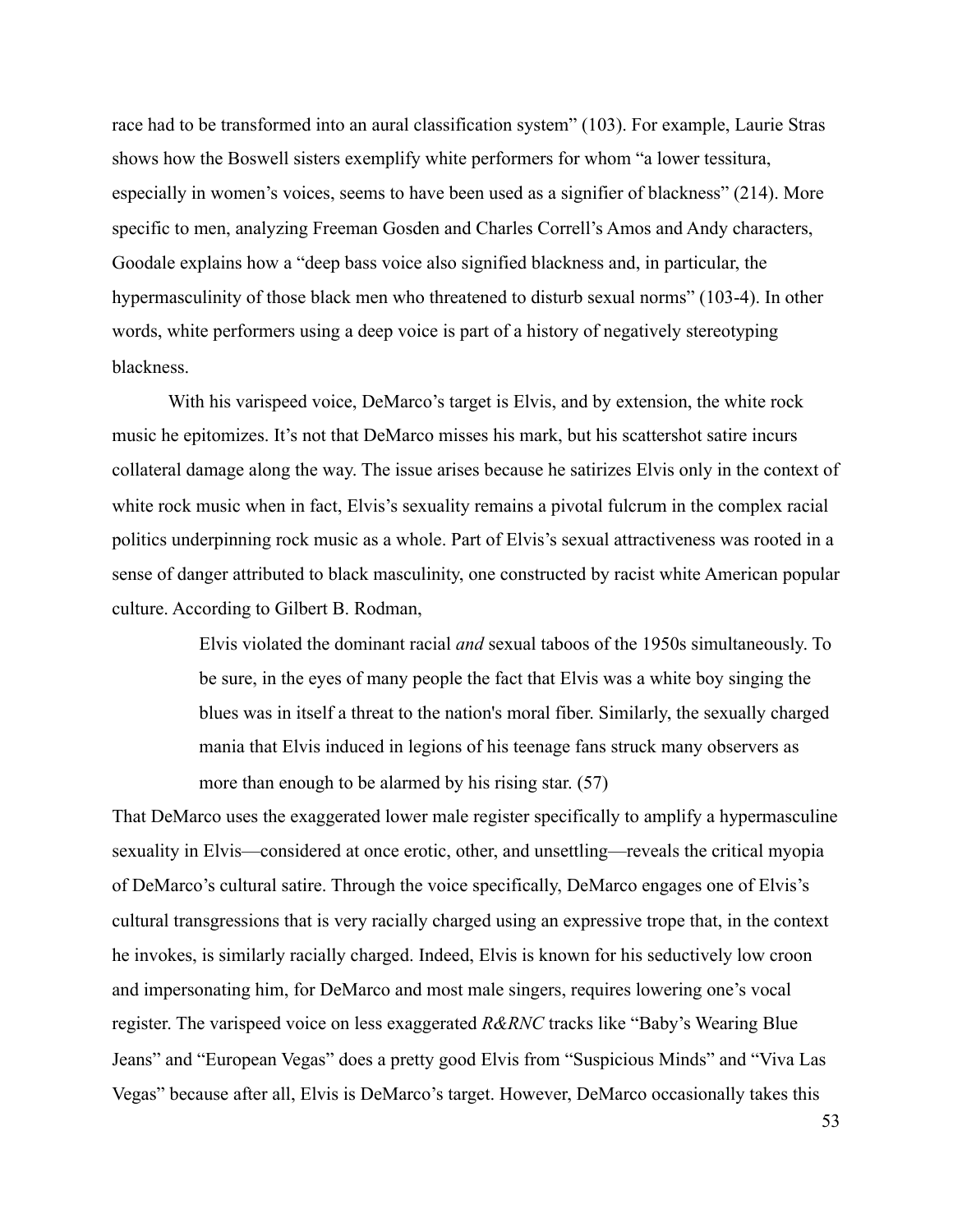caricature to extremes and, in the context he's working, it doesn't sound innocent. DeMarco's satire ends up only working on a superficial level, unable to critically engage or work through the racial politics of Elvis's sexuality. Here, DeMarco's deconstruction of popular music creates expressive space between the lattices of sexuality and technology but comes at the cost of complicitly maintaining rock's status quo as white appropriation of black culture.

 Like with his production values, DeMarco evidently embraces amateurism for his mode of satire on *R&RNC*. DeMarco would've been about twenty-one or twenty-two around the time he made *R&RNC* and based on his playfulness, self-effacing posturing, and lewd performances, his uncritical and likely accidental invocation of racial politics comes across as an unintended consequence of him being a young, amateur satirist, only developing his knowledge of popular culture. As an amateur satirist, DeMarco's impervious but voracious fandom draws him into popular white rock's failure as a whole to adequately engage its own racial politics. However, DeMarco otherwise seems to have a good sense of boundaries for I can only think of him parodying white (and mostly rock) musicians with examples such as the Beatles, Bachman-Turner Overdrive, Weezer, Limp Bizkit, Metallica, and U2. Overall, DeMarco's parodies focus on exposing pretences around other examples of pop music that are often about as irreverent as his own.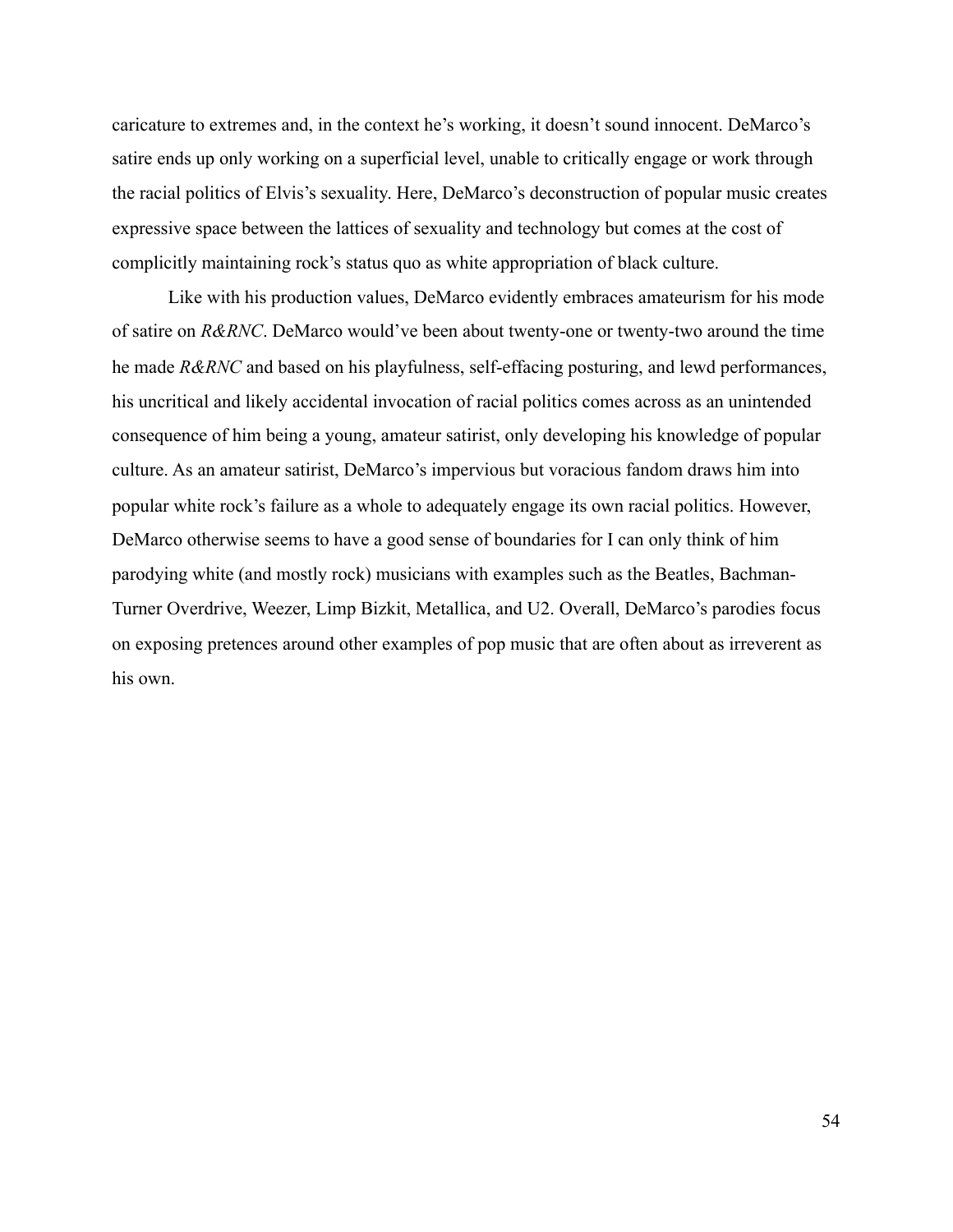### <span id="page-62-0"></span>**5. Conclusion**

Since *R&RNC*, DeMarco's recording career is marked by steadily increasing maturity as well as sound fidelity. Aside from the coda of "Ode to Viceroy," after *R&RNC* DeMarco himself admits he "didn't really have any more of that [Elvis thing] in [him]."[35](#page-62-1) Albums like 2012's *2* and 2014's *Salad Days* still prominently feature varispeed, but to a much subtler effect, serving mostly to slightly warp the overall sound. As Sterne's decompositionism suggests, we can hear DeMarco's music as simply an exploration of "a plurality of relationships to noise for engineers, for listeners, and for many others through the total disassembly of sound" (*MP3* 126). Evidently we should pay close attention to who these relationships relate and the kinds of perspectives they involve. Sterne also notes in *MP3* how

> <span id="page-62-2"></span>critical-listening practice, working with live sound or studios, and certain kinds of musical equipment are still heavily gendered. Engineering culture is still very male in both number and flavor, as are other areas of musical subcultural practices, from musical instrument stores and record shops to music journalism. (165)

As the antithesis to standardized versions of these, lo-fi appears as a more inclusive niche in musical subcultural practices. Drawing from 1990s music press materials, Grajeda is not so optimistic for lo-fi, suggesting "that not only is the kitchen or bedroom recording characterized as a 'feminine' site of production but, moreover, lo-fi itself has been gendered feminine within the overall masculinist discourse of rock, a characterization that serves to devalue it on those very grounds" (238). That DeMarco's lo-fi deconstruction of rock masculinity launched such an influential career challenges Grajeda's thesis demonstrating, perhaps, how things have changed since the mid-nineties. There's a video from the 2014 Polaris Music Prize Gala, in which comedian Vish Khanna, interviews DeMarco about his more sexualized provocations, referring specifically to an exchange between the two involving "dick pics." "What's with you and the balls?" Khanna asks DeMarco. In response, DeMarco explains his sexual provocations are playful critiques of rigid, heteronormative, and prejudicial forms of masculinity: "Back in the

<span id="page-62-1"></span><sup>&</sup>lt;sup>[35](#page-62-2)</sup> See Sharp.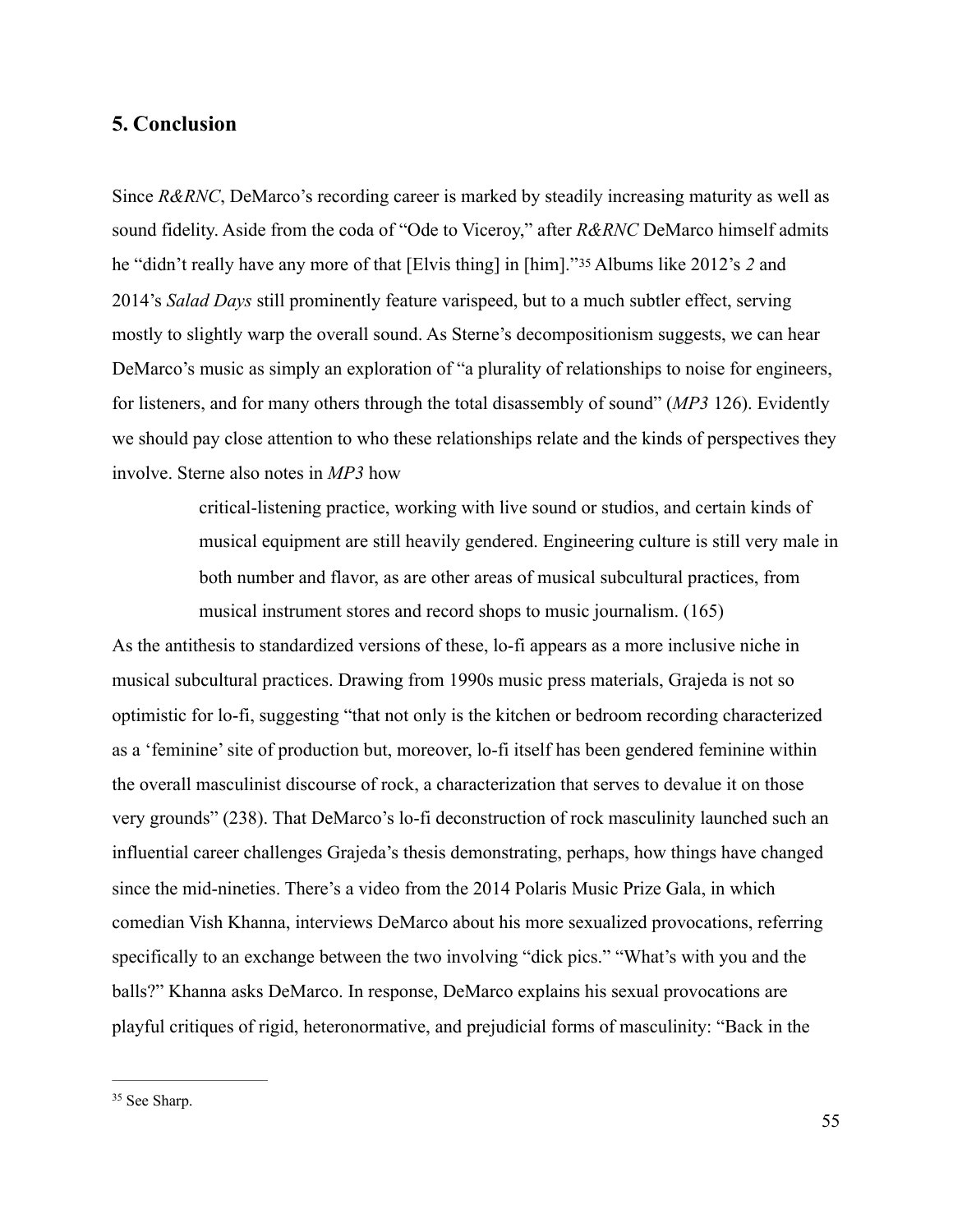<span id="page-63-2"></span>day, especially at my hometown, Edmonton, the kids I used to hang out with in high school were really homophobic, jockey, hockey-lovers … I just thought it was always fun to blur the lines a little bit."[36](#page-63-0) Evidently, *R&RNC* follows suit but there is also plenty to consider for this in DeMarco's lyrics, music videos, and live performances, all of which deserve attention in their own rights.

 At least on record, DeMarco's playfulness and satire have become more refined over time, turning inward as if more aware of the politics of apoliticism. For instance, 2012's "Freaking Out the Neighbourhood" is an apology for a certain incident with a drumstick. In 2014's "Passing Out Pieces," DeMarco questions sharing his past shames with us. His latest album, *This Old Dog*, is literally about getting old while exploring the relationship with his estranged father. What remains constant with DeMarco though are his contradictions. He is still a slacker hero but also one of the hardest working indie rock musicians. He still likes to live "like a scumbag" while enjoying a career that brings him to venues like Radio City and advertising spots for Fender Guitars[.](#page-63-1)<sup>[37](#page-63-1)</sup> He still makes his records himself, rejecting formal procedures of music production, but has also embraced boutique studio equipment and hi-fi sound. Evidently, he takes himself seriously as a musician but will only let us see him as an affable goof.

<span id="page-63-3"></span> When DeMarco smiles he gives us another metaphor for his music. Like the cultural space most of his music occupies amongst myths and discourses, his gap teeth are a space for all to see. The image of gap teeth itself has a fitting history as described by the Wife of Bath in Chaucer's *Canterbury Tales*. Mel Storm tells us that "[s]cholars have traditionally relegated" the Wife of Bath's being gap toothed "to the providence of the physiognomists as the sign of a lecherous nature" and "figuratively betokens undisciplined speech" (123, 124). Such connotations of gap teeth befit DeMarco's music which, in its approach, is often playful, casual, sexual, or voracious. Once, when questioned about his gap teeth with a mouthful of hot sauce, DeMarco responds in third person, "I'll tell you a funny story about this guy. When he was a kid,

<span id="page-63-0"></span>[<sup>36</sup>](#page-63-2) See "Polaris Music Prize Gala 2014 - Full Show," 1:45:35 - 1:51:05, [https://www.youtube.com/watch?](https://www.youtube.com/watch?v=zseAB5pm5vQ&feature=youtu.be) [v=zseAB5pm5vQ&feature=youtu.be](https://www.youtube.com/watch?v=zseAB5pm5vQ&feature=youtu.be).

<span id="page-63-1"></span><sup>&</sup>lt;sup>37</sup> See Hoby, Pearis, and "Mac Demarco & The American Professional Stratocaster | Fender," respectively: [https://](https://www.theguardian.com/music/2014/mar/22/mac-demarco-salad-days) [www.theguardian.com/music/2014/mar/22/mac-demarco-salad-days;](https://www.theguardian.com/music/2014/mar/22/mac-demarco-salad-days) [http://www.brooklynvegan.com/mac-demarco](http://www.brooklynvegan.com/mac-demarco-played-radio-city-music-hall-bowery-ballroom-pics-setlists/)[played-radio-city-music-hall-bowery-ballroom-pics-setlists/;](http://www.brooklynvegan.com/mac-demarco-played-radio-city-music-hall-bowery-ballroom-pics-setlists/) and [https://www.youtube.com/watch?v=y-](https://www.youtube.com/watch?v=y-NImhyvOM8)[NImhyvOM8](https://www.youtube.com/watch?v=y-NImhyvOM8).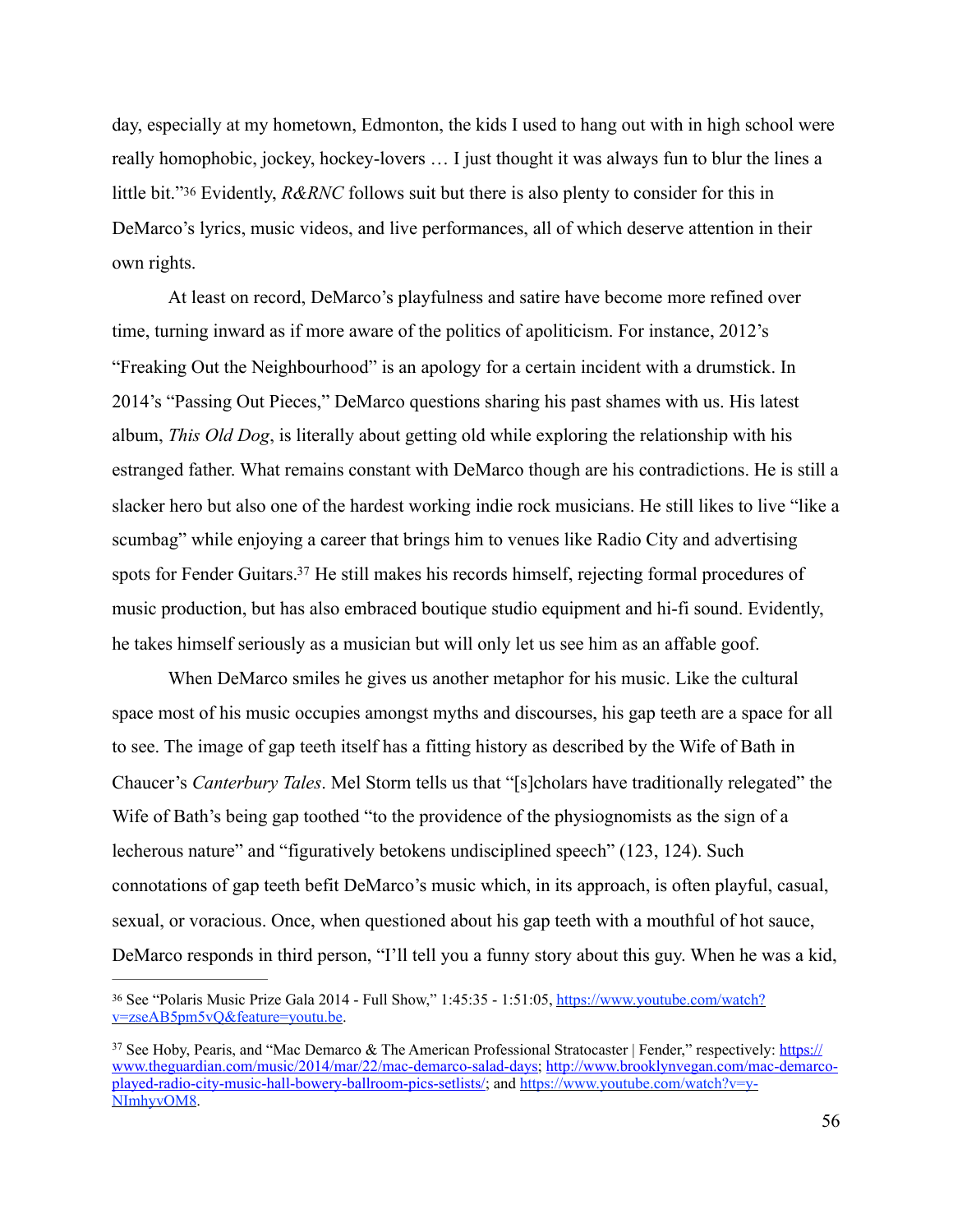<span id="page-64-1"></span>[he] thought, 'Oh yeah I'm going to need braces to get this shut.' The dentist was like, 'No, no, no.' So, I did go through a point where I was like, 'What's up with this? What's going on here? Y'know, why doesn't anyone else have this?'" DeMarco answers his own question with a tone befittingits triteness: "You learn to love yourself."<sup>[38](#page-64-0)</sup> His maxim also speaks to his DIY recording procedures as a salute to accepting circumstance and discrepancy. Finally, as his use of the third person suggests, DeMarco always keeps his distance, leaving us with above all else, his smile.

<span id="page-64-0"></span><sup>&</sup>lt;sup>[38](#page-64-1)</sup> See "Mac DeMarco Tries to Stay Chill While Eating Spicy Wings | Hot Ones," https://www.youtube.com/watch? time\_continue=920&v=0-BQ\_yTNyTs.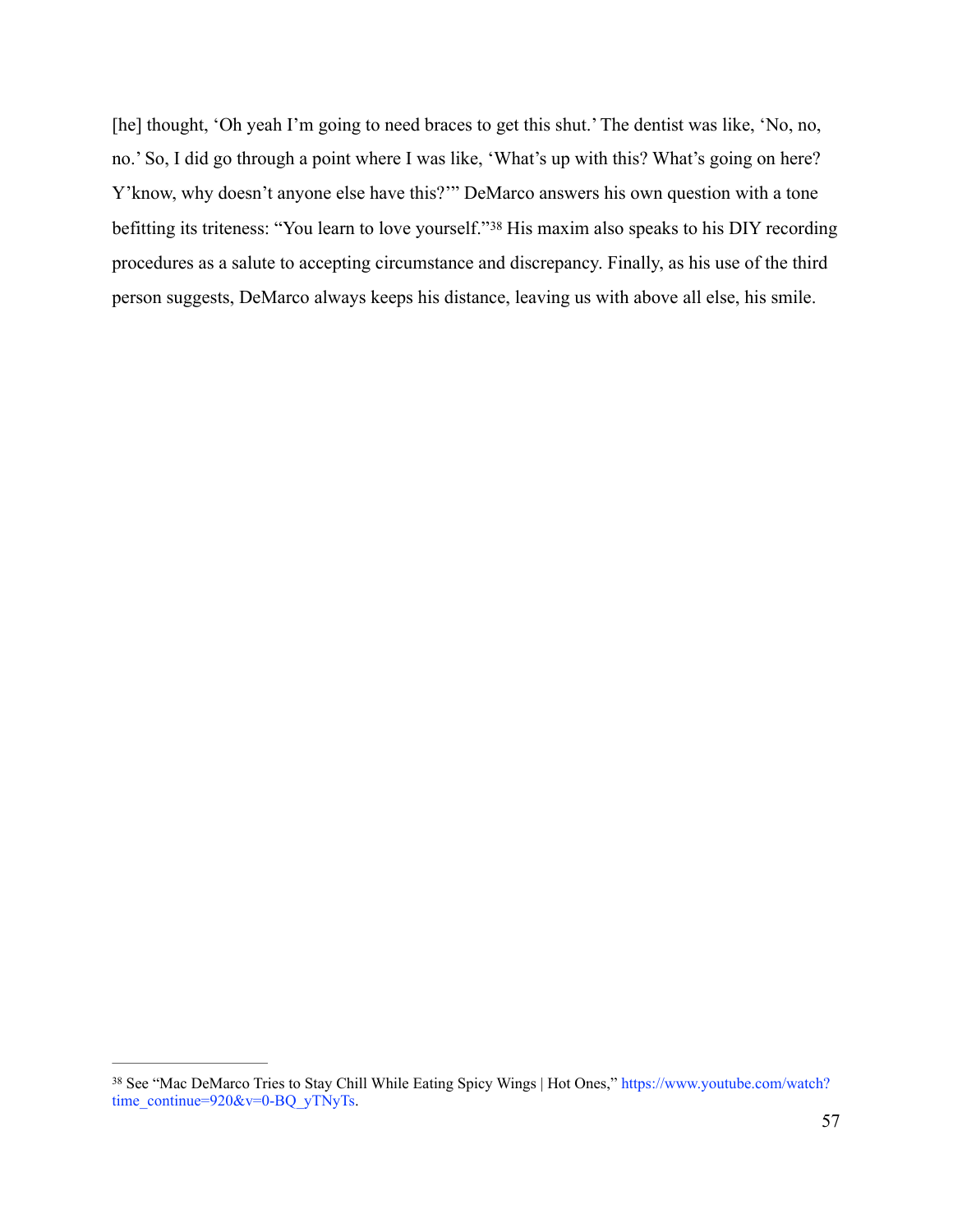### <span id="page-65-0"></span>**Works Cited**

- Anka, Paul. *Classic Songs, My Way (Limited Edition)*. Paul Anka Productions under exclusive licence to Universal Music Canada, 2007. Spotify MP3.
- Attali, Jacques. *Noise: The Political Economy of Music*. Trans. Brian Massumi. Minneapolis: Minnesota UP, 1985. PDF, Print.
- Barthes, Roland. *Image, Music, Text*. Trans. Stephen Heath. New York: Hill and Wang, 1977. PDF, Print.
- —. *Mythologies: The Complete Edition, In A New Translation*. Trans. Howard, Richard & Annette Lavers. New York: Hill and Wang, 2013. PDF, Print.
- Bassett, Jordan. "Mac DeMarco: The Canadian's Eight Commandments For Living A Better Life." *MNE*. Time Inc, 8 Sept 2017. Web. 8 Apr 2018.
- Berke, Ben and Jay Mamana. "Mac DeMarco: Varispeed and Beyond." *Tape Op* #120: 18-23. PDF.
- Bertrand, Michael T.. "Elvis Presley and the Politics of Popular Memory." *Southern Cultures*. 13.3, 2007, pp. 62-86. *Project Muse*. Web. 7 Apr 2018.
- Cohen, Ian. "Mac DeMarco 'Passing Out Pieces." *Pitchfork*. Condé Nast, 21 Jan 2014. Web. 8 Apr 2018.
- De Certeau, Michel. *The Practice of Everyday Life*. Trans. Steven F. Rendall. Berkeley: California UP, 1984. Print.
- DeMarco, Mac. *2*. Captured Tracks, 2012. MP3, Spotify MP3.
- —. *Another One*. Captured Tracks, 2015. Spotify MP3.
- —. Interview by Sean Evans. "Mac DeMarco Tries to Stay Chill While Eating Spicy Wings | Hot Ones." First We Feast, 23 Feb 2017. YouTube Video. 8 Apr 2018.
- —. Interview by Vish Khanna. "Polaris Music Prize Gala 2014 Full Show." 1:45:35 1:51:05. ASide, 22 Sept 2014. YouTube Video. 8 Apr 2018.
- —. "Mac DeMarco answering my questions." Pub. Pedro Muriel, 26 Mar 2014. YouTube Video. 8 Apr 2018.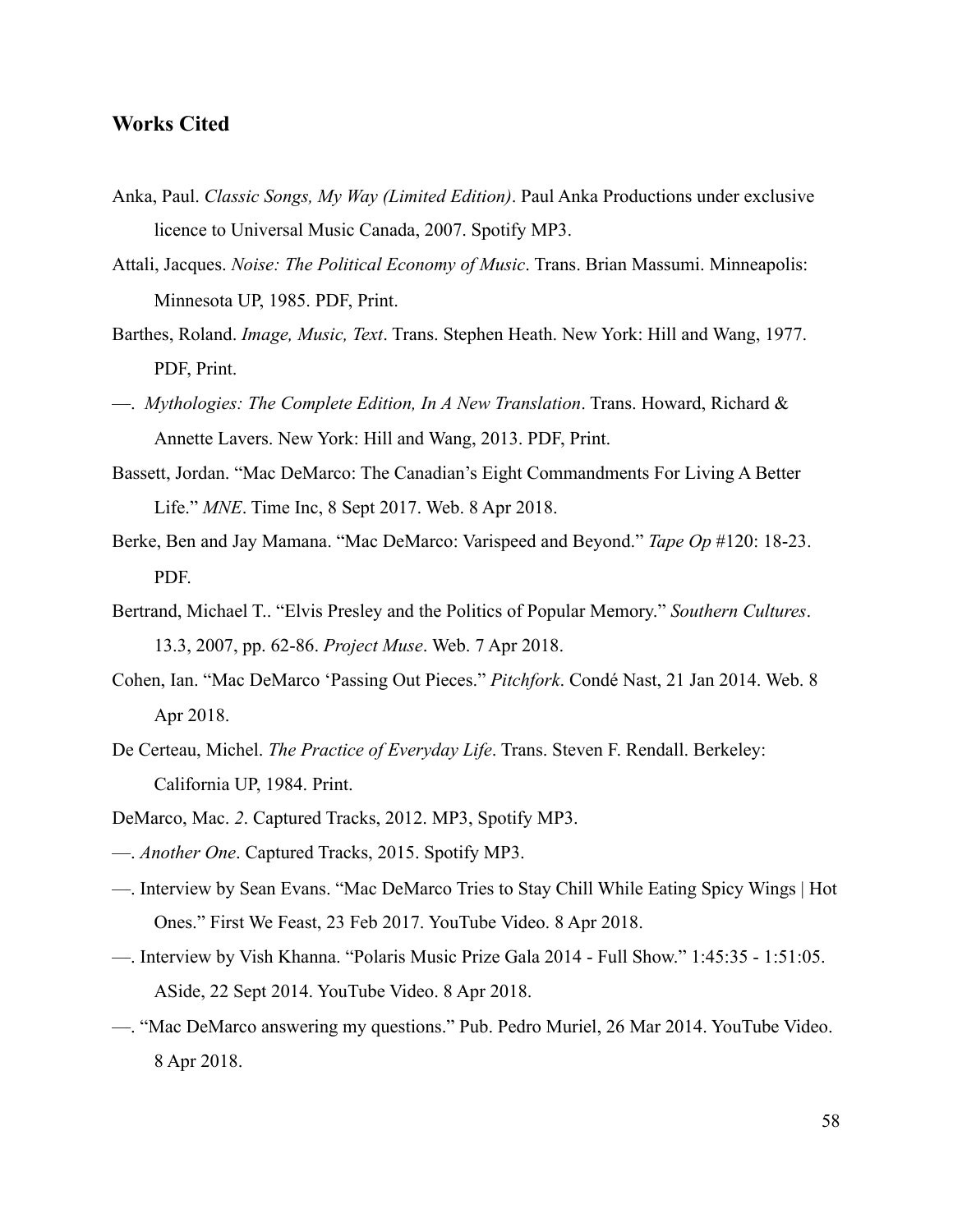- —. Interview by Nardwuar the Human Serviette. "Nardwuar vs. Mac DeMarco." NardwuarServiette, 8 Jul 2014. YouTube Video. 8 Apr 2018.
- —. *Rock and Roll Night Club*. Captured Tracks, 2012. MP3, Spotify MP3.
- —. *Salad Days*. Captured Tracks, 2014. MP3, Spotify MP3.
- —. Interview by Matt Sweeney. "Mac Demarco & The American Professional Stratocaster | Fender." Fender, 11 Sept 2017. YouTube Video. 8 Apr 2018.
- —. *This Old Dog*. Captured Tracks, 2017. Spotify MP3.
- —. Interview. "Video 3:17 Mac DeMarco: I still live like a scum bag." Wedel Sharon, 5 Feb 2015. YouTube Video. 8 Apr 2018.
- Dittmar, Timothy A.. *Audio Engineering 101: A Beginner's Guide to Music Production*. New York: Focal Press, 2012. *Taylor & Francis Group*. Web. 7 Apr 2018.
- Ellis-Petersen, Hannah. "Record sales: vinyl hits 25-year high." *The Guardian*. The Guardian News and Media, 3 Jan 2017. Web. 12 Jan 2018.
- Frith, Simon. *Performing Rites: On the Value of Popular Music*. Cambridge: Harvard UP, 1996. Print.
- Fumano, Dan. "Makeout Videotape." *Discorder Magazine*. CiTR, 1 Feb 2010. Web. 8 Apr 2018.
- Goodale, Greg. *Sonic Persuasion: Reading Sound in the Recorded Age*. Urbana: Illinois UP, 2011. Web. 2 Apr 2018.
- —. "The Race of Sound." *Sonic Persuasion: Reading Sound in the Recorded Age*. Urbana: Illinois UP, 2011. PDF, Web. 2 Apr 2018.
- Grajeda, Tony. "The 'Feminization' of Rock." *Rock Over the Edge: Transformations in Popular Music Culture*. Eds. Beebe, Roger, Denise Fulbrook, and Ben Saunders. Durham: Duke UP, 2002. *eDuke Books: Scholarly* Edition. PDF, Web. 30 Aug 2016.
- Greenwald, Matthew. "Harry Nilsson *I Guess the Lord Must Be In New York City* Composed by Harry Nilsson." *Allmusic*. RhythmOne, 2018. Web. 8 Apr 2018.
- Hall, Stuart and Tony Jefferson, eds. *Resistance Through Rituals: Youth Subcultures in Post-war Britain*. London: Routledge, 2006. Print.
- Hebdige, Dick. *Subculture: The Meaning of Style*. London: Methuen, 1979. *ProQuest.* Web. 29 Aug 2016. London: Routledge, 1988. Print.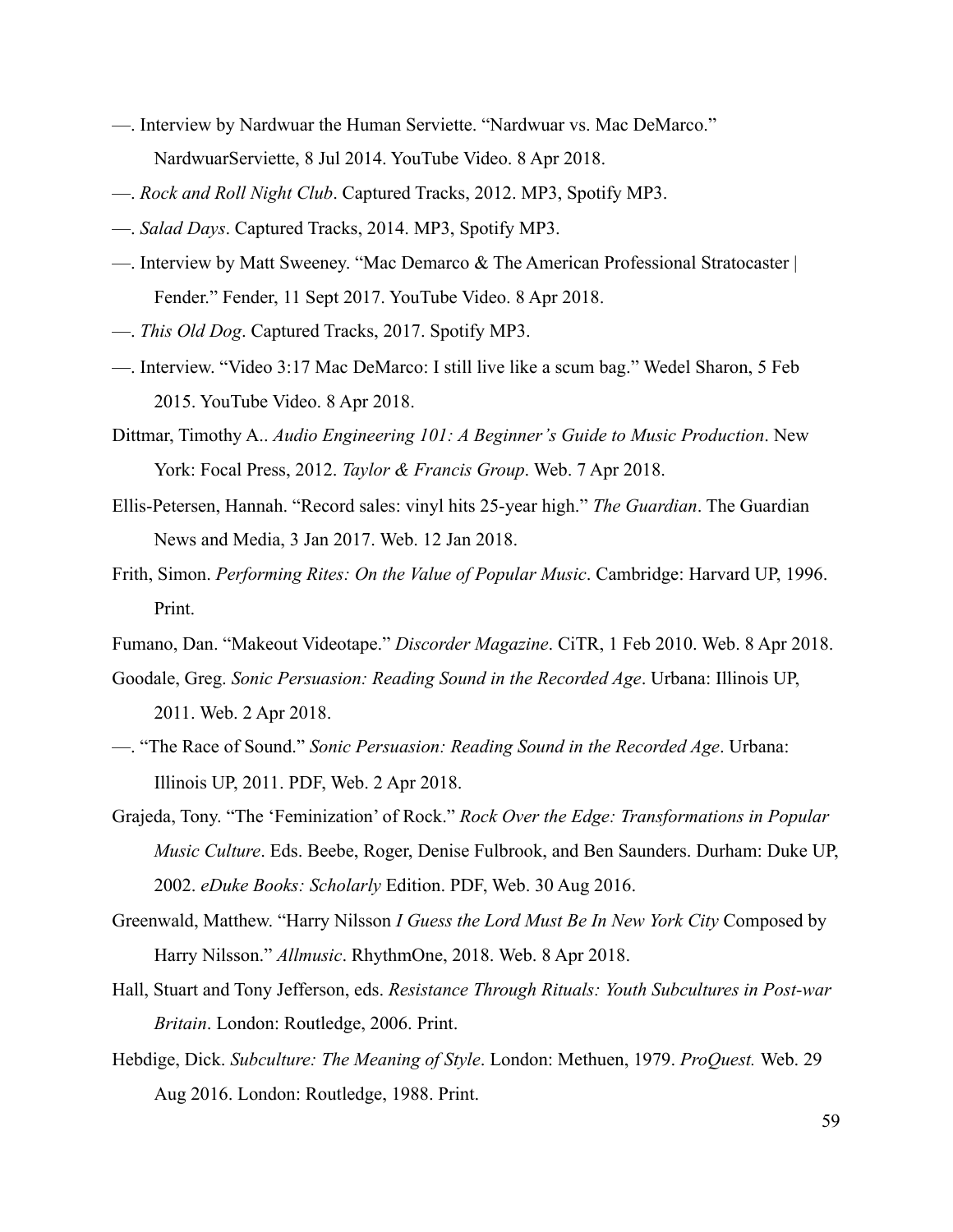- Hoby, Hermione. "Mac DeMarco: 'I live like a scumbag, but it's cheap.'" *The Guardian*. The Guardian News and Media, 22 Mar 2014. Web. 8 Apr 2018.
- Hogan, Marc. "Uncovering How Streaming Is Changing the Sound of Pop." *Pitchfork*. Condé Nast, 25 Sept 2017. Web. 8 Apr 2018.
- Hockley-Smith, Sam. "Here's Why Mac DeMarco Headlining Radio City Music Hall Is a Big Deal." *Vulture*. New York Media LLC, 5 Jun 2017. Web. 8 Apr 2018.
- "How in da heck did mac get that 'lo-fi' wish sound on RNRNC ??" cbasslopez. Reddit, 2017. Web. 8 Apr 2018.
- "Interview: Mac Demarco songwriting as ripoff and bad habits." *Seagate Technology*, 10 Jan 2014. YouTube Video. 8 Apr 2018.
- "J37 Tape." *Waves*. Waves Audio Ltd., 2018. Web. 8 Apr 2018.
- Kittler, Friedrich A.. *Gramophone, Film, Typewriter*. Trans. Geoffrey Winthrop-Young and Michael Wutz. Stanford: Stanford UP, 1999. PDF, Print.
- Latour, Bruno. "A Collective of Humans and Nonhumans: Following Daedalus's Labyrinth." *Pandora's Hope: Essays on the Reality of Science Studies*. Cambridge: Harvard UP, 1999. Print.
- "Mac DeMarco." *Pitchfork*. Condé Nast, 2018. Web. 8 Apr 2018.
- "MAC DEMARCO Beautiful Day U2." Perf. Mac DeMarco. Pub. Neil Corcoran, 23 Jun 2012. YouTube Video. 8 Apr 2018.
- *Mac DeMarco Pepperoni Playboy (Documentary)*. Dir. Jon Leone. Ex Prod. RJ Bentler. *Pitchfork*, 2014. YouTube Video. 17 Jan 2017.
- Makeout Videotape. *HEAT WAVE*. Mac DeMarco, Bandcamp 2009. Bandcamp stream 2 Apr 2018, MP3.
- Martha Reeves & The Vandellas. *Heat Wave*. Motown Records, 2013. Spotify MP3.
- Millard, Andre. *America on Record: A History of Recorded Sound Second Edition*. Cambridge: Cambridge UP, 2005. *Cambridge Core*. Web. 7 Apr 2018.
- Minsker, Evan. "Mannish Boy." *Pitchfork*. Condé Nast. 26 Mar 2014. Web. 17 Jan 2017.
- Murray, Robin. "In Conversation: Mac DeMarco." *Clash.* Clash, 7 Jul 2015. Web. 17 Jan 2017.
- Neil, Fred. *The Many Sides Of Fred Neil*. Capitol Records, 1998. Spotify MP3.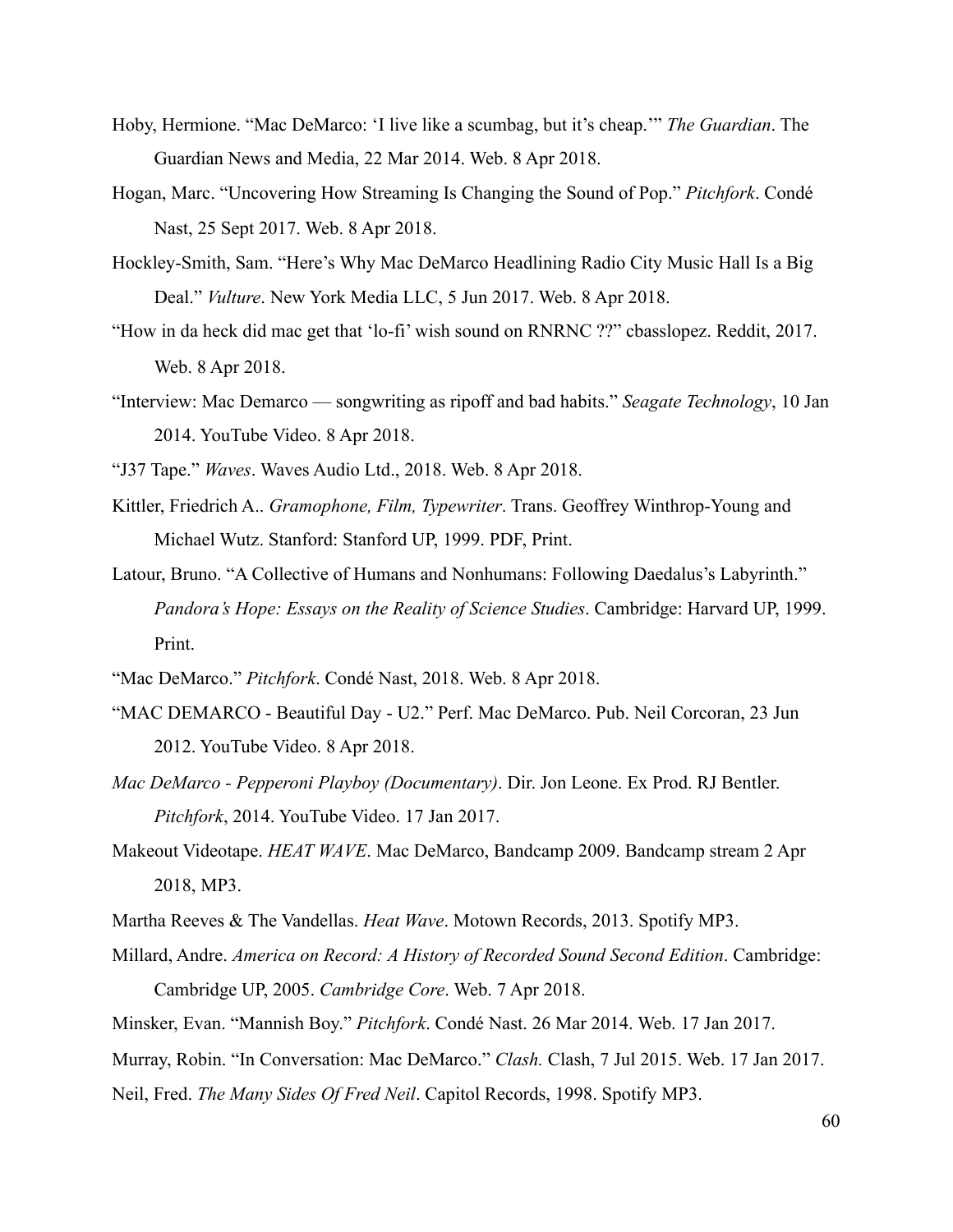- Nilsson, Harry. *Everybody's Talkin': The Very Best of Harry Nilsson*. BMG Music, 1971. Spotify MP3.
- —. *Harry*. BMG Entertainment, 2002. Spotify MP3.
- Pearis, Bill. "Mac DeMarco played Radio City Music Hall & Bowery Ballroom (pics, setlists)." *Brooklyn Vegan*. Brooklyn Vegan, 24 Sept 2017. Web. 8 Apr 2018.
- Presley, Elvis. *Elvis Presley Forever: The Best of Elvis Presley*. RCA Records, 2017. Spotify MP3.
- Richardson, Mark. "Mac DeMarco *This Old Dog*." *Pitchfork*. Condé Nast, 4 May 2017. Web. 8 Apr 2018.
- Rodman, Gilbert B.. *Elvis After Elvis: The Posthumous Career of A Living Legend*. London: Routledge, 1996. Print.
- Shannon, Claude E. and Warren Weaver. *The Mathematical Theory of Communication*. Urbana: The University of Illinois Press, 1969. Print.
- Sharp, Elliott. "2 Sketchy Days With Mac DeMarco." *Red Bull*. Red Bull, 24 Jan 2013. Web. 8 Apr 2018.
- Sontag, Susan. "Notes On 'Camp'." *Against Interpretation and Other Essays*. New York: Picador, 1961. Print.
- Snapes, Laura. "Mac DeMarco *2* [Captured Tracks]." *The Top 50 Albums of 2012*. *Pitchfork*. Condé Nast, 2 Dec 2012. Web. 8 Apr 2018.
- Stanley, Sean. "Mac DeMarco interview: 'I've grown up a little bit, and my songs have grown up too.'" *Dummy Mag*. Dummy*,* 21 Jul 2015. Web. 17 Jan 2017.
- Sterne, Jonathan. *MP3: The Meaning of A Format*. Durham: Duke UP, 2012. Print. Web. 2 Apr 2018.
- —. "The Social Genesis of Sound Fidelity." *The Audible Past: Cultural Origins of Sound Reproduction*. Durham: Duke UP, 2003. PDF, Web. 2 Apr 2018.
- —. "What's Digital in Digital Music?" *Digital Media: Transformations in Human Communication*. Eds. Humphreys, Lee and Paul Messaris. New York: Peter Lang, 2006. PDF.
- "Stevie Ray Vaughan." *Spotify*. Spotify AB, 2018. Web. 8 Apr 2018.